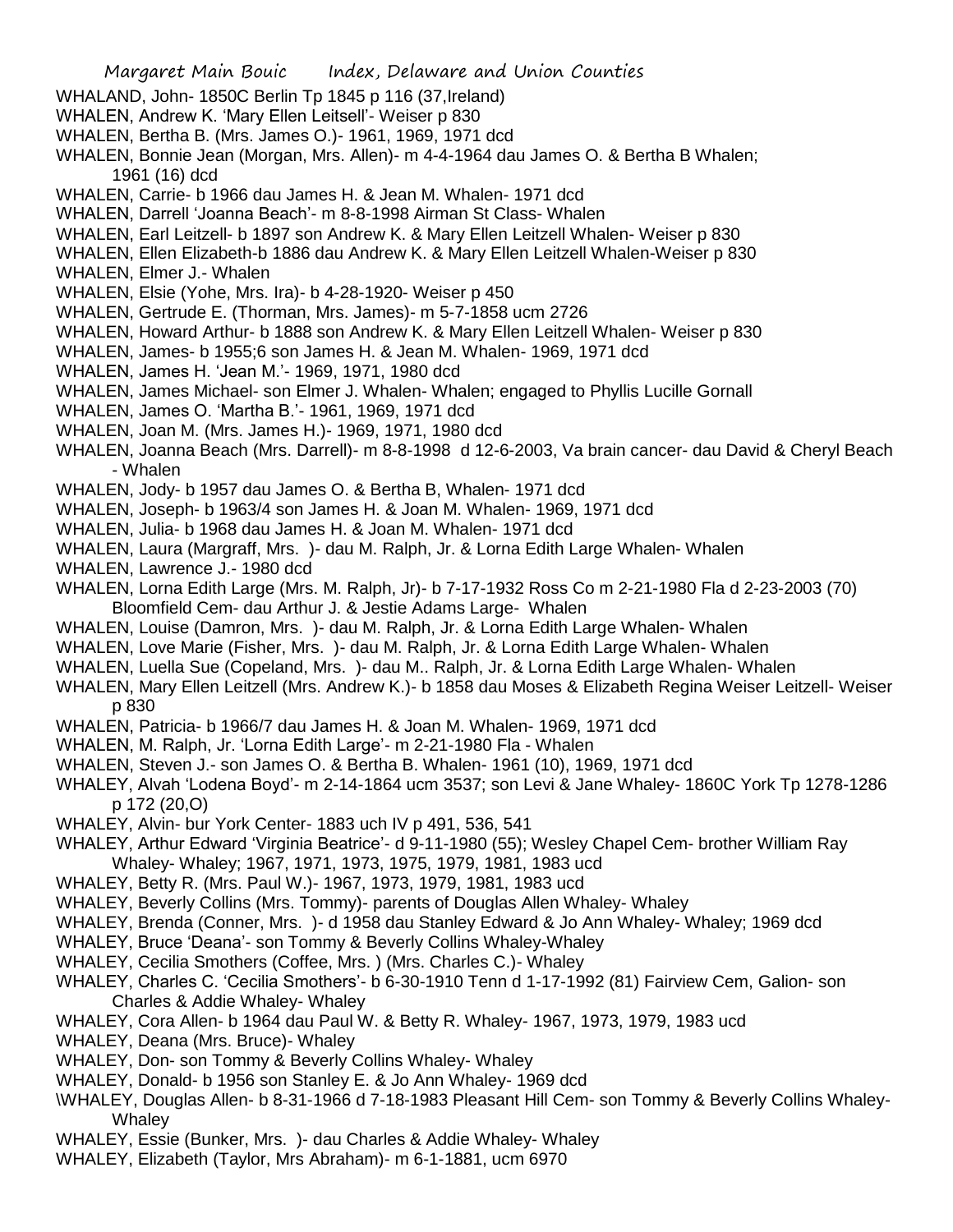- WHALEY, George Russell 'Jean Wright Flenniken'- b 9-29-1922 m 9-21-1944; Powers p 148
- WHALEY, Hallie (Ruebush, Mrs. George Yates)- b 8-19-1891 m 9-14-1913 dau Hugh A. & Martha Heath Whaley- Maugans Anc p 155
- WHALEY, Hontas Pearl Bloomfield (Mrs. Stanley Lloyd)- d 8-3-1975 (67) Wesley Chapel Cem- sister Stanley Bloomfield- Whaley- 1961, 1969, 1971 dcd
- WHALEY, Hugh A. 'Martha Heath'- Maugans Anc p 155
- WHALEY, Hugh Russell- b 12-10-1949 son George Russell & Jean Wright Flenniken Whaley-Powers p 148
- WHALEY, Jim- son Tommy & Beverly Collins Whaley- Whaley
- WHALEY, Jane Spicer (Mrs. Levi)- da Jonathan & Levinah Spicer- dumch p 205; 1870C York Tp 178-175 (55,O)
- WHALEY, Jane (Mrs. Levi)- 1860C York tp 1278-1286 p 17 (60,PA)
- WHALEY, Jean Wright Flenniken (Mrs. George Russell)- b 9-22-1923 m 9-21-1944 dau Hugh Wright & Mary Edna Lewellen Flenniken- Powers p 148
- WHALEY, Jo Ann (Mrs. Stanley Edward)- 1969 dcd
- WHALEY, John- 1870C York Tp 17 8-175 (8,O)
- WHALEY, John- 1880C Leesburg Tp 73-73 p C178 (16,O,O,O) hired hand on farm
- WHALEY, Lavina- dau Levi & Jane Whaley 1870C York Tp 1278-1286 17 (16,O)
- WHALEY, Levi- 1883 uch IV p 433, 434 York Cem- mt 10-8-1859 (69)
- WHALEY, Levi 'Jane Spicer'- d 4-9-1861 E. York Cem M8 p 7; dumch p 205; 1915 uch p 273; 1860C York Tp 1278-1286 p 172 (77,Va)
- WHALEY, Linda- b 1961 dau Paul W. & Betty R. Whaley- 1967, 1973 ucd
- WHALEY, Lodena Boyd (Mrs. Alvah)- m 2-14-1864 ucm 3537
- WHALEY, Lodena (Moore or Moon, Mrs. John)- m 1-25-1870 u m 4683
- WHALEY, Lynn (Burwell, Mrs. )- b 1957 son Stanley E. & Jo Ann Whaley- 1969 dcd
- WHALEY, Martha Heath (Mrs. Hugh A.)- Maugans Anc p 155
- WHALEY, Mary E.- 1870C Richwood 115-14 p 2 (5,O) lived with William & Melinda Gandy
- WHALEY, Melba Ann (Connar, Mrs. Jeffrey)- b 1958/9 dau Arthur E. & Virginia Beatrice Whaley 1967, 1971, 1973 ucd
- WHALEY, Myrtle Iva- d 1-6-1965 (61) Eastlawn Cem- Whaley
- WHALEY, Nancy (Murphy, Mrs. James)- m 5-7/9-1858 ucm 2726
- WHALEY, Olive- d 2-23-1865 (25y15d) E. York Cem M6 p 7
- WHALEY, Patricia- b 1962 dau Stanley E. & Jo Ann Whaley- 1969 dcd
- WHALEY, Patricia- b 1958 dau Paul W. & Betty R. Whaley- 1967, 1973 ucd
- WHALEY, Paul W. 'Betty R.'- Whaley, 1967, 1971, 1979, 1981, 1983 ucd
- WHALEY, Regina (Russell, Mrs. Vernon)- dau Arthur Edward & Virginia Beatrice Whaley- Whaley; 1967, 1971, 1973 ucd
- WHALEY, Ricky- b 1957 son Paul W. & Betty R. Whaley- 1967 ucd
- WHALEY, Bobby- son Charles C. & Cecilia Smothers Whaley- Whaey
- WHALEY, Ronald- b 1959 son Paul W. & Betty R. Whaley- 1967, 1973, 1979 ucd
- WHALEY, Roxanne- 1979 ucd
- WHALEY, Roy- son Charles C. & Cecilia Smothers Whaley- Whaley
- WHALEY, Stanley Edward 'Jo Ann'- d 10-26-1977 (45) Wesley Chapel Cem- son Stanley Lloyd & Montas Pearl Bloomfield Whaley- Whaley; 1969 dcd
- WHALEY, Stanley E. Jr.-b 1953 son Stanley Lloyd Whaley- Whaley- 1961, 1969, 1971 dcd
- WHALEY, Stanley Lloyd 'Montas Pearl Bloomfield'- d 5-22-1977 (700 1961, 1969k 1971 dcd
- WHALEY, Suzanne- b 1-14-1954 dau George Russell & Jean Wright Flenniken Staley- Powers p 148
- WHALEY, Tommy 'Beverly Collins'- Whaley
- WHALEY, Virginia Beatrice (Mrs. Arthur Edward)- Whaley; 1967, 1971, 1973, 1975, 1979, 1981, 1983 ucd
- WHALEY, Wesley- b 1966 son Stanley E. & Jo Ann Whaley- 1969 dcd
- WHALEY, William- b 1968 son Paul W. & Betty R.Whaley- 1973, 1979 ucd
- WHALEY, William- d 1-5-1863 (17-1-10) E. York Cem M7E p 7 son L. & Jane
- WHALEY, William- b 1968 son Paul W. & Betty R. Whaley- 1983 ucd
- WHALLEY, Ann (Stephenson, Mrs Hugh)- Powers p 87
- WHARTAN, Rebecca- Un Co Probate Deaths, Vol 1 p 6 (1867-1878)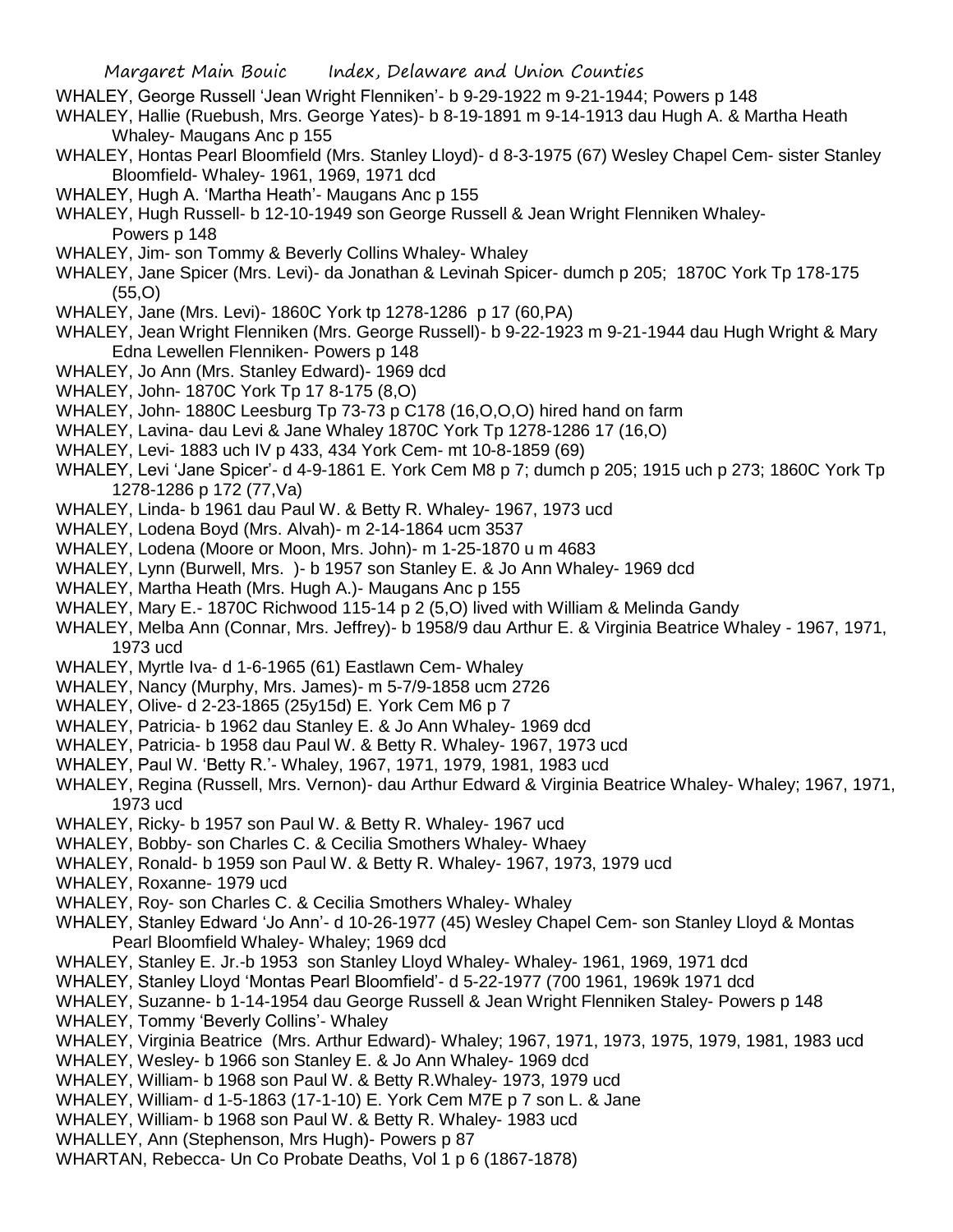WHARTON, Rev;- 1883 uch V 364

- WHARTON, Allen- 1980 dcd
- WHARTON, Alletis (Mrs. )- grandmother of Jennifer Lynn Bills- Whaarton
- WHARTON, Benton T.- son Thomas & Mary Jane Clinton Wharton- 1870C Marysville Paris Tp 273-276 p 31  $(17, 0)$
- WHARTON, Brian David Ronel- b 10-1-1999 son David & Mary Wharton- Wharton
- WHARTON, David 'Mary'- Wharton
- WHARTON, Carl- unvmec p 32
- WHARTON, Catherine (Ettrick, Mrs. William)- m 1752 d 1794 dau Robert Wharton- McKitrick p 34, 35
- WHARTON, Charles E. 'Letitia'- b 3-1859; 1900C Marysville 3rd ward 163-168 p 6B m(41,O,O,Md) m 13y, Jewelry dealer
- WHARTON, Charles S.- d 8-20-1892, Un Co Probate Deaths Vol 3
- WHARTON, Charles- son Thomas & Mary Jane Clinton Wharton- mt 3-25-1896; 1870C Marysville Paris Tp 273-276 p 32 (12,O);1880C Marysville 7-8 p 1(21,O,Pa,Md)- paper hanger
- WHARTON, Rev. David 'Rae Ann'- pastor Delaware Baptist Ch. Adopted Stephen from Taiwan
- WHARTON, David, Jr. adopted son Rev. David & Rae Ann Whaarton- Wharton
- WHARTON, Donna (Mrs. John)(Riegler, Mrs. Robert)- mother of J Eric Wharton- Wharton
- WHARTON, Eliza E.- b 3-1888 dau Charles E. & Letitia Wharton- 1900C Marysville 3rd ward 163-168 p 7A  $(12, 0, 0, 0)$
- WHARTON, Elizabeth- d sister Rev. F. L. Wharton- dg 3-13-1891, Cry Ab p 116, 147
- WHARTON, J. Eric- 'Tanita Combs'- b 11-1-1964 Wva d 10-9-2005 from traffic injuries -20-2002 Broadway Cem- son John & Donna Wharton- Wharton
- WHARTON, Erica (Picklesimon, Mrs. Bobby)- dau J. Eric & Tanita Combs Wharton- Wharton
- WHARTON, Etta (Mrs. B. D.)- dau Mrs. Nancy Diffany- dg 3-14-1913, Cry Ab p 23; dg 1-17-1913, Cry Ab p 8
- WHARTON, Fannie C.- d 11-29-1898 Un Co Probate Deaths, Vol 3
- WHARTON, Rev. Fletcher L. pastor Wm. St. Church; brother Elizabeth Wharton; 1908 dch p 245, 262; wsc Grah p 58 ,62; conducted funerals, dg 12-8-1891, Cry Ab p 74; dg 1-12-1892 Cry Ab p 81; dg 8-5-1892, Cry Ab p 98; d 1-18-1895, Cry Ab p 3, 2-12-1895, Cry Ab p 7 , dg 2-22- 1895, Cry Ab p 9; dg 7-20- 1895, Cry Ab p 31 dg 2-13-1912, Cry Ab p 90; dg 8-22-1916 Cry Ab p 85;
- WHARTON, Francis M.- b 11-1897 son Charles E. & Letitia Wharton- 1900C Marysville 3rd ward 163-168 p 7A  $(2,0,0,0)$
- WHARTON, John 'Donna''Beverly'- father of J. Eric Wharton- Wharton
- WHARTON, Joy- unvmec p 21
- WHARTON, Joseph S.- d 12-22-1889 Un Co Probate Deaths, Vol 3- son Thomas & Mary Jane Clinton Wharton- 1870C Marysville Paris Tp 273-276 p 31 (15,O)
- WHARTON, J. S.- 1883 uch III p 338
- WHARTON, Lida M.Blanpied (Mrs. Fletcher L) b 9-22-1846 m 4-25-1882 (69) Friday, Lincoln N E -sister S. J. Blanpied- dg 3-23-1897, Cry Ab p 111; dg 9-1-1916, Cry Ab p 89
- WHARTON, Harriette Elizabeth (H, Mrs. Randall)- b 3-26-1908 m 5-28-1928 d 10-10-1962- Hutchisson p 67
- WHARTON, Rev.. Henry S.- d 5-11-1891 (82) dg 5-12-1891, Cry Ab p 56; Powell p 443; 1915 uch p 217; unvmec p 5, 39
- WHARTON, Rev. H. J.- son Dr. Fletcher L. & Lida M. Blanpied Wharton- dg 9-1-1916, Cry Ab p 89
- WHARTON, Ida (Mrs )- Wharton
- WHARTON, J. Jane (Mrs. )(Houston, Mrs. Alexander)- dg 3-9-1901 Cry Ab p 70
- WHARTON, John- 1908 dch p 408
- WHARTON, Joseph S.- 1880C Marysville 7-8 p 1 (24,O,Pa,Md) school teacher
- WHARTON, Laura A. (Mrs. William A.)- b Obetz, d 4-26-1962 sister Olive P Wharton- Wharton
- WHARTON, Letitia (Mrs. Charles E.)- b 8-1859; 1900C Marysville 3rd ward 163-168 (40,O,Irel,O) m 13y, 4 ch, 3 living
- WHARTON, Margaret, Miss- Pabst 8 p 31
- WHARTON, Margaret B.- dau Dr. Fletcher L. & Lida M. Blanpied Wharton- dg 9-1-1916 Cry Ab p 89
- WHARTON, Mary (Mrs. David)- Wharton- parents of Brian David Ronel Wharton- b 10-1-1999
- WHARTON, Mary Ellen (Parker, Mrs. William)- m 4-11-1861 dcm
- WHARTON, Mary Jane Clinton (Mrs. Thomas- m 12-4-1844 d 3-1896; mt 3-25-1896; 1870C Marysville Paris Tp 273-276 p 31 (47,Md); 1880C Marysville 7-8 p 1 (59,Md,Md,Md) keeps boarding house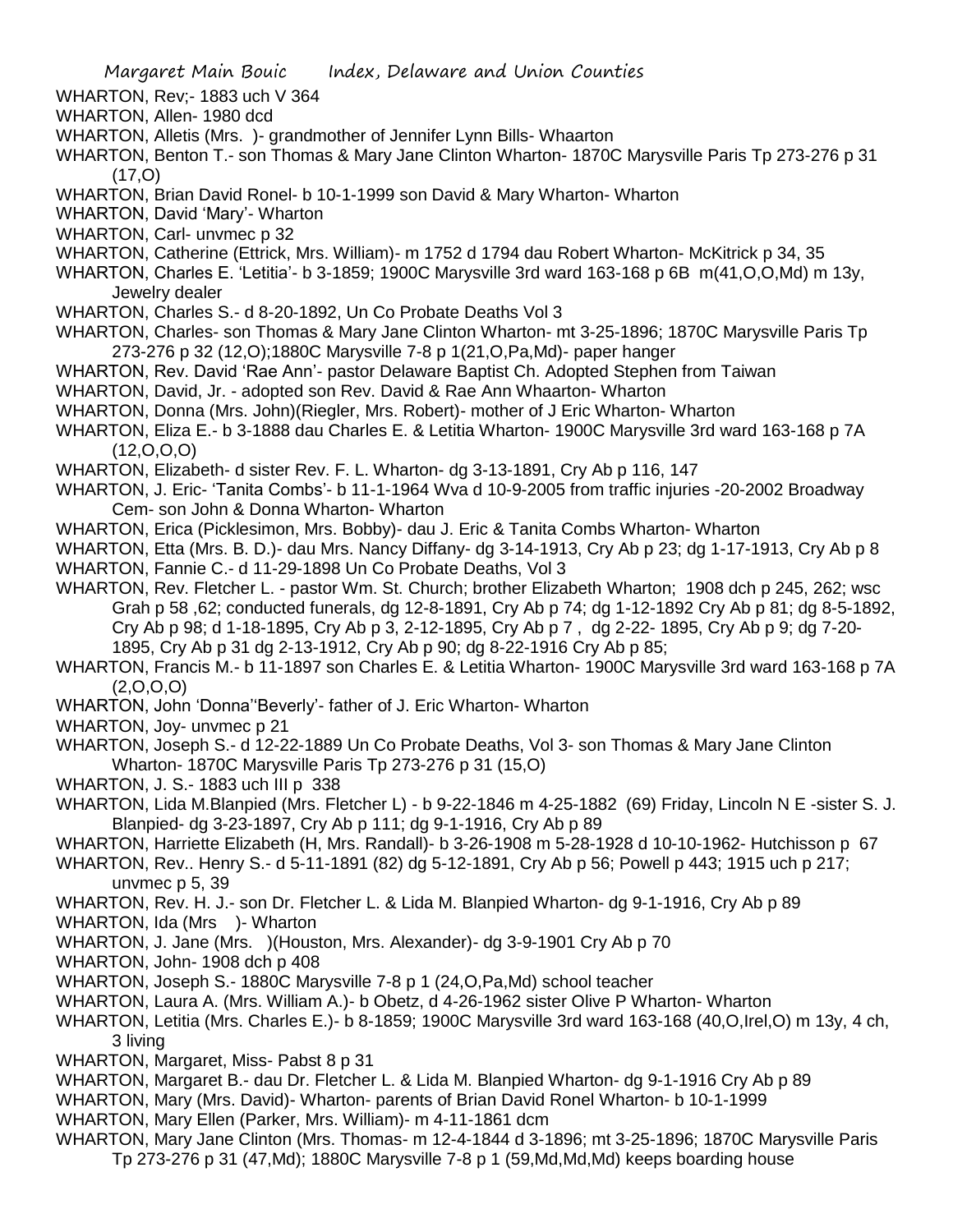- WHARTON, May- 198 dcd
- WHARTON, Mernetta- sister William A. Wharton- Wharton
- WHARTON, Nancy (Jones, Mrs. Edward)- 1908 dch p 689
- WHARTON, Olive P.- sister Laura A. Wharton- Wharton
- WHARTON, Rae Ann (Mrs. Rev. David)- Wharton
- WHARTON, Robert- McKitrick p 34
- WHARTON, Russell S.- b 9-1894 son Charles E. & Letitia Wharton- 1900C Marysville 3rd ward 163-168 p 17  $(5,0,0,0)$
- WHARTON, Sarah- Un Co Probate Deaths, Vol 1 p 16 (1867-1878)
- WHARTON, Sarah P.- Un Co Probate Deaths, Vol I p 22 (1867-1878)
- WHARTON, Sarah Winters (Mrs. )- d 5-14-1891, Cry Ab p 57; vault Oak Grove Cem Powell p 443
- WHARTON, Stephen-b Taiwan- adopted by Rev. David & Rae Ann Wharton- Wharton
- WHARTON, Tanita Combs (Mrs. J. Eric)- d 2-27-2001 Accident- parents of Erica Picklesimon- Wharton
- WHARTON, Thomas- Un Co Probate Deaths, Vol I p 26 (1867-1878)
- WHARTON, Thomas 'Mary Jane Clinton'- m 12-4-1844 d 1-5-1888 mt 3-25-1896; 1870C Marysville Paris Tp 273-276 p 31 (45,Pa);1880C Marysville 7-8 p 1 (58,Pa,Eng,Eng) wool fa
- WHARTON, W. H. Barrett- Oak Grove Cem , Powell p 443
- WHARTON, Wilkins C.- b 9-1845 1900C Marysville 3rd ward (54,O,Pa,Md) merchant
- WHARTON, William A. 'Laura A.' d 3-21-1961 (75) bur Obetz, brother Marnetta Wharton- Wharton
- WHARTON, William C.- son Thomas & Mary Jane Clinton Wharton mt 3-25-1896; Wharton; 1870C Marysville Paris Tp 273-276 31 (24,O); 1880C Marysville 7-8 p 1 (34,O,Pa,Md); 1910C Paris Tp 29-30 p 2A (64,O,Pa,Md) novelty merchant
- WHARTON, W. Crist- son William C.)-1910C Paris Tp 29-30 p 1B (22, WVa, O, WVa), supt packing cabinet company
- WHARTON, ---- Williamson (Mrs. )- sister Marcellus Williamson, colored, dg 7-30-1907 Cry Ab p 58
- WHATELY, Katherine Emma (McKittrick, Mrs. William Gordon)- b 9-4-1897, McKitrick p 435, 436, 437 WHATLEY, Frederick- Whatley
- WHATLEY, Gertrude V. (Mrs. Gordon)- 1961, 1969 dcd
- WHATLEY, Gordon 'Gertrude V.'- 1961, 1969 dcd
- WHATLEY, Margie B. (Mrs. Stanley) 1971, 1980 dcd
- WHATLEY, Mark- son Frederick Whatley- Whatley
- WHATLEY, Scott Ervin- b 2-22-1979 son Mark Whatley- Whatley
- WHATLEY, Stanley 'Margie B.'- 1971, 1980 dcd
- WHATLEY, Viola (Hixson, Mrs. Tommy)- parents of Willie W. Hixson- Whatley
- WHATLOCK.Whaylock/Whotlock. Ann Davey (Mrs. Robert)- m 6-1607; Powers Pat p 314
- WHATLOCK, Dorothy- d young- dau Thomas & Joan Whatlock- Powers Pat p 254
- WHATLOCK, Joan/Johan (Mrs. Thomas)- bur 3-1610/11 Powers Pat p 77, 254, 314
- WHATLOCK, Martha (Scott, Mrs. Henry)- bapt 7-18-1568 m 7-25-1594 dau Thomas & Joan Whatlock- Powers Pat p 77, 253, 254, 255, 314
- WHATLOCK, Mary Bartholomew (Mrs. Robert)- m 7-1591- Powers Pat p 314
- WHATLOCK, Rachel (Mrs. Robert)- Powers Pat p 314
- WHATLOCK, Robert 'Mary Bartholomew''Ann Davey''Rachel'- bap 7-20-1564 bur 1622 m(1) 7-1591 (2) 6-
- 1607 son Thomas & Joan Whatlock- Powers Pat p 254, 314
- WHATLOCK, Roger- bapt 5-1560 son Thomas & Joan Whatlock Powers Pat p 254, 314
- WHATLOCK, Thomas 'Joan'- b ca 1720-30 bur 1-25-1608 m 1550-60 dumch p 77, 254, 314
- WHEALDON, Carolyn Marie (Ballenger, Mrs. Steve)- m 4-3-2003 London- Whealdon
- WHEARY, Dorothy (Worhatz, Mrs. Daniel)- dau Harry E. & Mary Elizabeth Renn Sheary-Weiser p 554
- WHEARY, Edward- son Harry E. & Mary Elizabeth Renn Wheary- Weiser p 554
- WHEARY, Harry E. 'Mary Elizabeth Renn'- Weiser p 554
- WHEARY, Kathryn (Marr, Mrs. Ray)- dau Harry E. & Mary Elizabeth Renn Wheary- W p 555
- WHEARY, Mary Elizabeth Renn (Mrs. Harry E.)- b 4-18-1890 dau Thomas Jefferson & Viola Mae Yeager Renn- Weiser p 554
- WHEARY, Mae (Spatzer, Mrs. William)- dau Harry E. & Mary Elizabeth Renn Wheary- Weiser p 555 WHEAT, Ann- 1971 dcd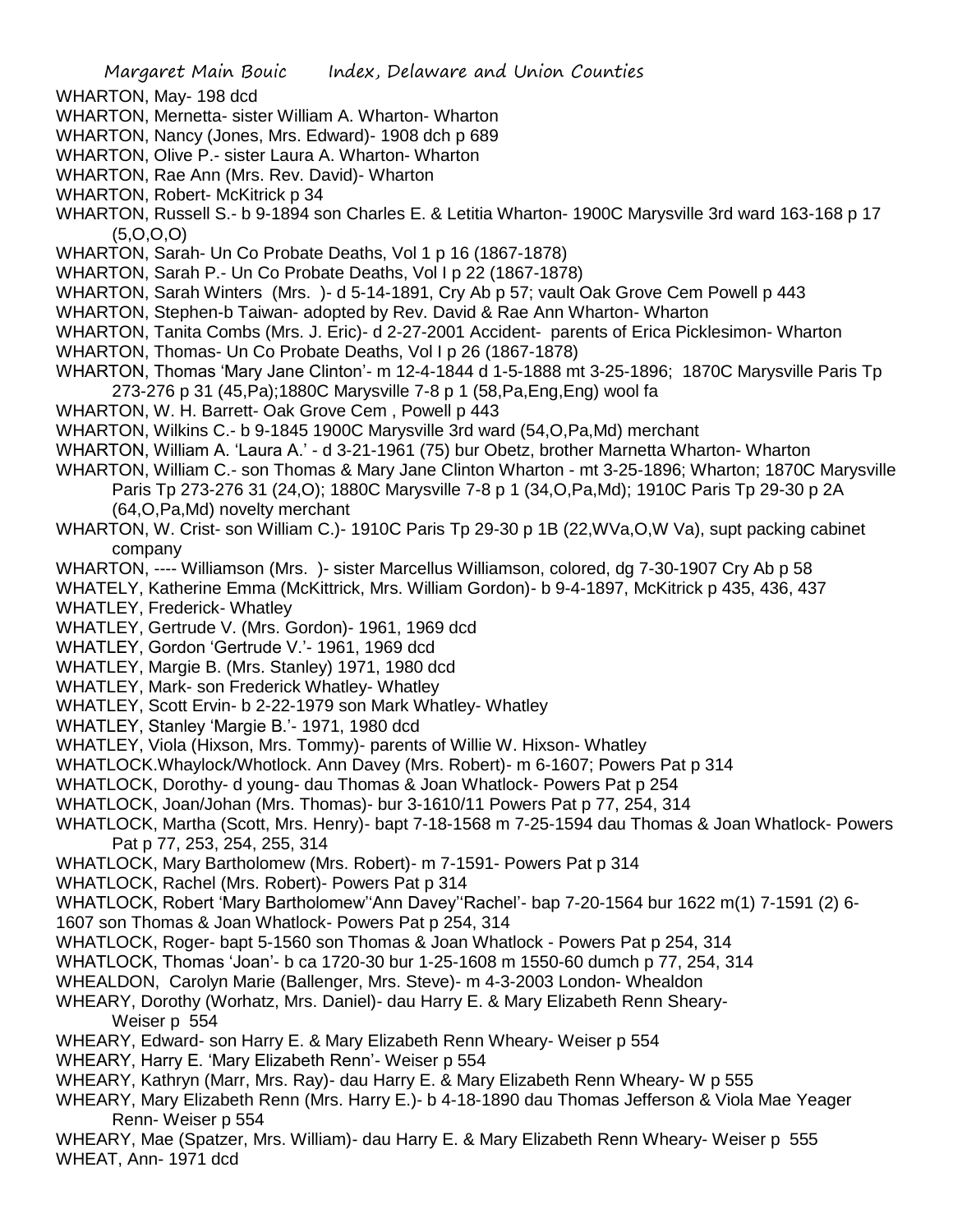- WHEAT, Dianne Kay Koltenbah (Mrs. Robert Alan)- m 9-27-1982 dau Kenneth Koltenbah- Wheat
- WHEAT, Elizabeth A. Dynes (Ms. Samuel)- lic 2-25-1856, ucm 2500
- WHEAT, Hannah Hovey (Mrs. Samuel)- b ca 1706 dau Joseph & Mary Marrett Hovey- Powers Pat p 219, 224, 225
- WHEAT, Mary (Powers, Mrs. Nahum)- Powers Pat p 219, 224, 225
- WHEAT, Robert Alan 'Dianne Kay Koltenbah'- m 9-27-1982 son Robert Wheat- Wheat
- WHEAT, Dr. Samuel 'Hannah Hovey'- Powers Pat p 4
- WHEAT, Sarah (Powers, Mrs. Nahum)- b 8-15-1748 m 2-7-1769 d 9-13-1774 dcc Cameron Schultz 193
- WHEAT, Thomas 'Mary'- Powers Pat p 224
- WHEATCRAFT, Guy E. ' ''Pearl'- d 10-3-1984 (81) but Kilbourne Cem- Wheatcraft
- WHEATCRAFT, Pearl (Mrs. Guy E.)- 2nd wife- Wheatcraft
- WHEATLEY, Anne (Mrs. G. F.)- d 6-2-1978 (97) mother of Zelda Hahnert- bur Ind. Wheatley
- WHEATLEY, Annie- dau W. B. & Harriet Moody Wheatley- 1870C Union Tp 123-122 (1,O)
- WHEATLEY, Clarissa- dau W. B. & Harriet Moody Wheatley- 1870C Union Tp 123-122 (9,O)
- WHEATLEY, Deborah Lynn (Nemo, Mrs. Robert Charles)- m 6-4-1983 dau George D. & Norma Jean Wheatley- Wheatley
- WHEATLEY, George D. 'Norma Jean'- Wheatley; parents of Deborah Lynn Wheatley
- WHEATLEY, G. F. 'Anne'- Wheatley
- WHEATLEY, Harriet Moody (Mrs. W. B.)- m 4-20-1863 ucm 3433; 1870C Union Tp 123-122 p 17 (29,O)
- WHEATLEY, Humphrey-son W. B. & Harriet Moody Wheatley-1870C Union Tp 123-122(14,O)
- WHEATLEY, Jane (Curtiss, Mrs. Augustus)- m 6-23-1842 dcm d 7-12-1881 (72-7-12) Curtiss Cem- Powell p 109
- WHEATLEY, John 'Minerva A. Fortner'- m 619-1880 ucm 6736; 1880C Union Tp 74 p 13 (21,O,O,O)
- WHEATLEY, Louise- dau W. B. & Harriet Moody Wheatley- 1870C Union Tp 123-122 (3,O)
- WHEATLEY, Lucille (Thomas, Mrs. Daniel L.)- d 1-22-1982 (90) Fairview Cem, Richfield-
- WHEATLEY, Mary Ann (Cleveland, Mrs. Joel)- m 7-5-1837 dcm
- WHEATLEY, Mary M.-dau W. B. & Harriet Moody Wheatley-1870C Union Tp 123-122 (20,O)
- WHEATLEY, Minerva Falkner/Fortner (Mrs. John)- m 6-19-1880 ucm 6736 dau William & Jennie Falkner-1880C Union Tp 74 p 13 (17,O,O,O)
- WHEATLEY, Nancy A. (Buffington, Mrs. Samuel)- 1883 uch V 84
- WHEATLEY, Norma Jean (Mrs. George D)- Wheatley
- WHEATLEY, W. B. 'Harriet Moody'- m 4-20-1863 ucm 3433; 1883 uch IV p 519; 1870C Union Tp 123-122 p 17 (45,Va)
- WHEATLEY, Zelda (Hahnert, Mrs. William F.) Dau G. D. & Anne Wheatley- Wheatley
- WHEATLY, Tania (Mowery, Mrs. Guy C.)-
- WHEATON, Abigail (Rush, Mrs. George)- m 6-6-1850 dcm dau Squire Wheaton- dcw Bk 4 p 144 (16)
- WHEATON, Almon- son George & Rebecca Wheaton- 1850C Trenton Tp 854 p 71 (2,O)
- WHEATON, Armo- son Silas & Mary Wheaton- 1850C Trenton Tp 876 p 72 (14,O)
- WHEATON, Bon Gene- d 2-10-1987- (61) Greenfield Cem- Wheaton
- WHEATON, Charles- son Squire Wheaton- dcw Bk 4 p 144 (16) executor
- WHEATON, Charles M.- 1908 dch p 424; Pabst 5 p 20; hmp p 137, picture p 138
- WHEATON, Charles 'Mary Elizabeth Sanders;- m 2-3-1848 dcm- 1908 dch p 142; Pabst 5 p 7,8, 25; hadc p 54; Sunbury p 31, 32, 36, 134, 143, 150; 1850C Trenton Tp 848 p 71 (29,NJ)
- WHEATON, Clinton S.- Pabst 5 p 18, 19
- WHEATON, C. M.- Sunbury p 56- nephew of Morris Wheaton- dg 8-2-1912, Cry Ab p 145
- WHEATON, Courtney- b 1969 son James R. & Shirley J. Wheaton- 1971 ucd
- WHEATON, Daisy- 1908 dch p 424
- WHEATON, Eleanor (Winkelblech, Mrs. Mahlon)- Weiser p 590
- WHEATON, Elihu ' Mary Louise Franks'- m 3-27-1863 dcm; 1850C Trenton Tp 876 p 72 (9,O)
- WHEATON, Eliza Ann Case (Mrs. Jeremiah S)- m 12-23-1851 dcm
- WHEATON, Eliza (Potter, Mrs. Nichols)- m 12-8-1836 dcm; dau Squire Wheaton- dcw Bk 4 p 144 (16)
- WHEATON, Elizabeth (Bailey, Mrs. John)- m 5-5-1859 dcm- dau Silas & Mary Wheaton- Pabst 5 p 19; 1850C Trenton Tp 876 p 72 (12,O)
- WHEATON, Eva D.- Pabst 5 p 16
- WHEATON, George 'Mary Ann Wright'- m 4-22-1852 dcm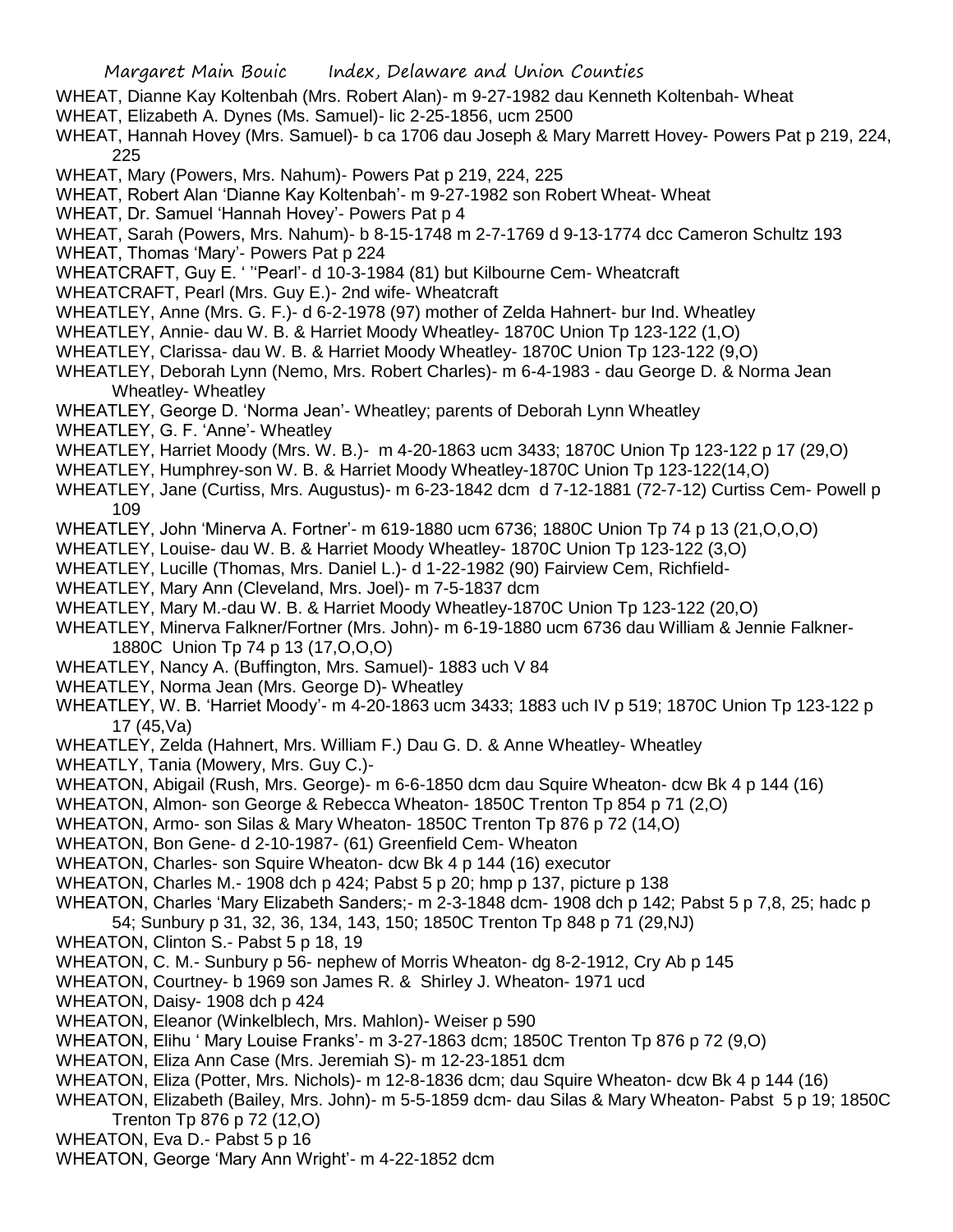- Margaret Main Bouic Index, Delaware and Union Counties WHEATON,George'Rebecca Carnahan'-m 10-21-1847 dcm;1850C Trenton Tp 854 p 71 (23,NJ) WHEATON, Grace- Pabst 5 p 24 WHEATON, Harriet (Condit, Mrs. Mathias C)- m 3-27-1856 dcm dau Squire & Mercy Wheaton- Pabst 5 p 7, 17; dcw Bk 4 p 144 (16) WHEATON, Harvey L.- son Charles & Mary Wheaton- 1850C Trenton Tp 848 p 71 (11, O); Pabst 5 p 16 WHEATON, Ida M. (Mrs. )- Pabst 5 p 20 WHEATON, James R. 'Shirley J.'- 1971 ucd WHEATON, Jaylene- b 1965 dau James R. & Shirley J. Wheaton- 1971 ucd WHEATON, Jeremiah S. 'Eliza Ann Case'- m 12-23-1851 dcm WHEATON, John 'Maria Tharp'- m 7-4-1839 dcm WHEATON, Kononie (Kensinger, Mrs. Kevin)- dau Bon Gene Wheaaton- Wheaton WHEATON, Laurel- ch Silas & Mary Wheaton- 1850C Trenton Tp 876 p 72 (7,O) WHEATON, Libbie M.- Pabst 5 p 15 WHEATON, Leander- son George & Rebecca Wheaton- 1850C Trenton Tp 854 p 71 (4,O) WHEATON, Lloyd/Lloyal 'Sarah h. Bailey'- m 6-19-1862 dcm WHEATON, Lutellas- dau Silas & Mary Wheaton- 1850C Trenton Tp 876 p 72 (5,O) WHEATON, Maria (Condit, Mrs. Lorenzo W.)- m 5-4-1842 dcm dau Squire Wheaton- dcw Bk 4 p 144 (16) WHEATON, Maria Tharp (Mrs. John)- m 7-4-1839 dcm WHEATON, Martha (Relchum, Mrs. )- dau Squire Wheaton- dcw Bk 4 p 144 (16) WHEATON, Martin S.- son Squire & Mercy Wheaton- Pabst 5 p 17; dcw Bk 4 p 144 (16); 1850C Trenton Tp 825 p 69 (18,NJ) WHEATON, Mary Ann Wright (Mrs. George)- m 4-22-1852 dcm WHEATON, Mary Elizabeth Sanders (Mrs. Charles)- m 2-3-1848 dcm dau Azor Saunders- Pabst 5 p 14; dcw Bk 4 p 214(24); 1850C Trenton Tp 848 p 71 (21,NY) WHEATON, Mary Lovina Franks (Mrs. Elihu)- m 3-27-1863 dcm WHEATON, Mary (Mrs. Silas)- 1850C Trenton Tp 876 p 72 (46,O) WHEATON, Matilda Cook (Mrs. Morris)- m 11-2-1848 dcm d 2-16-1854 Galena Cem, Powell p 18; 1850C Berkshire Tp 166 p 17 (23,Va) WHEATON, Mercy (Mrs. Squire)- d 12-23-1864 (72-2-29) Trenton Cem- Powell p 275; 1880 dch p 592; 1908 dch p 291; Pabst 5 p 5, 7, 15; hmp p 133; dcq Bernice Utley Webb 31; 18 50C Trenton Tp 825 p 69 (57,NJ) dcw Bk 4 p 144(16) WHEATON, Morris 'Matilda Cook'- m 11-2-1848 dcm son Squire Wheaton- dcw Bk 4 p 144(16)1850C Berkshire Tp 166 p 17 (23,NY); d Monday- uncle of C. M. Wheaton- dg 8-2-1912, Cry Ab p 145 WHEATON, Otis A.- Pabst 3 p 21, 24 WHEATON, Rebecca Carnahan (Mrs. George)- m 10-21-1847 dcm; 1850C Trenton Tp 854 p 71 (25,O) WHEATON, Rhonda- b 1967 dau James H. & Shirley J. Wheaton- 1971 ucd WHEATON, S. A.- hadc p 54 WHEATON, Sarah A. (Winslow, Mrs. Corraden)- m 10-27-1842 dcm WHEATON, Sarah E. Hervey (Mrs. Silas F.)- m 3-24-1852 dcm WHEATON, Sarah H. Bailey (Mrs. Lloyd/Lloyal) m 6-19-1862 dcm WHEATON, Sarah (Walker, Mrs. Robert)- m 12-3-1835 dcm dau Squire & Mercy Jacobus Wheaton; Pabst 5 p 5, 16; hmp p 113; dcw Bk 4 p 144 (16) dcq Bernice Utley Webb 15 WHEATON, Shirley J. (Mres. James R.)- 1971 ucd WHEATON, Silas F. 'Sarah E. Hervey'- m 3-24-1852 dcm WHEATON, Silas 'Mary'- 1850C Trenton Tp 876 p 72 (52,NJ); hadc p 54 WHEATON, Squire 'Mercy Jacobus'- d 1-27-1864 (67-4-21) Powell p 275; hadc p 54; 1880 dch p 592; 1908 dch p 291, 381; hmp p 132; dcq Bernice Utley Webb 30; will, dcw Bk 4 p 144 (16); 1835 men p 60 #132
	- p 111 Trenton Tp; 1850C Trenton Tp 825 p 69 (57,NJ)
- WHEATON, Watson- son Squire & Mercy Jacobus Wheaton- 1850C Trenton Tp 825 p 69 (16,O)
- WHEATON, W. E.- mt 9-5-1855
- WHEATTY, Hattie (Davis, Mrs. William W.)- m 1-16-1886 ucm
- WHEELAND, Alfred E. 'Ruth E.' 1971 dcd
- WHEELAND, David- b 1953 son Alfred E. & Ruth E. Wheeland- 1971 dcd
- WHEELAND, David E. 'Judy Gay Jackson'- b 1957 m 9-1-1973 son Eugene Alfred & Ruth Edna Coonfare Wheeland; Wheeland; 1961, 1969 dcd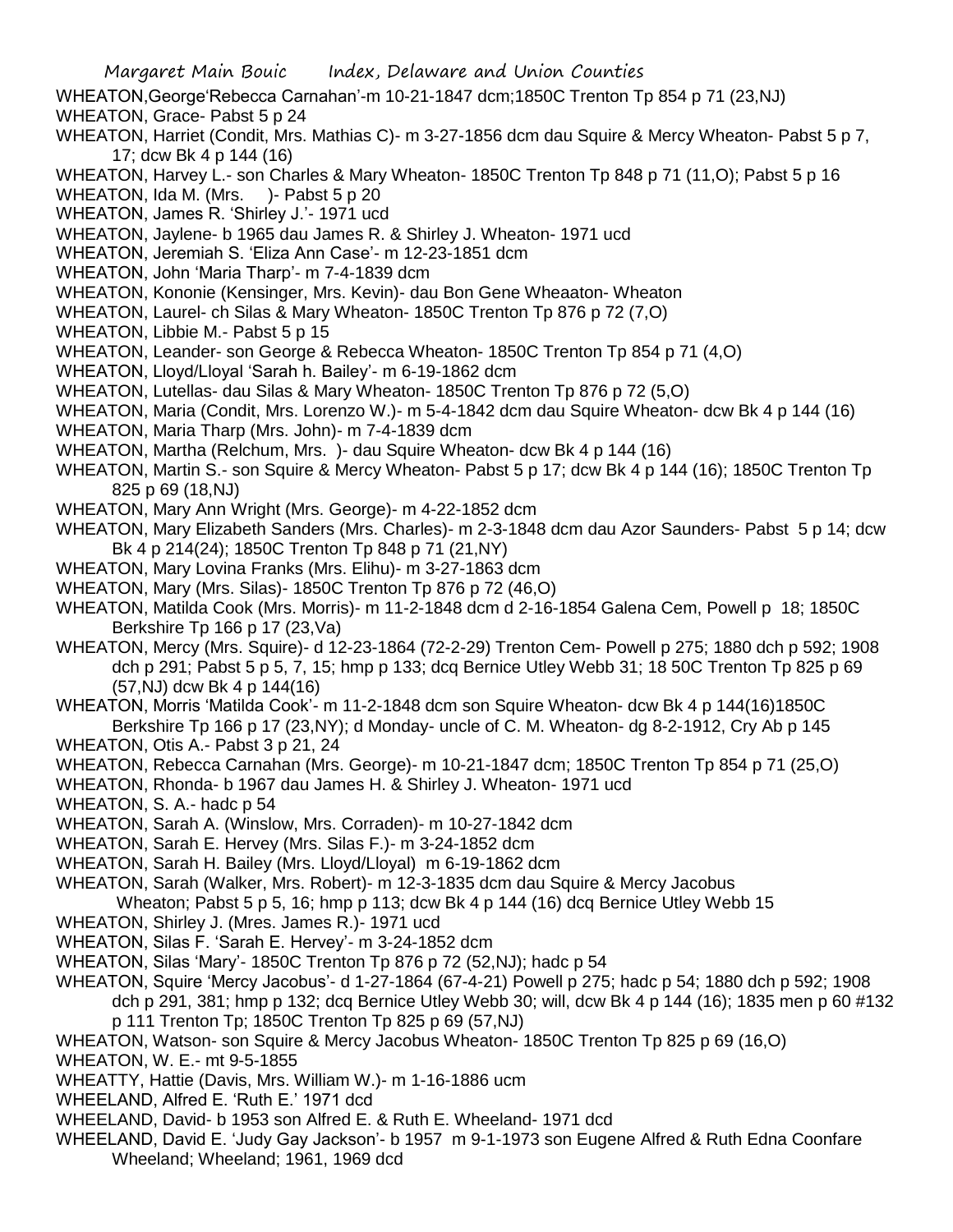- WHEELAND, Deborah (Lewis, Mrs. )- dau Edwin & Mildred L. Mayes Wheeland- Wheeland
- WHEELAND, Edna May- b 8-27-1954 dau Robert & Phyllis Lee Rowland Wheeland- Weiser p 288; 1969 dcd WHEELAND, Edwin 'Mildred L. Mayes'- Wheeland
- WHEELAND, Edwin- son Edwin & Mildred L. Mayes Wheeland- Wheeland
- WHEELAND, Edwin- son Leroy & Tessie Myers Wheeland- Wheeland
- WHEELAND, Eugene Alfred 'Ruth Edna Coonfare'- b 10-10-1925 Champaign Co d 10-9-1994 (68) Radnor Cem- son Leroy & Tessie Myers Wheeland- Wheeland; 1961, 1969, 1980 dcd
- WHEELAND, Jeffrey David- b 12-29-1978 son David E. & Judy Gay. Wheeland- 1980 dcd
- WHEELAND, Judith Gay Jackson (Mrs.David E.)- m 9-1-1973 dau Frank P. Jackson- Wheeland; 1980 dcd
- WHEELAND, Leroy "Tessie Myers'- Wheeland
- WHEELAND, Mildred L. Mayes (Mrs. Edwin)- b 7-31-1932 Radnor d 11-23-1989 (57) Oller Cem dau Icie Mayes- Wheeland
- WHEELAND, Phyllis Lee Rowland (Mrs. Robert)- b 7-15-1934 dau Howard Powell & Edna Hazel Weiser Rowland- Weiser p 288; 1969 dcd
- WHEELAND, Robert 'Phyllis Lee Rowland'- Weiser p 288
- WHEELAND, Robert Samuel- b 5-12-1953 son Robert & Phyllis Lee Rowland Wheeland- Weiser p 288
- WHEELAND, Ruth Edna Coonfare. (Mrs. Eugene Alfred)- 1961, 1969, 1971, 1980 dcd
- WHEELAND, Tamara (Buell, Mrs. Dana)-m 3-30- dau Edwin & Mildred L. Mayes Wheeland- Wheeland WHEELAND, Tessie Myers (Mrs. Leroy)- Wheeland
- WHEELAND, Winifred Lee- b 12-1-1957 dau Robert & Phyllis Lee Rowland Wheeland Weiser p 288; 1969 dcd
- WHEELBARGER, ---- (Ruebush, Mrs, George) Powers p 85
- WHEELEN, Mary R. McIlroy (Mrs. Walter)- b 6-28-1894 m 5-6-1914 dau Samuel & Sara Davis McIlroy-Wheelen
- WHEELEN, Mary R. Marston (Mrs. Walter)- b 7-24-1982 (88) Broadway Cem- 1967 1971, 1973, 1975, 1979, 1981 ucd
- WHEELEN, Walter 'Mary R. Marston;- m 5-6-1914 d 121-21-1963; Wheelen; 1967 ucd
- WHEELER, Rev. Pabst 8 p 59; Pabst 1 p 29, 7 p 191; Nash p 222
- WHEELER, A. In Memoriy, Williams Lodge, Kilb. 4-3-1903; dg 4-7-1903, Cry Ab p 179
- WHEELER, Aaron- d 6-30-1846 (65) 1883 uch V 392; 1840C Liberty Tp un Co 429 (60-70)
- WHEELER, Abbie- b Champaign Co d 12-30-1928 (86) Oakdale Cem 4093 (C9)
- WHEELER, Abigail (Mrs. Thomas)- d 9-24-1821 (43y) Berkshire Cem- Powell p 5; dcga p 16, Franklin **Chronicle**
- WHEELER, Capt. Adam- Pabst 1 p 1
- WHEELER, Adeline (Mrs. William)- d Saturd (63)Oak Grove Cem dg 12-10-1912 Cry Ab p 75
- WHEELER, Agnes A. (Cook, Mrs. )- dau Quentin & Hattie Phillips Wheeler- Wheeler; 1949 ucd
- WHEELER, Albert Ignatius -son Michael Ignatius & Frances Ellen Ryder Wheeler- Weiser p 834
- WHEELER, Albert W.- b 9-1842; 1900C Marysville 3rd ward 88-90 p B3 (57,O,Md,Vt) wid, 1 ch
- WHEELER, Alexandra Erin- b 7-15-1981 dau Dr. Quentin & Kimberly Jo Peters Wheeler- Wheeler
- WHEELER, —(Mrs. Alford)- du Fred E. & E. Araminta Rhoades Hubbard- dg 7-28-1893 Cry Ab p 125
- WHEELER, Alfred- son Almon & Lydia J. Davenort Wheeler- 1880 dch p 817; dg 2-4-1910, Cry Ab p 94; dg 4- 4-1911, Cry Ab p 23
- WHEELER, Alfred 'Maria'- 1880 dch p 816
- WHEELER, Alice- Nash p 85
- WHEELER, Alice (Young, Mrs. L. Gilbert)- d 1963 Wheeler
- WHEELER, Allen- d Friday. Green Mound, Kilbourne (89) dg 4-4-1911, Cry Ab p 25
- WHEELER, Alma- 1850C Union Tp 1354-1372 p 202 (21,O)
- WHEELER, Alma (Mrs. Theodore)- Wheeler
- WHEELER, Almon- d 1902 son Almon & Lydia J. Davenport Wheeler- 1880 dch p 817; dg 2-4-1910 Cry Ab p 94; 1850C Berlin Tp 1993 - 122 (1,O)
- WHEELER, Almon 'Mary Johnson''Lydia J. Davenport' m 8-10-1848 dcm son Alfred & Maria Wheeler- 1880 dch p 816; dg 1-31-1910, Cry Ab p 92; 1850C Berlin Tp 1993 p 122 (28,Vt)
- WHEELER, Almyra- dau Sylvester & Marinda Wheeler- 1850C York Tp 388-394 p 60 (5,O)
- WHEELER, Alonzo- d 3-2-1842 Winsor Corners Cem, Oxford Tp; Powell p 192; son J. & R. E.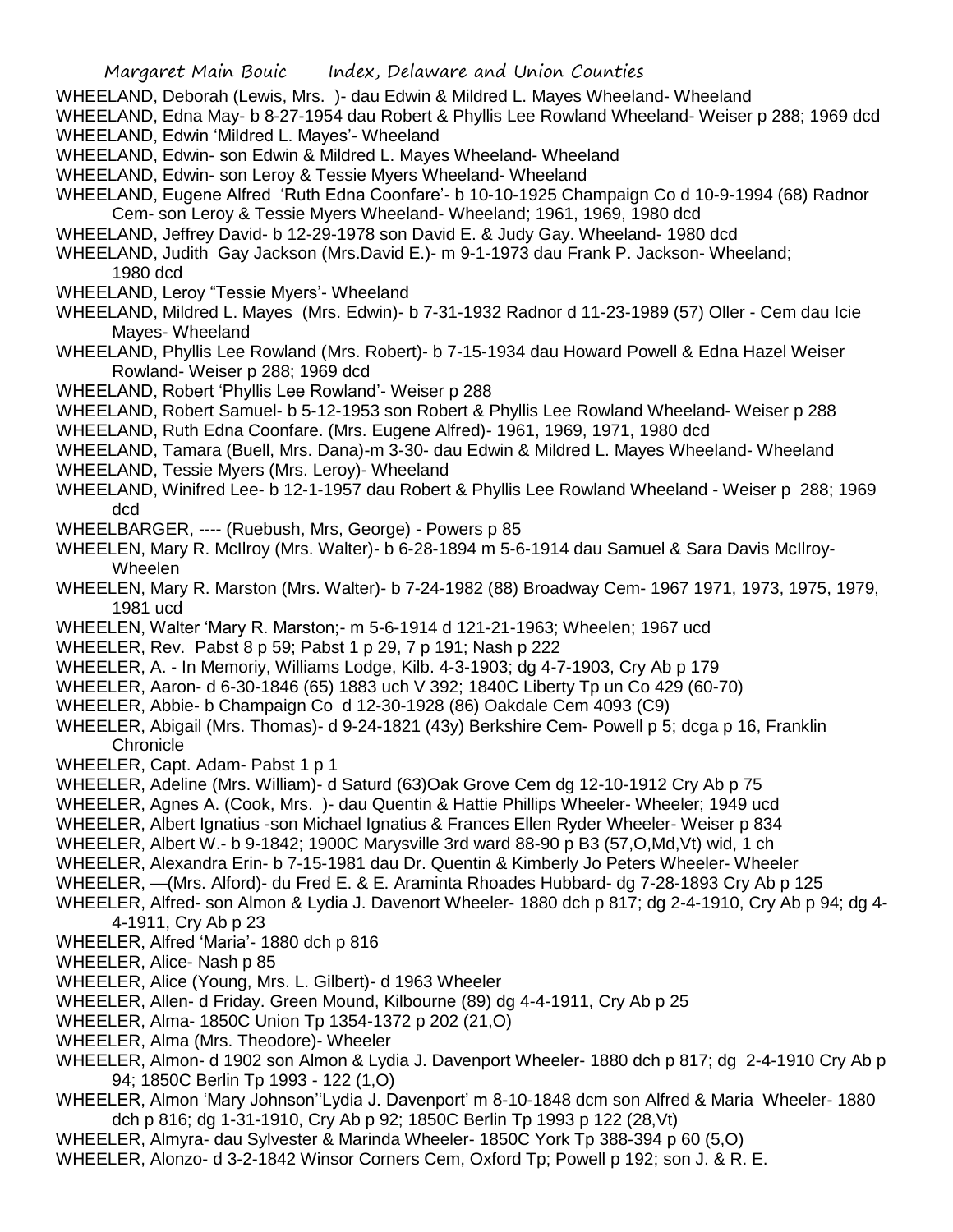- Margaret Main Bouic Index, Delaware and Union Counties WHEELER, Alta (Plows, Mrs. )- b Iowa d 1-28-1978 (86) cremated- Wheeler WHEELER, Alvin- 1980 dcd WHEELER, Amos- Pabst 1 p 1 WHEELER, Amos H. 'Rebecca H.'- 1860C Union Tp 522-525 p 73 (39,O) WHEELER, Ancil 'Thena'- 1850C Liberty Tp Un Co 1002-1019 p 150 (37,NY) WHEELER, Ann Godfrey (Mrs. John)- dcc Maxson Greene 3459 WHEELER, Ann M.- 1910C Marysville 56-50 p 2B (67,O,Md,Vt) wid, 1 ch, 0 living WHEELER, Anna (Mulligan, Mrs. )- dau Mrs. Frances N. Wheeler- Wheeler WHEELER, Anna Pellet (Mrs.Richard)(Mrs. Jeremiah; ( m(2) 3-11-1752 d 4-30-1772- Asp p 38 WHEELER, Anna (Snedeker, Mrs. )-dau Allen Wheeler- dg 4-4-1911, 4-7-1911, Cry Ab p 23, 25 WHEELER, Anne- Nash p 86 WHEELER, Anne (Chase, Mrs. Aquila) b 1620 d 4-21-1687 dcc Maxson Greene 1729 WHEELER, Annette (Metts, Mrs. Lloyd)- dau Maurice L. & Rachel E. DeHaven Wheeler- Wheeler WHEELER, Annie Richardson- dau Spencer & Minerva A. Camp Wheeler- dumch p 202 WHEELER, Ardelia (Maine, Mrs. George)- Asp (775) WHEELER, Arthur G. 'Mary Billings'- b 10-3-1858 m 6-7-1873 Asp (2362) WHEELER, Audrey (Mrs. Thomas H.)- Wheeler WHEELER, Bertha- d 8-30-1886 (11y11m) Oakdale Cem 278;d 8-31-1886 Un Co Prob D- Vol 3 WHEELER, Bessie- b 1880 d 1888 Oak Grove Cem - Powell p 444 WHEELER, Betsy (Smith, Mrs. Ephraim)- m 12-2-1845 dcm WHEELER, Betty- researching in library Margaret Harris Norris; delge 1998, XIV p 32 WHEELER, Betty J. (Mrs. Don E.)- 1975 ucd; 1980 dcd WHEELER, Betty (Oby, Mrs. )- dau Ernest J. & Nancy A. Wheeler- Wheeler WHEELER, Billie- 1976 dch p 233 WHEELER, Blanche M.- dau Gordon & Lily M. Wheeler- 1910C York Tp 274-274 p 11B (12,O,O,O) WHEELER, Bonnie (Lynch, Mrs. Al)- dau Robert E. Wheeler- Wheeler WHEELER, Brandon Allen- b 7-21-1987 son Jeff & Oberdier Wheeler- Wheeler WHEELER, Brandon Jeremy- b 2-7-1983 son Richard Jay & Deborah Faye Holton Wheeler- Wheeler; Graham 14474641; Tossey WHEELER, Bridget Grant (Mrs. Hosea)- b 9-24-1751 m 2-18-1772 d 9-8-1819 dau Oliver & Ann Borodel Billings Grant- Asp p 38 WHEELER, Brooke- dau Jeff & Oberdier Wheeler- Wheeler WHEELER, Burch 'Oshell' b 3-10-1919 Ky son Chauncey & Folly Frazer Wheeler- Wheeler; WWII WHEELER, Caleb 'Elmira Stone'- lic 11-12-1837 ucm 460; uccp p 52 record book 5 p 625 WHEELER, Carol Sue (Porter, Mrs. Ed)- dau Robert E. Wheeler- Wheeler WHEELER, Caroline (Brown, Mrs. Leonard)- b 7-5-1844 m 6-2-1866 d 6-26-1904 dau Felt & Eleanor Wheelerdg 7-1-1904, Cry Ab p 254 WHEELER, Carolyn (Cline, Mrs. Tom)- dau Burch M. & Oshell Wheeler- Wheeler WHEELER, Carolin (Schwab, Mrs. Gustav Henry)- b 7-31-1854 m 10-25-1876 d 3-9-1911, Weiser p 189 WHEELER, Carolyne- dau Richard C. & Debora Wheeler- 1850C Paris Tp 709-725 p 107 (6,O) WHEELER, Carrie A. Gregg (Mrs. Henry)- m 11-7-1861 ucm 3244; 1870C Liberty Tp Un Co 267-267 p 32 (35,Vt); Un Co Probate Deaths, Vol I p 72 (1867-1878) WHEELER, Carrie- sister Florence Wheeler-dau W. H. H. Wheeler- dg 6-28-1910, Cry Ab p 134 WHEELER, Charles- son Harry B. Wheeler- Wheeler WHEELER, Charles- brother James H. Wheeler- Wheeler WHEELER, Charles M.- dcc David Williams 296 WHEELER, Charles- son Sylvester & Marainda Wheeler- 1850C Tork t 388-394 p 60 (10,O) WHEELER, Charles-son W. H. H. Wheeler,bro. Florence Wheeler-dg 6-28-1910,Cry Ab p134 WHEELER, Charles W. 'Ellen Rife'- b 2-9-1920 Delaware d 1-13-1996 (75) Marietta, Stockport Cem- son
	- Harrison B. & Sarah Moore Wheeler- Wheeler
- WHEELER, Charlie- d 5-1-1866 (4-2-20 Harmony Chapel Cem- Powell p 319; son J. C. & S. A.
- WHEELER, Chauncey 'Dolly Frazer'- parents of Burch Wheeler- Wheeler
- WHEELER, Cheryl Jo- dau Joseph W. Wheeler- Wheeler
- WHEELER, Clara Belle Schultz (Mrs. George H.)- Wheeler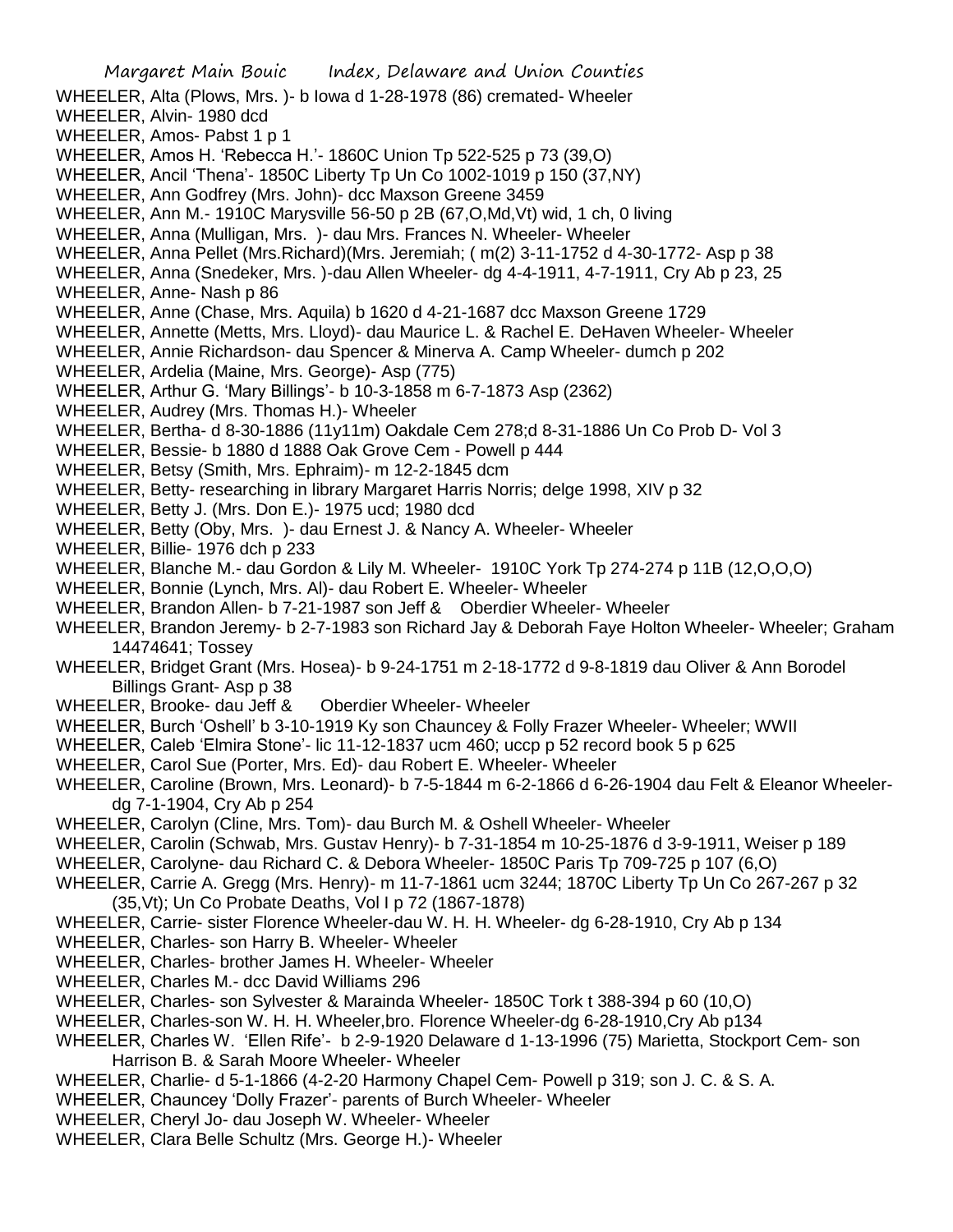- WHEELER, Clara Isabel (Mrs )- dau Elkanah & Margaret J. McFeeters/Main- dg 9-14-1906; Cry Ab p 119
- WHEELER, Clara Louise Grove (Mrs. Wayne)- b 4-8-1920 m 4-11-1942 dau Henry & Claribel Tuller Grove-Weiser p 250
- WHEELER, Clara- dau Michael Ignatius & Frances Ellen Ryder Wheeler- Weiser p 834
- WHEELER, Clara (Salsbury, Mrs. Stanley W.)- b 2-23-1911 Milford m 8-20-1929 d 9-28-1994 (83) Unionvillle Cem- dau Dee & Lida Orahood Wheeler- Wheeler
- WHEELER, Clarence H. 'Rhoda Ferguson''Minnie Gale'- m(1) 10-21-1911 d 3-9-1974 (83) Green Mound Cem, Kilbourne- son Henry Wheeler- Wheeler; 1969, 1971 dcd
- WHEELER, Claudius 'Miranda Griswold'- dcga p 13, Franklin Chronicle
- WHEELER, Clement- Nash p 122
- WHEELER, Clinton N.- son Amos H. & Rebecca H. Wheeler- 1860C Union Tp 522-525 p 74 (7,O)
- WHEELER, Cornelius F.- step-son James T. Shoup- 1880C Scioto Tp 10
- WHEELER, Cynthia A. (Mrs. James E.)- 1980 dcd
- WHEELER, Cynthia E. (Mrs. Windell)- 1980 dcd
- WHEELER, Dan 'Lois'- son Thomas H. & Audrey Wheeler- Wheeler
- WHEELER, Dane E.- brother Don E. Wheeler- Wheeler
- WHEELER, David M. 'Mary M,'-1973, 1975, 1979, 1981, 1983 ucd
- WHEELER, Dean A.'Kimberly A. Weaver'-b 1972 m 6-8-1996 son Don E. & Betty J. Wheeler- 1980 dcd
- WHEELER, Dean- b 1970 son Tom E. & Dolores D. Wheeler- 1980 dcd
- WHEELER, DeAnna (Mrs. Ernest D.)- 1973, 1975, 1979, 1981, 1983 ucd
- WHEELER, David 'Honey Myreeha "Sandra"Piatt'- Wheeler
- WHEELER, Dayton P. 'Mary M.'- b 1857 d 10-4-1929 York Cem A67 p 55
- WHEELER, Debbie- b 1974 dau Dennis J. & Debbie Wheeler- 1983 ucd
- WHEELER, Debbie-b 1966 dau Ernest D. & DeAnna Wheeler-1973, 1975, 1979, 1981, 1983 ucd
- WHEELER, Debora (Mrs. Richard C)- 1850C Paris Tp 709-725 p 107 (37,O)
- WHEELER, Deborah, dau Warren & Vernona Wheeler- Wheeler; engaged to Stephen Stover
- WHEELER, Debora (Wright, Mrs. Samuel)- dau Ezeriah & Rachel Wheeler- 1883 uch V 474
- WHEELER, Deborah Faye Holton (Mrs. Richard Jay)- b 1-23-1962 m 9-4-1982 dau Jack & Lois Faye Sabins Holton- Graham 1447464; Tossey; Wheeler
- WHEELER, Dee 'Mary Parthmer''Lida Osgood'- 1910C Union Tp 202-202 p 9A (37,O,O,O) m2 11y
- WHEELER, Della (Lyon, Mrs. )(Mrs. )- d 7-24-1961 (82) Ashley Union Cem Wheeler
- WHEELER, Delpha Blanche .- b 1892 d 12-21 1907 York Cem A67 p 55 dau Dayton P. & Mary M. Wheeler-Un Co Prob Deaths, Vol 3
- WHEELER, Denise- dau Thomas R. & Audrey Wheeler- Wheeler
- WHEELER, Dennis E. Jr. 'Erma J.'- 1959, 1967, 1971 ucd
- WHEELER, Dennis J. 'Joan'- son Ralph & Kathryn "Teena" Riggs Wheeler- Wheeler; 1983 ucd
- WHEELER, Dixie Jo (Mooney, Mrs. )- dau David & Honey Myreeha Piatt Wheeler- Wheeler
- WHEELER, Dolores D. (Mrs. Tom E.)- 1980 dcd
- WHEELER, Dolly Frazer (Mrs. Chauncey)- Wheeler
- WHEELER, Don A. 'Theresa Kelly'- b 9-7-1890 d 5-19-1973 St. John's Catholic Cem- Wheeler
- WHEELER, Don E. 'Betty J.'- 1980 dcd
- WHEELER, Don- son Gerald LeRoy & Esther Marie Norris Wheeler- Wheeler; 1980 dcd
- WHEELER, Dona (LeMaster, Mrs. Kenneth )- 50th anniversary- Wheeler
- WHEELER, Donald A. 'Betty'- 1959, 1975 ucd
- WHEELER, Donald- son Donald A. & Betty Wheeler- b 1968- 1975 ucd
- WHEELER, Donna (Mrs. Windell)- Wheeler, dg 11-15-1991
- WHEELER, Dorcas (Heiser/Heizer, Mrs. Leonard)- b 3-14-1942 m 3-14-1942 dau Maurice & Rachel De Haven Wheeler - Wheeler
- WHEELER, Dorinda (Taylor, Mrs. Ira) m 8-12-1824 dcga p 25 Del Patron & Franklin Chron
- WHEELER, Dorithea (Mrs. Elisha)- 1860C Liberty Tp Un Co 956-966 p 131 (47,O)
- WHEELER, Dortha- 1870C Allen Tp 180-173 p 12 (57,O)
- WHEELER, Dorothy (Simmons, Mrs. William R.)- m 1-15-1838 ucm 473
- WHEELER, Donald Eugene son Gerald LeRoy & Esther Marie Norris Wheeler- Wheeler; 1949 ucd
- WHEELER, Ed- Sbc p 29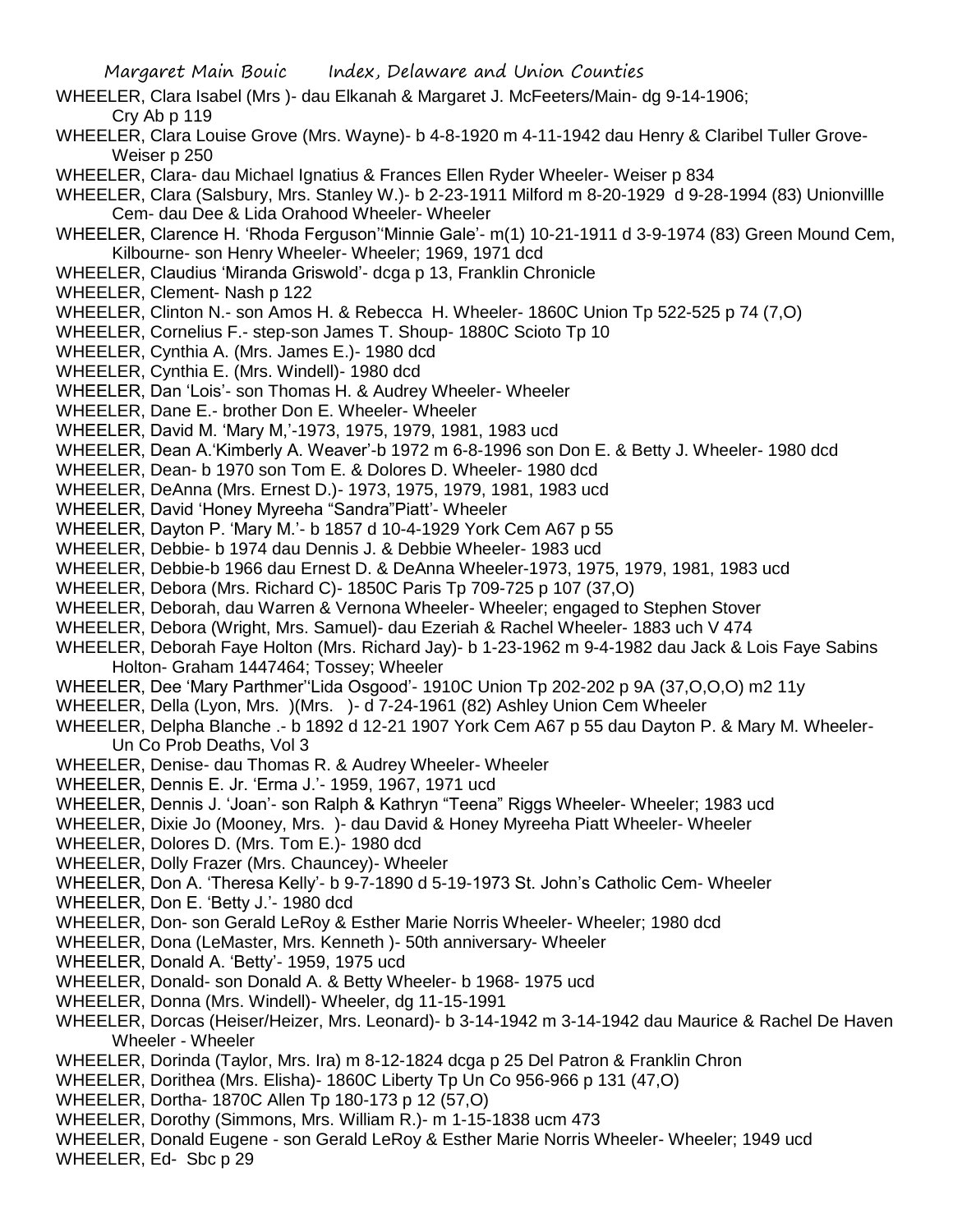- WHEELER, Ed- son Gerald LeRoy & Esther Marie Norris Wheeler- Wheeler
- WHEELER, Edith (Smith, Mrs. Stewart)- b 1885 Bokescreek Cem p 61- dau Jefferson & Eva M. Armstrong Wheeler- opc 523; Sbc p 46; 1959 ucd
- WHEELER, Edna Mae (Holmes, Mrs. Harry)- dau Clarence & Rhoda Ferguson Wheeler- Wheeler
- WHEELER, Edna Eileen Rouse (Mrs. Murray)- b 4-22-1923 m 7-26-1941 d 12-1-1991 (68) dau William Lloyd & Ethel E. Rodgers Rouse- Wheeler
- WHEELER, Edward- Sbc p 48
- WHEELER, Edwin Rogers 'Judy Kay Dirst'- m 2-26-1961 son Gerald LeRoy & Esther Marie Norris Wheeler-Wheeler; 1949, 159, 1971, 1973, 1975, 1979, 1981 ucd
- WHEELER, E. J.- 1976 dch p 210
- WHEELER, Eleanor (Mrs. Felt E.)- d 5-28-1850 (36-11-11) Winsor Corners Cem, Oxford Tp- Powell p 192; parents of Caroline Wheeler Brown- dg 7-1-1904, Cry Ab p 254
- WHEELER, Elisha 'Dorithea'- 1860C Liberty Tp 956-966 p 131 (46,Md)
- WHEELER, Elisha Packer 'Emeline Elizabeth Clark'- b 12-15-1815 son Jesse & Nancy Peckham Wheeler-Asp 395-2
- WHEELER, Eliza A.- d 3-29-1863 (11-1-20) Harmony Chapel Cem- dau J. D. & S. A. Wheeler-Powell p 319
- WHEELER, Eliza (Bailey, Mrs.)-Pabst Pion II p 261,sister John W. Wheeler-dcw Bk 4 p 376 (39)
- WHEELER, Elizabeth (Mrs. )- b 9-1850 1900C Union Tp 180-187 p 9B (49,O,Pa,Pa) m 30y 6 ch 5 living; 1910C Union Tp 201-201 p 9B (59,O,O,O) wid 5 ch, 3 living
- WHEELER, Elizabeth A. Genthner (Mrs. Robert H.)- m 8-24-1947- Wheeler
- WHEELER, Elizabeth A. Vance (Mrs. Samuel)- m 12-23-1869 ucm 4663
- WHEELER, Elizabeth Baughan (Mrs. Marshall)- m 8-27-1846 ucm 1149; 1850C Liberty Tp Un Co 999-1016 p 149 (22,O)
- WHEELER, Elizabeth De Haven (Mrs. Maurice)- Wheeler
- WHEELER, Elizabeth (Mrs. )(Duke, Mrs. John)- 1915 uch p 655
- WHEELER, Elizabeth (Miler, Mrs. Daniel)- m 9-7-1863 ucm 3468
- WHEELER, Elizabeth (Miller, Mrs. J.)- dau Michael Ignatius & Frances Ellen Ryder Wheeler-Weiser p 834
- WHEELER, Elizabeth (Witter, Mrs. Josiah)- b 1648 m 12-25-1661 d 8-5-1672 dau Thomas & Mary Wheeler-Powers Pat p 136, 313, 316
- WHEELER, Ella- dau Dee & Lida Wheeler- 1910C Union Tp 202-203 p 9A (10/12,O,O,O)
- WHEELER, Ella Marie-b 3-3-1970 dau James & Rosemary Hutchisson Wheeler-Hutchisson p 53
- WHEELER, Ellen (Maine, Mrs. Edwin C.)- Asp (562)
- WHEELER, Ellen (Mrs. Norman)- 1980 dcd
- WHEELER, Ellen Rife (Mrs. Charles W.)- d 3-17-1990- Wheeler
- WHEELER, Elmira Stone (Mrs. Caleb)- lic 11-12-1839 ucm 460; uccp p 52 record book 5 p 625
- WHEELER, Elva Ernest- son Spencer & Minerva A. Canor Wheeler- dumch p 202
- WHEELER, E. M.- 1883 uch IV 471
- WHEELER, Emanuel- father of Dee Wheeler- 1910C Union Tp 202-202 p 9B (63,O,O,O)
- WHEELER, Emanuel- son Elisha & Dorithea Wheeler- 1860C Liberty Tp 956-966 p 131 (13,O)
- WHEELER, Emeline Elizabeth Clark (Mrs. Elisha Packer)- Asp (395-2)
- WHEELER, Emeline Warner (Mrs. )- dau John H. & Julia Robinson Wheeler- dumch p 385
- WHEELER, Emily Elizabeth Brown ( Mrs. Thomas William)- Asp (395-4)
- WHEELER, Emily May- dau Michael Ignatius & Frances Ellen Ryder Wheeler- Weiser p 834
- WHEELER, Emma (Fitzgerald, Mrs. ) sister Robert E, daughter Harrison B. & Sarah Moore Wheeler-Wheeler
- WHEELER, Emma J. (Powers, Mrs. Joseph E.)- m 2-18-1879 ucm
- WHEELER, Emma J. Robbins (Mrs. Timothy C.)(Low(es), Mrs. Joseph E.)- m 10-24-1871, ucm 4996, m 2-18- 1879 ucm 6429
- WHEELER, Emma (Mrs William)- b 11-1868 1900C Liberty Tp Un Co 93049 p 4B (31,O,O,O) m 11y, 2 ch, 1 living
- WHEELER, Emma (White, Mrs. Wesley W.)- m 1890; dumch p 294; White (182)
- WHEELER, Erma J. (Mrs. Dennis H. Jr.)- 1967, 1971, 1975 ucd
- WHEELER, Ernest D. 'DeAnna'- candidate for Sheriff, Un Co- Wheeler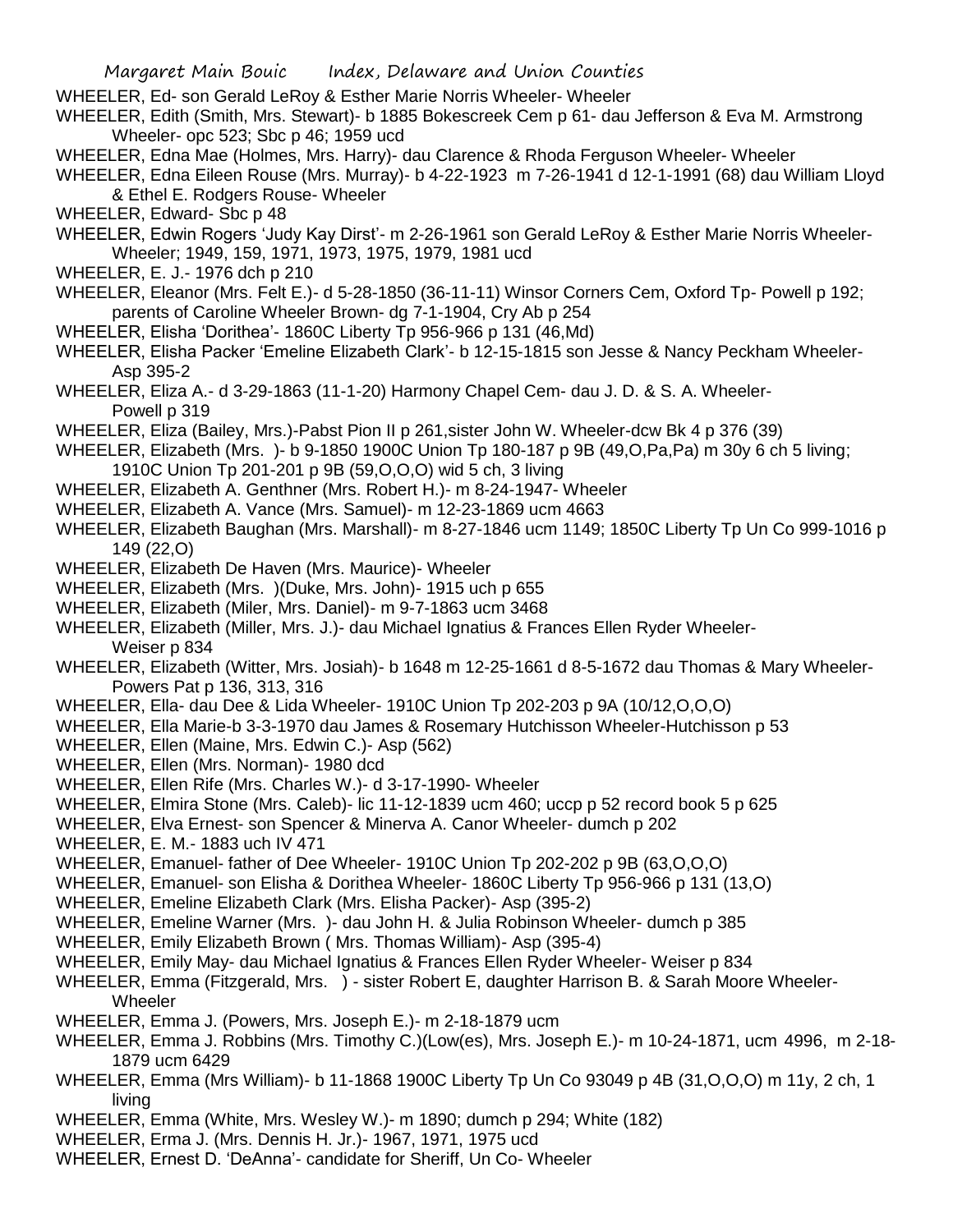- WHEELER, Ernest- son Dennis H. Jr. & Erma J. Wheeler- 1959 (12) ucd
- WHEELER, Ernest J. 'Nancy'- d 1952 Wheeler
- WHEELER, Esther- dau Dee & Lida Wheeler- 1910C Union Tp 202-203 p 9B (5,O,O,O)
- WHEELER, Esther (Harvey, Mrs. Phillip)- dau Maurice L. & Rachel E. DeHaven Wheeler- Wheeler
- WHEELER, Esther Marie Norris (Mrs. Gerald LeRoy) b 12-4-1911 m 7-14-1937 d 3-26-1992 (80) Claibourne
- Cem- dau Egbert & Clara Cassidy Norris; Wheeler
- WHEELER, Felt 'Eleanor'- dg 7-1-1904 Cry Ab p 254
- WHEELER, Ferne E. (Roller, Mrs. George U.)- m 7-19-1932 Rome, O. parents of Laura G. Rolle Birchfield- Wheeler
- WHEELER, Flo (Dexter, Mrs. )- dau William Henry & Mary Ann Stidds Wheeler- Wheeler
- WHEELER, Florence- dau Clarence & Rhoda Ferguson Wheeler- Wheeler
- WHEELER, Florence (Hegenderfer, Mrs. Ray E.)- Wheeler
- WHEELER, Frances Abby (Maine, Mrs. John)- Asp (778h)
- WHEELER, Frances Irene (Landon, Mrs. Farrell "Tiny" m 5-20-1983 dau Orben H. & Frances Rogers Wheeler-**Wheeler**
- WHEELER, ----(Mrs. Frank A.)- d Jan. 1961 mother of Robert R. Wheeler- Wheeler
- WHEELER, Freeman- parents of Richard Wheeler- Wheeler
- WHEELER, Gary L. engaged to Sandra Jean Coover- Wheeler
- WHEELER, Geneva (Ellwood, Mrs. Ellsworth)- dau Thomas H. Wheeler- Wheeler
- WHEELER, ----(Mrs. George)-dau Elkanah & Mary McFeeters Main- dg 6-30-1914, Cry Ab p 133
- WHEELER, George H. 'Clara Belle Schultz '- Wheeler parents of V. M. Irene Durban, Viola Lembke
- WHEELER, George R.- parents of Margaret Marie Wheeler- dg 4-25-1908, Cry Ab p 13
- WHEELER, George W. 'Lydia Wheeler'- m 9-8-1855 ucm 2226
- WHEELER, Gerald LeRoy 'Esther Marie Norris'- b 2-9-1914 , 7-14-1937 d 2-19-1991 Claibourne Cem- son Orben H. & Frances Rogers Wheeler- Wheeler
- WHEELER, Ginger (Mrs. Johnny)- Wheeler
- WHEELER, Gladys (Butler, Mrs. Leon)- dau Clarence & Rhoda Ferguson Wheeler- Wheeler
- WHEELER, Gordon C. 'Lily M.'- 1910C York Tp 274-274 p 11B (46,O,Vt,O) m 26y, farmer
- WHEELER, Gwendolyn Kay (Westrud, Mrs. Christopher Robert )- m 6-25-1988 dau Windell & Kay Wheeler-**Wheeler**
- WHEELER, Hannah (Chapman, Mrs. Gideon)- m 9-4-1808- Asp (508)
- WHEELER, Harley 'Mary' parents of Quincey Evans Mattingly Wheeler- Wheeler
- WHEELER, Harold N.- b 11-1882 son Albert W. Wheeler- 1900C Marysville 3rd ward 85-90 (17,O,O,O)
- WHEELER, Harriet B. (Phelps, Mrs. Elihu)- m 12-20-1843 ucm
- WHEELER, Harry B. 'Mary'- d 10-5-1965 (76) Green Mound Cem, Kilbourne-
- WHEELER, Harry- son E. J. Wheeler- 1976 dch p 233
- WHEELER, Harry- brother Florence Wheeler- son W. H. H. Wheeler- dg 6-28-1910, Cry Ab p 134, pallbearer for Mrs. H. C. Clay- dg 1-21-1910, Cry Ab p 89; dg 12-7-1915, Cry Ab p 96
- WHEELER, Harry- son William & Adeline Wheeler- dg 12-10-1912 Cry Ab p 175
- WHEELER, Hattie Phillips (Mrs. Quentin) b 11-23-1917 Ky m 11-23-1917 Ky d 12-30-1988 (71) Oakdale Cem dau George W. & Lydia Hay Phillips- Wheeler
- WHEELER, Hazel (Wolf, Mrs. ) dau William Henry & Mary Ann Stidds . Wheeler- Wheeler
- WHEELER, Helen (Berry, Mrs. )- dau Harrison B. & Sarah Moore Wheeler Wheeler
- WHEELER, Helen L. (Barnes, Mrs. George W.)- b 5-31-1913 Milford Cemter m 5-1-1933 d 4-20-1991 Maple Grove Cem- dau Maurice & Elizabeth De Haven Wheeler- Wheeler
- WHEELER, Helen (Meiring, Mrs. )- dau William Henry & Mary Ann Stidds Wheeler- Wheeler
- WHEELER, Henry- d 12-3-1886 (55y2m) Oakdale Cem 297; 1850C Darby Tp 1709-1779 p 252 (18,O); Un Co Probate Deaths, Vol 3
- WHEELER, Henry A. Sr. 'Rebecca Hardy'- son Thomas Wheeler- dcc David Williams 74
- WHEELER, Henry 'Carrie A.'- 1870C Liberty Tp Un Co 26 7-267 p 32 (37,O) farmer
- WHEELER, Herald- d 4-29-1907 (23y2m) Oakdale Cem 2026(9C)
- WHEELER, Herman J.- 1908 dch p 408
- WHEELER, Hezekiah- Nash p 122
- WHEELER, Hezekiah 'Meriban'- b 1771 d 1860 Harlem Cem- Powell p 137
- WHEELER, Hiram- Powell p 368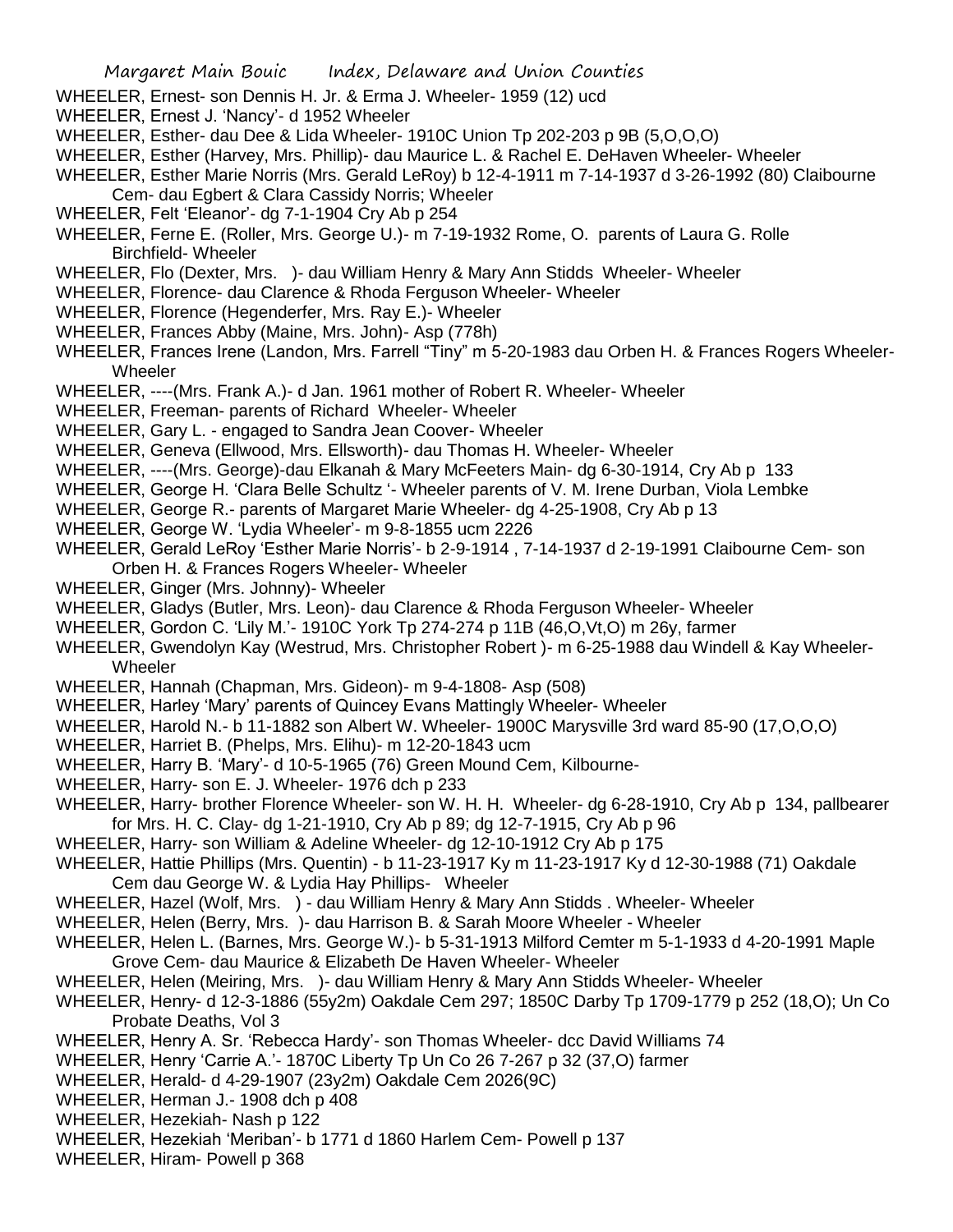- WHEELER, Hiram- Winsor Corners Cem, Oxford Tp Powell p 192
- WHEELER, Honey Myrecha "Sandra" Piatt (Mrs. David)- b 9-17-1937 d 5-28-1994 (56) car-train accident- dau Chester & Evelyn Piatt - Wheeler
- WHEELER, Horace- 1908 dch p 425
- WHEELER, Hosea 'Bridget Grant'- m 2-18-1772 d 7-13-1829 son Jeremiah & Anna Pellet Wheeler-Asp p 38
- WHEELER, ----Hubbard (Mrs )- sister Lyda Hubbard Greasamer- dg 10-2-1900- Cry Ab p 37
- WHEELER, Ida Irwin (Mrs. )- dau George Irwin- dg 2-13-1912; Cry Ab p 47
- WHEELER, Ignatius- son Maj. John & Mary Wheeler- Powers Pat p 313
- WHEELER, Ima (Castle, Mrs. Robert)- dau Chauncey & Dolly Frazer Wheeler- Wheeler
- WHEELER, Isaac 'Frances'- Powers Pat p 81
- WHEELER, Isaac 'Martha Park'- b 1644 m 1-10-1667 d 6-5-1712 son Thomas & Mary Wheeler-Powers Pat p 134, 313
- WHEELER, Isaac 'Mary Shephard'- b 8-6-1676 d 6-25-1737 son Isaac & Martha Park Wheeler- Asp p 38
- WHEELER, Jack A.- brother Jack A, Winifred Harrington- Wheeler
- WHEELER, James Earl 'Jean Carol'- parents of James Derrick Wheeler- Wheeler
- WHEELER, James E. 'Cynthia A.' 1980 dcd
- WHEELER, James E.- son Joseph W. Wheeler- Wheeler
- WHEELER, James Gleason 'Keith Karolyn Kahle' m 3-20-1931- Weiser p 695
- WHEELER, James G. 'Sarah Ann Scott'- m 3-7-1856 ucm 2381; 1850C Liberty Tp Un Co 1023-1040 p 152 (27,NY)
- WHEELER, James H.- b 12-30-1916 d 3-5-1990- Green Mound Cem, Kilbourne- Wheeler
- WHEELER, James- son Harry B. Wheeler- Wheeler
- WHEELER, James II- b 1971 son James E. & Cynthia A. Wheeler- 1980 dcd
- WHEELER, James Derrick 'Kari Ann Riehl'- m 6-30-2005 son James Earl & Jean Carol Wheeler- Wheeler
- WHEELER, James 'Louella'- son Dee & Lida Orahood Wheeler- Wheeler
- WHEELER, Rev. James 'Mary'- d 1876, missionary to Wyandots; Powell p 31, 314; 1880 dch p 409, 572, 580; Nash p 348; 1908 dch p 206, 259, 279; dg 6-19-1903 Cry Ab p 188
- WHEELER, James, minister, conducted marriage 1868, delge 1998, XIV p 5
- WHEELER, James 'Sally'- son Ralph & Kathryn "Teena" Riggs Wheeler- Wheeler
- WHEELER, James 'Rosemary Hutchisson '- b 1-26-1947 m 9-28-1968- Hutchisson p 53
- WHEELER, James W.- d 12-2-1843 York Cem p 25
- WHEELER, Jaminia Benjamins (Mrs. Nathan)- m 11-20-1766 Powers Pat p 39
- WHEELER, Jane (Mrs. )- mother of Ttwins Todd & Tim- Wheeler
- WHEELER, Jane (Cocklin, Mrs. Charles)- dau Dee & Lida Orahood Wheeler- Wheeler
- WHEELER, Janice Evelyn (Kent, Mrs. Richard Lelan )- dau Quentin & Hattie Phillips Wheeler- Wheeler; 1949 ucd
- WHEELER, Janice (Miller Mrs. Jim)- dau Thomas H. & Audrey Wheeler- Wheeler
- WHEELER, Jean (Ash, Mrs. Don)- dau Maurice L. & Rachel E. DeHaven Wheeler- Wheeler
- WHEELER, Jean Carol (Mrs. James Derrick)- parents of James Derrick Wheeler- Wheeler
- WHEELER, Jeff- b 1963 son Norman & Ella Wheeler- 1980 dcd
- WHEELER, Jeffrey A.- b 1963 son Edwin R. & Judy R. Dirst Wheeler- Wheeler; 1971, 1973, 1975, 1979, 1981, 1983 ucd
- WHEELER, Jennifer- b 1973 dau Ernest D. & De Anna Wheeler- 1973, 1975, 1979, 1981, 1983 ucd
- WHEELER, Jeremiah 'Anna Pellet'- b 7-31-1725 m(2) 3-11-1752 d 8-10-1770 son Thomas & Mary Miner Wheeler- Asp p 38
- WHEELER, Jesse 'Nancy Peckham'- b 5-28-1786 m 5-30-1811 d 1–16-1852 son Lester & Eunice Bailey Wheeler-Asp p 31
- WHEELER, Joe- son William & Adeline Wheeler- dg 12-10-1912, Cry Ab p 175
- WHEELER, John- Nash p 82
- WHEELER, John- 1883 uch V 684; mt 10-23-1850
- WHEELER, John- d (75) near Marengo- dg 6-19-1903
- WHEELER, John- son Allen Wheeler- dg 4-4-1944, dg 4-7-1911, Cry Ab p 23, 25
- WHEELER, John- pallbearer for John L. Norton- dg 6-6-105 Cry Ab p 31
- WHEELER, John- son Almon & Lydia J. Davenport Wheeler- 1880 dch p 817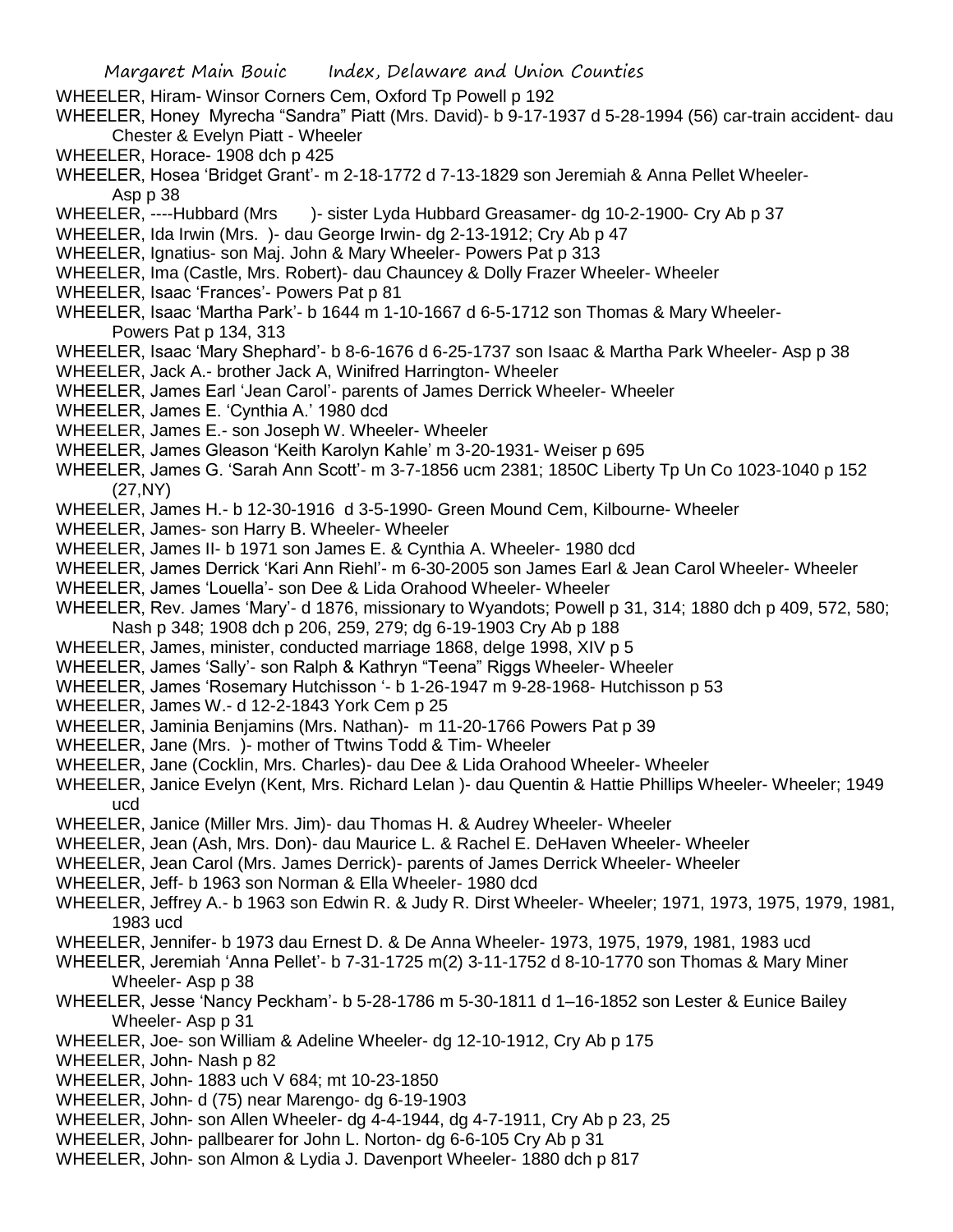- WHEELER, John 'Ann Godfrey'- dcc Maxson Greene 345
- WHEELER, John D.- d 3-2-1879 (72-9-26) Harmony Chapel Cem- Powell p 319
- WHEELER, John- b 1979 son Ernest D. & De Anna Wheeler- 1983 ucd
- WHEELER, John- son George & Mary A. Wheeler- 1860C Taylor Tp 976-992 p 130 (28,O)
- WHEELER, John- son Rev. James Wheeler, father of Thomas, brother of Thomas, attended OWU, dg 6-19- 1903, Cry Ab p 188
- WHEELER, Major John 'Mary'- d 1694- Nash 382
- WHEELER, John- b 1809 d 1868 bur beside Meribah- Powell p 137
- WHEELER, John H.- son Meribah Wheeler- 1850C Harlen Tp 560 p 53 (40,Mass)
- WHEELER, John- 1880C Union Tp 179 p 41 (22,O,Irel,Irel ) boarder
- WHEELER, John Owen- b 6-5-1818 d 1900 not m; son Jesse & Nancy Peckham Wheeler- Asp 395-3
- WHEELER, John 'Rebeca McAdow'- m 4-9-1846 ucm 1121 son Samuel Wheeler- 1883 uch V 677;
	- 1850C Taylor Tp 1100-1117 p 163 (25,O)
- WHEELER, John- son Richard C. & Debora Wheeler- 1850C Paris Tp 7 09-725 p 107 (12,O)
- WHEELER, John W.- b 1866 d 1882 Southardtown Cem- York Cem p 14
- WHEELER, John W. d 1-31-1868 (58-4-8) Harlem Cem- Powell p 137
- WHEELER, John W.- Pabst 6 p 19; Pabst Pion II p 258, 259, 260, 261l dcw /bj 4 p 376 (39) will
- WHEELER, John- son William & Adeline Wheeler- dg 12-10-1912 Cry Ab p 175
- WHEELER, John- son William Henry & Mary Ann Stidds Wheeler- Wheeler
- WHEELER, Johnny 'Ginger'- son Burch & Oshell Wheeler- Wheeler
- WHEELER, Jonathan 'Grace Benjamin'- m 10-14-1729 Powers Pat p 32
- WHEELER, Joseph- b 1740 d 6-18-1830 bur Galena- Pabst Pion II p 2600 Powell p 14 1820C Kingston Tp
- WHEELER, Joseph- d 7-13-1866 (3-6-10) Harmony Chapel Cem, Powell p 319 son J. D. & S. A.
- WHEELER, Joseph B.- brother John W. Wheeler- Pabst Pion II p 261; dcw Bk 4 p 376 (39)
- WHEELER, Joseph- brother Florence Wheeler, son W. H. H. Wheeler dg 6-28-1910, Cry Ab p B4
- WHEELER, Joseph- son Richard C. & Debora Wheeler- 1850C Paris Tp 709-725 p 107 (16,O)
- WHEELER, Joseph W.- d 2-10-1987 Forest Grove Cem- son William Henry & Mary Ann Stidds Wheeler-Wheeler
- WHEELER, Josephus- d 10-4-1856 (28) mt 10-15-1856, 10-28-1857
- WHEELER, Joshua G.- 1850C Liberty Tp Un Co 915-832 p 137 (35,NY)
- WHEELER, Josiah- brother John W. Wheeler- Pabst Pion II p 261; dcw Bk 4 p 376 (39)
- WHEELER, Judge- Powers Pat p 8
- WHEELER, Judith Gertrude Freshwater (Mrs. Ronald Lee)- b 1-14-1942 m 8-2-1962 dau Glen Ellis & Belle Tabitha Dykes Freshwater - Freshwater p 197
- WHEELER, Judy Kay Dirst (Mrs. Edwin R.)- m 2-26-1961 dau Charles H. Dirst- 1971, 1973, 1975, 1979, 1981, 1983 ucd
- WHEELER, June (Hershey, Mrs. Ted)- dau Clarence & Rhoda Ferguson Wheeler- Wheeler
- WHEELER, Karen- b 1951 dau Dennie H. & Erma Wheeler- 1959, 1967 ucd
- WHEELER, Karen- b 1968 dau Ernest D. & De Anna Wheeler- 1973, 1975, 1979, 1981, 1983 ucd
- WHEELER, Karen Stevens/Stephens, Mrs. )- dau Murray & Edna Eileen Rouse Wheeler- Wheeler
- WHEELER, Kari Ann Biehl (Mrs. James Derrick)- m 6-30-2005- dau Daniel Kelley & Vicki Lynn Biehl- Wheeler
- WHEELER, Kathryn "Teeny" Riggs (Mrs. Ralph)- b 8-12-1923 Delaware Co d 10-5-2001 (78) Greenmound Cem- dau Hart & Lulu Kent Riggs- Wheeler
- WHEELER, Kay (Mrs. Windell)- Wheeler
- WHEELER, Keith Karolyn Kahle (Mrs. James Gleason)- b 3-21-1906 m 3-20-1931 dau George Calvin Reeser & Nancy Wolford Kahle- Weiser p 695
- WHEELER, Kenneth- son Quentin & Hattie Wheeler- 1949 ucd
- WHEELER, Kenneth son Orben H. & Nellie Frances Ro(d)gers Wheeler- Wheeler
- WHEELER, Kenneth 'Ruth'- parents of Krista Ann McCabe- Wheeler
- WHEELER, Kenneth Wayne 'Patricia Sharlene Gale'- m 2-28-1965 son Wayne & Louise Wheeler- Wheeler WHEELER, Rev. Kermit- son John M. & Effie Green Wheeler- brother Quentin, Wheeler
- WHEELER, Kimberly A. Weaver (Mrs. Dean A.)- m 6-8-1996 dau Sam & Gerri Weaver- Wheeler
- WHEELER, Kimberley Jo Peters (Mrs. Dr.Quentin)- m 9-27-1974 dau Dr. Joseph H. Peters- Wheeler
- WHEELER, Krista Ann (McCabe, Mrs. Richard A.)- k 11-11-1994 dau Kenneth & Ruth Wheeler- Wheeler
- 
- WHEELER, Lafayette- son Richaard C. & Debora Wheeler- 1850c Paris Tp 709-725 p 107 (2,O)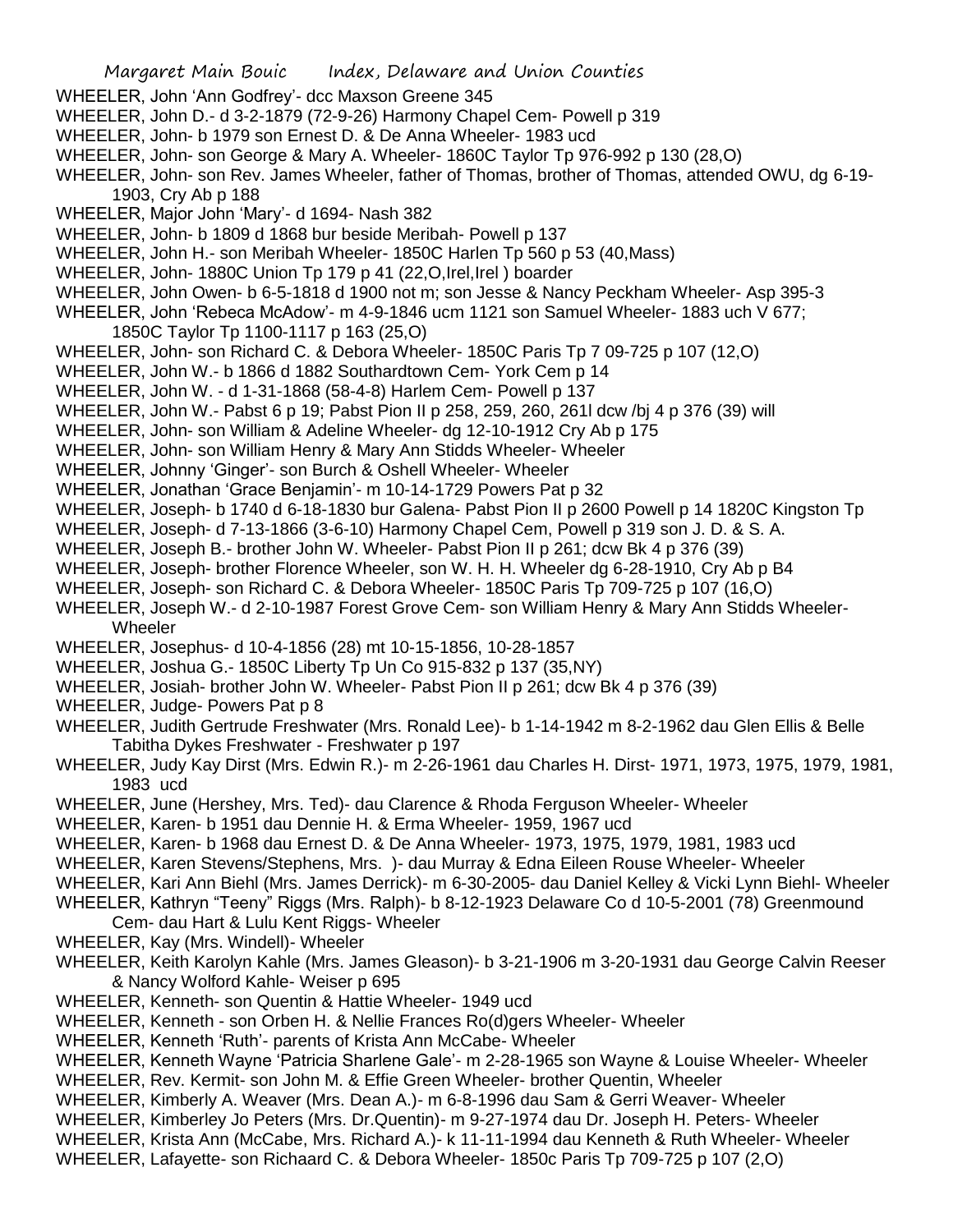- WHEELER, Layman- d 11-6-1849 (51-5-13) Devenport Cem- Powell p 328
- WHEELER, ---- d 6-21-1907 (1m) Oakdale Cem 2045 (32D) infant of Mrs. L. D. Wheeler WHEELER, Leila- Sbc p 48
- 
- WHEELER, Lena (Morris, Mrs. )- sister Theodore Wheeler- Wheeler
- WHEELER, Leona Station, Mrs. Samuel Albert)(Freshwater, Mrs. Samuel Burton)- b 9-11-1890
- m 10-12-1908 d 10-24-1960 dau Paris & Ellen Tuggle Wheeler- Freshwater 216
- WHEELER, Lester 'Eunice Bailey'- Asp p 31
- WHEELER, Lida (Mrs. Dee)- 1910C Union Tp 202-202 p 9B (26,O,O,O) 6 ch, 5 living
- WHEELER, Lieura- b 6-1890 dau William & Emma Wheeler- 1900C Liberty Tp 93-94 p 4B (9,O,O,O)
- WHEELER, Lily M. (Mrs. Gordon E.)- 1910C York Tp 274 p 11A (44,O,O,Md)- m 26y, 5 ch, 4 l
- WHEELER, Lincoln J.- d 4-28-1857 (8m28d) Harmony Chapel Cem, Powell p 319 son J. D. & S. A. Wheeler
- WHEELER, Lois G. Gale (Mrs. Ray)- d 3-26-1967 (73) Ashley Union Cem- sister Owen Gale
- WHEELER, Loretta (McGuigan, Mrs. )- dau Michael Ignatius & Frances Ellen Ryder Wheeler-Weiser p 834
- WHEELER, Louella (Mrs. James)- Wheeler
- WHEELER, Louise- Sbc p 48
- WHEELER, Louisa (Mrs. Wayne)- Wheeler
- WHEELER, Lowig D.- d 6-27-1907, Un Co Probate Deaths, Vol 3
- WHEELER, Lucy- 1850C Liberty Tp Un Co 1023-1040 p 152 (65,Mass)
- WHEELER, Lucy A. (Gillett, Mrs. Andrew A.)- m 10-14-1849 dcm
- WHEELER, Lucy A.- dau Lucy Wheeler- 1850C Liberty Tp Un Co 1023-1040 p 152 (20,NY)
- WHEELER, Lucy (Page, Mrs. Marcus)- d 12-1-1876 (71-5-29) sister Rev. James Wheeler- Wheeler
- WHEELER, Lydia Jane Davenport (Mrs. Almon)- b 6-6-1827 m 8-10-1848 dcm d 1-30-1910 (82-7-24) 1880
- dch p 817; 1850C Berlin Tp 1883 p 122 (23,NJ); d Sunday, dg 1-31-1910 Cry Ab p 92
- WHEELER, Lydia- dau Richard D. & Debora Wheeler- 1850C Paris Tp 709-725 p 107 (10,O)
- WHEELER, Lydia Wheeler (Mrs. George W.)- m 9-7-1855 ucm 2226
- WHEELER, Lyman- 1835 men p 65 # 111 p 122 Westfield Tp
- WHEELER, Ma— 1908 dch p 431
- WHEELER, Mabel (Shipe, Mrs. Paul)- Weaver (125151)
- WHEELER, Mack- son Lee & Lida Wheeler- 1910C Union Tp 202-202 p 98 (7,O,O,O)
- WHEELER, Mahalah d 7-28-1892 (83-10-18) Devenport Cem, Powell p 328
- WHEELER, Malinda (Shirk, Mrs. Aaron)- m 5-28-1884 ucm
- WHEELER, Malissa (Harrison, Mrs. Edward)- m 10-5-1875 ucm 5755; mt 3 p 17
- WHEELER, Manuel B.- b 9-1847 190C Taylor Tp 230-235 p B9 (31,O,O,O) m 31y, boarder
- WHEELER, Manuel 'Elizabeth A. Vance'- m 12-23-1869 ucm 4663
- WHEELER, Marcella b 1960 dau David & Mary Wheeler- 1973, 1975, 1979 ucd
- WHEELER, Margaret Broggs, (Mrs )- dau Mrs. Marion Broggs, dg 10-8-1912 Cry Ab p 112
- WHEELER, Margaret Marie- dau George R. Wheeler- b 4-20-1906 d 4-20-1908 (2) Norton Cem
- WHEELER, Margaret- m-in-law of Warren & Jennie Ferris- 1880C Marysville 363-401 (60,O,Pa,Pa)
- WHEELER, Maria- b 4-15-1851 d 10-22-1875 Old Eden Cem p 4, Powell p 66
- WHEELER, Maria (Mrs. Alfred)- 1880 dch p 816
- WHEELER, Maria- dau Almon & Lydia J. Davenport Wheeler- 1880 dch p 817; dg 2-4-1910, Cry Ab p 94
- WHEELER, Maria (Page, Mrs. Joseph R.)- m 10-16-1836 dcm
- WHEELER, Marian (Allen, Mrs. )- dau Michael Ignatius & Frances Ellen Ryder Wheeler- Weiser p 834
- WHEELER, Maribah- 1850C Harlem Tp 560 p 53 (79,Mass)
- WHEELER, Mariahbah (Davenport, Mrs. )- sister John Wheeler- dcw Bk 4 p 376 (39)
- WHEELER, Marie (Roth, Mrs. Ralph)- dau Clarence & Rhoda Ferguson Wheeler- Wheeler
- WHEELER, Marilla- 1860C Darby Tp 474-476 p 67 (73,O) in E. C. Smith,Jr. Family
- WHEELER, Marshall 'Elizabeth Baughan'- m 8-27-1846 ucm 1149; 1850C Liberty Tp Un Co 999-1016 p 149 (25,NY)
- WHEELER, Martha, Miss- Marysville p 46- dau Don A. & Teresa Kelly Wheeler- Wheeler
- WHEELER, Martha E. d 2-18-2001 (80) NC Supt. Marysville Reformatory for Women, 1958-1974- Wheeler; 1959, 1967, 1971, 1973 ucd; sister of Arthur Brintnall
- WHEELER, Martha llen dau Robert R & Elizabeth A. Wheeler- Wheeler engaged to Gregory C. Snelson, to Patrick J. Miner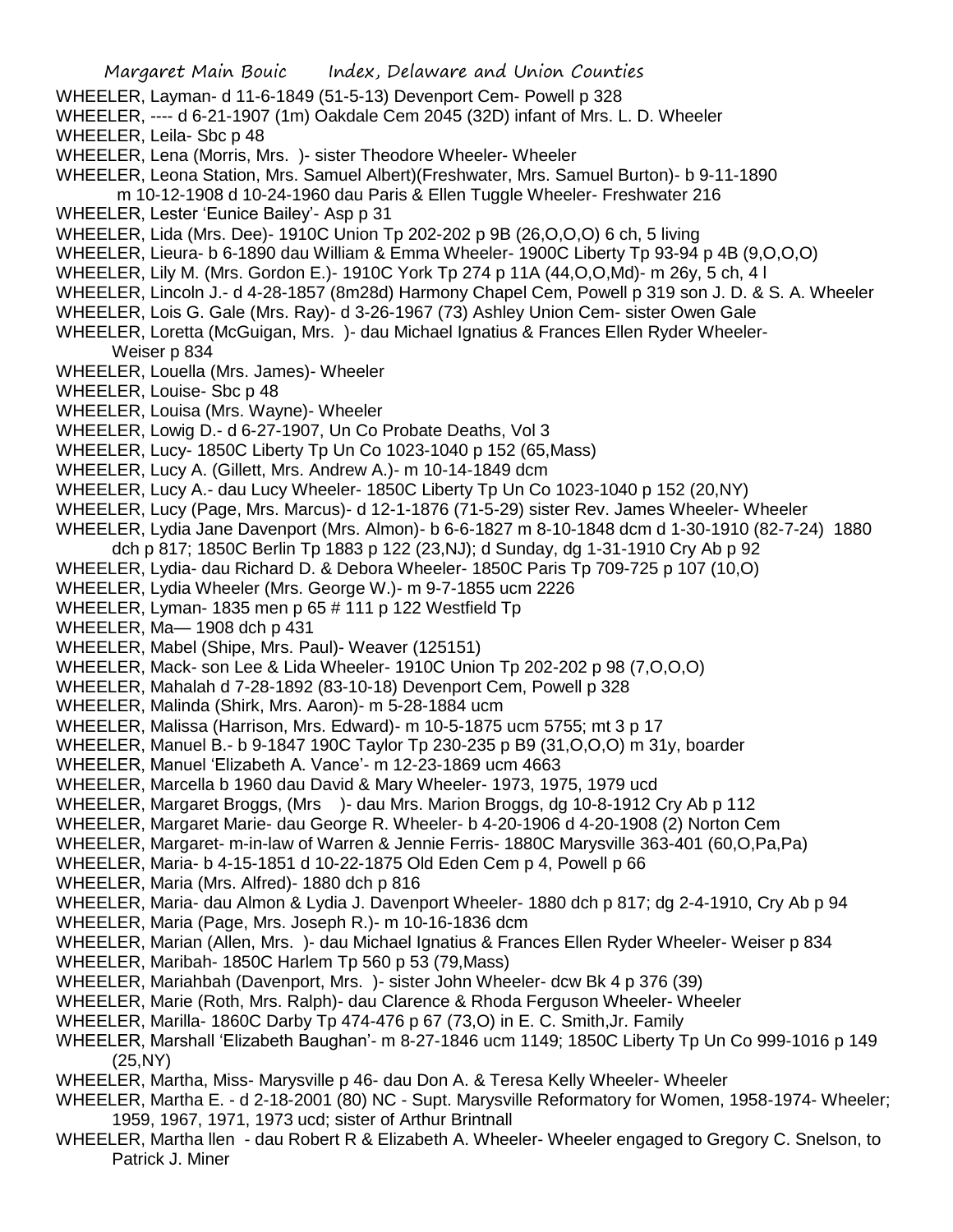- WHEELER, Martha Ellen- dau Robert R. & Elizabeth A. Genthner Wheeler- Wheeler
- WHEELER, Martha Frances (Caulk, Mrs. )- dau Michael Ignatius & Frances Ellen Ryder Wheeler- Weiser p 834
- WHEELER, Martha J.- d 6-29-1851 (2-10-1) York Cem (L108) p 25 dau Sylvester & Marinda Wheeler- 1850C York Tp 388-394 p 60 (2,O)
- WHEELER, Martha Park (Mrs. Isaac)- b 10-27-1646 m 1-10-1868 d 2-14-1717 dau Thomas & Dorothy Thompson Park- Asp p 38; Powers Pat p 134, 313
- WHEELER, Martha (Sisson, Mrs. Charles G.)- Asp (483)
- WHEELER, Mary- 1830C Paris Tp 356 p 293 (50-60)
- WHEELER, Mary A. (Mrs. George)1860C Taylor Tp 976-992 p 130 (58,O)
- WHEELER, Mary A. (Lampsman, Mrs. J.)- 1880 dch p 687
- WHEELER, Mary Ann Coats (Mrs )- b 3-24-1826 dau Daniel & Susan Maine Coats- Asp 1266
- WHEELER, Mary Ann (Karens, Mrs. Peter)- m 7-8-1854 dcm
- WHEELER, Mary Ann Stidds (Mrs. William Henry)- parents of Joseph W Wheeler- Wheeler
- WHEELER, Mary Billings (Mrs. Arthur G)- b 5-15-1871 m 6-7-1873 dau Sanford Nelson & Lucy Emeline Maine- Asp 2362
- WHEELER, Mary (Dod, Mrs. Daniel)- d 5-26-1657 McKitrick p 187, 188
- WHEELER, Mary(Dubbs, Mrs. Harold)-dau Maurice L. & Rachel E. Dehaven Wheeler- Wheeler
- WHEELER, Mary Ellen- b 1861 d 1887 Southardtown Cem- York p 14
- WHEELER, Mary- d 6-11-1849 (10m) Oakdale Cem 1704 (68)
- WHEELER, Mary- dau George & Mary A. Wheeler- 1860C Taylor Tp 976-992 p 130 (16,O)
- WHEELER, Mary (Gregory, Mrs. Selah)- Powell p 333
- WHEELER, Mary (Mrs. Harley)- parents of Quincey Evans, Mrs. Mingly Wheeler. Nadia- Wheeler
- WHEELER, Mary (Mrs. Harry)- d 11-6-1975 Green Mound Cem, Kilbourne- Wheeler
- WHEELER, Mary J.- 1967 ucd
- WHEELER, Mary (Mrs. Rev. James)- d 2-5-1837 Sunbury Cem- Powell p 31
- WHEELER, Mary J.- dau Marshall & Elizabeth Baughn Wheeler- 1850C Liberty Tp Un Co 999-1016 p 149 (11/12,O)
- WHEELER, Mary Jane (Ross, Mrs. )- sister Wilson Wheeler- Wheeler
- WHEELER, Mary Johnson (Mrs. Almon)- 1880 dch p 817
- WHEELER, Mary K. (Wilson, Mrs. Richard)- dau Joseph W. Wheeler- Wheeler
- WHEELER, Mary L.- d 10-8-1892 (21y4m) Oakdale Cem 754 (32,D)
- WHEELER, Mary (McAdow, Mrs. James)- m 12-18-1845 ucm 1089; 1883 uch V 677
- WHEELER, Mary M. (Mrs. David H.)- 1973, 197 5, 1979, 1981, 1983 ucd
- WHEELER, Mary M. (Mrs. Dayton P.)- b 1867 d 1892- York Cem A67 p 55
- WHEELER, Mary (McAdow, Mrs. James)- m 12-18-1845 ucm
- WHEELER, Mary Madeline (Nielsen, Mrs. )- dau Ray & Lois G. Wheeler- Wheeler
- WHEELER, Mary Miner (Mrs. Thomas)- b 8-4-1699 m 11-25-1718 d 7-28-1750 dau Ephraim & Mary Stevens Miner- Asp p 38
- WHEELER, Mary Nettie- dau Almon & Mary Johnson Wheeler- 1880 dch p 817
- WHEELER, Mary Parthemer (Mrs. Dee)- Wheeler
- WHEELER, Mary Patricia McKitrick (Buckley, Mrs. Emmet)(Mrs. Harry)- dau Thomas George & Sarah Agnes Cotter McKitrick - McKitrick p 446
- WHEELER, Mary Rogers (Mrs. )- sister Chauncey E. Rogers- dg 1-18-1916 Cry Ab p 11
- WHEELER, Mary Shephard (Mrs. Isaac)- b 1679 d 9-2-1761 dau Rev. Jeremiah & Mary Wainwright Shephardsp p 38
- WHEELER, Mary (Mrs. )- dau Mrs. T. E. Hubbard- dg 7-21-1893; Cry Ab p 128
- WHEELER, Mary (Mrs. Thomas)- Powers Pat p 313, 316; Asp p 38
- WHEELER, Mary (Waldron, Mrs. William)- dau Thomas Wheeler- 1908 dch p 779
- WHEELER, Mary Y.- d 2-11-1874 (33-1-1) Mayfield Cem- Powell p 171
- WHEELER, Matilda- 1860C Union Tp 634-640 p 89 (19,O) with Daniel Burnham family; 1870C Allen Tp 184- 177 p 12 (28,O)
- WHEELER, Matilda (Leonhard, Mrs. Alexander)- m 8-28-1873 ucm 5311
- WHEELER, Matilda (Loveless, Mrs. John H.)- Loveless p 6
- WHEELER, Matthew-(2-1981) son Dr. Quentin & Kimnberly Jo Peters Wheeler- Wheeler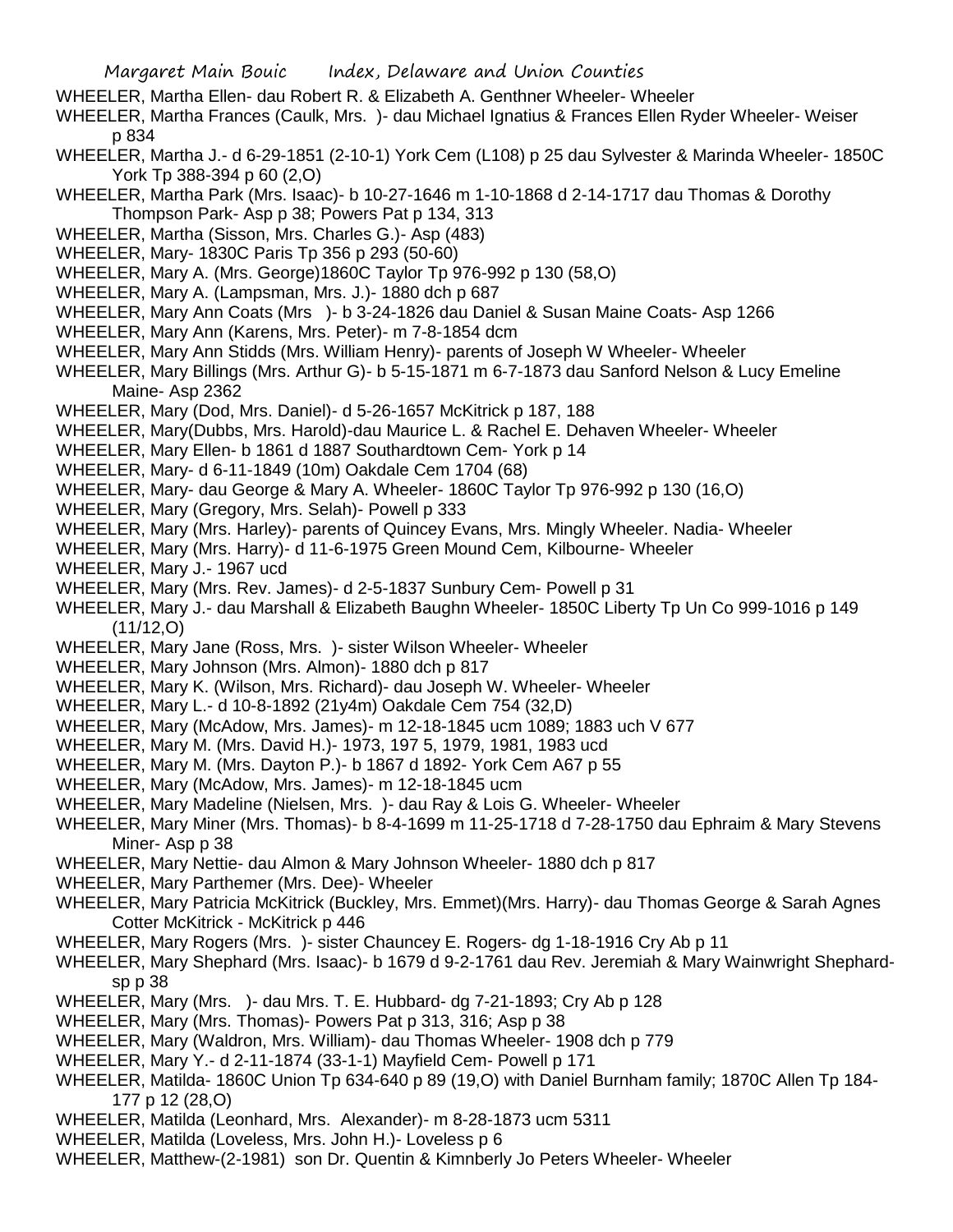- WHEELER, Maudy- b 1975 ch David & Mary Wheeler- 1973, 1975, 1983 ucd
- WHEELER, Maurice L. 'Rachel Elizabeth DeHaven''Gertrude Fridley'- b 9-27-1892 m(1) 8-6-1912, m(2) 1945 d 5-11-1966 Maple Grove Cem- son Dee & Mary Parthemer Wheeler- Wheeler; 1910C Union Tp 202-202 p 9B (17,O,O,O)
- WHEELER, May- dau Dee & Lida Wheeler- 1910C Union Tp 202-202 p 9B (5,O,O,O)
- WHEELER, Melinda (Marinda) Tobey (Mrs. Sylvester) m 2-6-1839 527;- dau Samuel & Martha Tobey- 1883 uch V 523; 1840C Milford 503 (20-30); 1850C York Tp 388-394 p 60 (33,NY)
- WHEELER, Melissa- b 1962 dau David M. & Mary Wheeler- 1973, 1975, 1979, 1981, 1983 ucd
- WHEELER, Melissa- probably dau Dortha Wheeler- 1870C Allen Tp 180-173 p 12 (24,O)
- WHEELER, Meredith (Lautenschlager, Mrs. )- dau Frances N. Wheeler- Wheeler
- WHEELER, Meribah (Mrs. Hezekiah)- d 4-16-1860 (89y2m22d) Harlem Cem, Powell p 137
- WHEELER, Michael Ignatius 'Frances Ellen Hyder'- m 1-1861 Weiser p 834
- WHEELER, Michael Oswald-son Michael Ignatius & Frances Ellen Ryder Wheeler-Weiser 834
- WHEELER, Minerva A. Gano (Mrs. Spencer)- d 10-14-1842 dau Mahlon & Mary Ann Case Gano- dumch p 202
- WHEELER, Minnie (Mrs. Clarence)- 1969, 1971 dcd
- WHEELER, Miranda Griswold (Mrs. Claudius)- d Mass 11-25-1820 eldest dau Roger Griswold, dcga p 13 Franklin Chronicle
- WHEELER, Monica- b 1967 dau David & Mary Wheeler- 1973, 1975, 1979, 1981, 1983 ucd
- WHEELER, Morgan 'Gypsy'- 1967, 1971, 1973, 1979, 1981 ucd
- WHEELER, Morris- son Maurice L. & Rachel E.DeHaven Wheeler- Wheeler
- WHEELER, Murray Orben 'Edna Eileen Rouse b 11-3-1918 m 7-26-1941 d 2-21-1995 (76) Prospect Cem-
- son Orben H. & Nellie Frances Rogers Wheeler- Wheeler
- WHEELER, Myra- dau Almon & Mary Johnson Wheeler- 1880 dch p 817
- WHEELER, Nabby Ann- d 3-20-1839 (25y) Berkshire Cem- Powell p 5
- WHEELER, Nadia Twighlighy Meade- b 5-19-1987 dau Harley & Mary Wheeler- Wheeler
- WHEELER, Nancy A. (Mrs. Ernest J.)- d 6-28-1983 (92) bur Eartham Cem, Ind- Wheeler
- WHEELER, Nancy Peckham (Mrs. Jesse)- b 7-31-1793 m 5-30-1811 d 3-9-1885 dau Hazard & Patience Maine Peckam- Asp 395
- WHEELER, Nancy (Sturdavent, Mrs. )- sister John W.Wheeler- Pabst Pion II p 261; dcw Bk 4 p 376 (34)
- WHEELER, Nathan 'Jamima Benjamins'- m 11-20-1766- Powers Pat p 39
- WHEELER, Nellie Frances Rodgers (Mrs. Orben)- Wheeler
- WHEELER, Nellie Parks (Mrs. William)- d 5-25-1981 (78) Forest Grove Cem- Wheeler
- WHEELER, Nelson 'Eunis Tucker'- lic 5-12-1840 ucm 633
- WHEELER, Nettie G.- b 9-1888 dau Dayton P. Wheeler- 1900C Washington Tp 190-190 p 9A (11,O,O,O)
- WHEELER, Noel Vida Marie- b 11-14- 1985 dau Harley & Mary Wheeler- Wheeler
- WHEELER, Nola Keith (McKim, Mrs. Theodore)- b 3-26-1932 m 7-15-1950 dau James Gleason & Keith Karolyn Kahle Wheeler- Weiser p 695
- WHEELER, Norman 'Ellen'- 1980 dcd
- WHEELER, Orben'Nellie Frances Rodgers'- Wheeler
- WHEELER, Oshell (Mrs. Burch M.)- Wheeler
- WHEELER, Patricia Sharlene Gale (Mrs. Kenneth Wayne)- m 2-28-1965 dau Harold Gale Wheeler
- WHEELER, Polina (Grubbs, Mrs. Atawell)- dumch p 248
- WHEELER, Quentin Duane 'Kimberly Jo Peters'- m 9-27-1974 son Quentin Wheeler- Wheeler
- WHEELER, Quentin 'Hattie Phillips'- b 1-30-1919 K7 m 11-25-1937 d 12-8-1999 (80) Oakdale Cem son John M. & & Effie Green Wheeler- Wheeler; 1949 ucd
- WHEELER, Quincey Evans Mattingley- b 7-5-1983 son Harley & Mary Wheeler- Wheeler
- WHEELER, Rachel (Mrs. Ezeriah)- 1883 uch V 674
- WHEELER, Rachel E. Dehaven (Mrs. Maurice L.)- m 8-6-1912 d 1-1937- Wheeler
- WHEELER, Ralph H. 'Kathryn "Teena" Riggs'- b 2-26-1923 Delaware m 9-5-1942 Mt. Gilead d 7-24-1999 (76) Green Mound Cem- son Clarence & Rhoda Ferguson Wheeler- Wheeler; WWII Navy; Wheeler
- WHEELER, Ray A. 'Lois G.'- d 6-3-1962 (73) Ashley Union Cem- Wheeler
- WHEELER, Rebecca E.- d 4-2-1863 (8-9-23) dau J. D. & S. A. Wheeler- Harmony Chapel Cem-Powell p 319
- WHEELER, Rebecca H. (Mrs. Amos H.)- 1860C Union Tp 522-525 p 73 (31,O)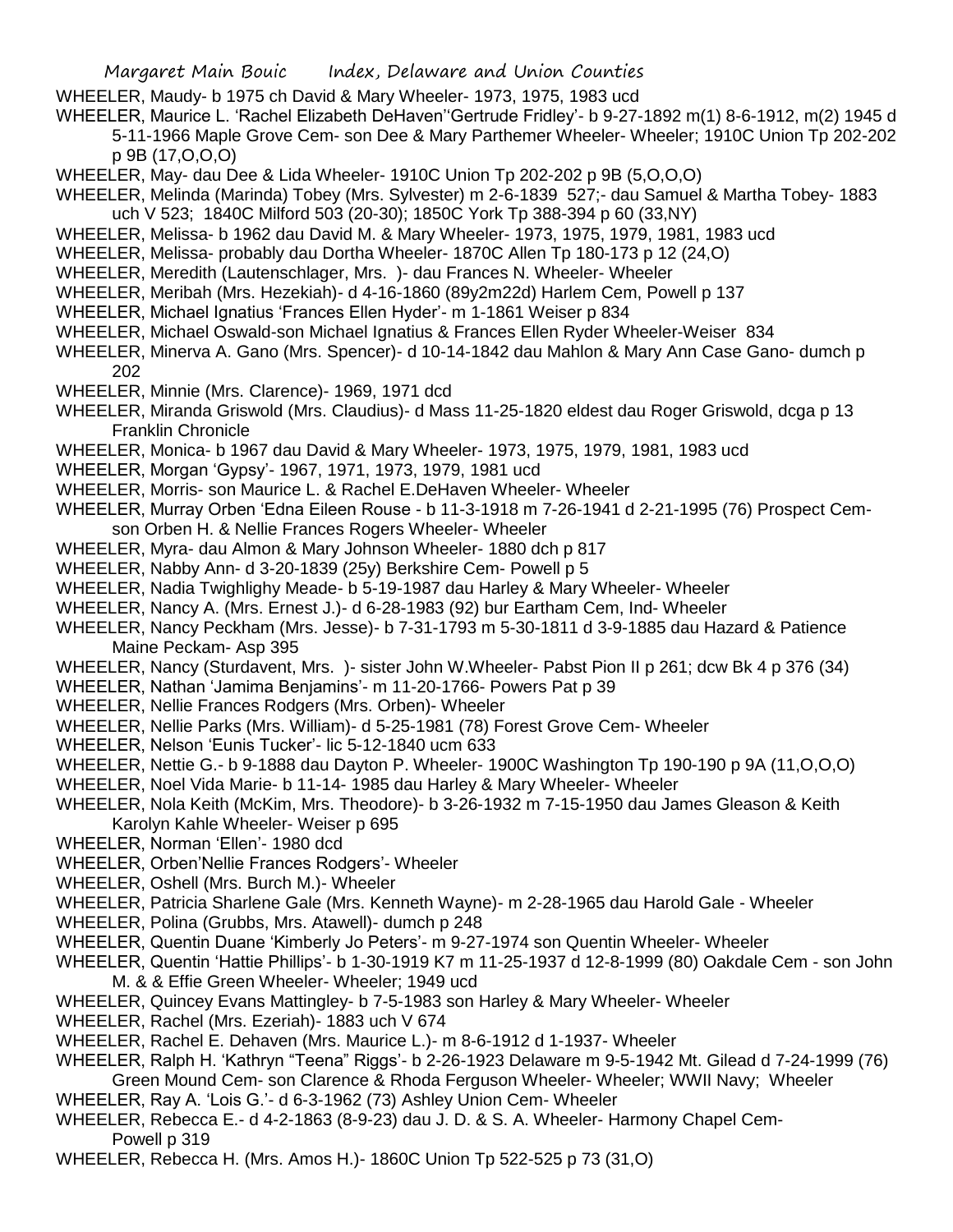- WHEELER, Rebecca (Hardy, Mrs. Singleton)- dau Henry A., Sr. & Rebecca Hardy Wheelerdcc David Williams 37
- WHEELER, Rebecca Haardy (Mrs. Henry A., Sr.)- b 1764 d 1850- dcc David Williams 75
- WHEELER, Rebecca McAdow (Mrs. John)- m 4-9-1846 ucm 1121 dau John & Rebecca McElhaney McAdow-1883 uch V 677; 1850C Taylor Tp 1100-1117 p 163 (26,O)
- WHEELER, Rhoda Ferguson (Mrs. Clarence)- m 10-21-1911 d 2-27-1963 (69)-Green Mound Cem, Kilbournedau Delmo Ferguson- Wheeler
- WHEELER, Richard 'Anna Pellet'- Asp p 38
- WHEELER, Richard- uccp p 26 sec JB 3 p 100
- WHEELER, Richard C. 'Debora'- 1850C Paris Tp 709-725 p 107 (38,O)
- WHEELER, Richard "Dick"- b 1968 son Edwin R. & Judy K. Dirst Wheeler- Wheeler; 1971, 1973, 1975, 1979, 1981 ucd
- WHEELER, Richard Jay 'Deborah Faye Holton'- m 9-4-1982 son Freeman Wheeler- Graham (1447464); Wheeler; Tossey
- WHEELER, Rita Gale (Powers, Mrs. Jerry Lee)- m 8-28-1959- Weiser p 762
- WHEELER, Robert E.- d 3-5-1981 (68) Green Mounds Cem- son Harry B. Wheeler- Wheeler
- WHEELER, Robert Lee 'Judith Gertrude Freshwater'- m 8-2-1962- Freshwater p 197
- WHEELER, Robert- son Murray Orben & Edna Eileen Rouse Wheeler0 Wheeler
- WHEELER, Robert R. 'Elizabeth A. Genthen'- m 9-24-1947- Wheeler
- WHEELER, Robert R.- d 1-27-1988 (68) Fla- brother Jack A. & Winifred Harrington Wheeler- Wheeler
- WHEELER, Ron- son Burch M. & Oshell Wheeler- Wheeler
- WHEELER, Rosemary Hutchisson (Mrs. James)- b 7-24-1948 dau William Wallace & Sue M. Ritaz Hutchisson - Hutchisson p 53
- WHEELER, Royal T.- 1908 dch p 301, 795
- WHEELER, Russell Allen- son Gerald LeRoy & Esther Marie Norris Wheeler- Wheeler; 1949, 1959 ucd
- WHEELER, Ruth- 1850C Taylor Tp 1101-1118 p 163 (13,O)
- WHEELER, Ruth Ann (Foster, Mrs. )- sister Wilson Wheeler- Wheeler
- WHEELER, Ruth Hill (Nash, Mrs. Alexander)(Mrs. Samuel)- Nash p 381, 382
- WHEELER, Ruth (Mrs. Kenneth)- Wheeler
- WHEELER, Sally- dau George & Mary A. Wheeler- 1860C Taylor Tp 976-992 p 130 (15,O)
- WHEELER, Sally (Mrs. James)- Wheeler
- WHEELER, Sally J. (Lamb, Mrs. David)- m 12-2-1866 ucm
- WHEELER, Samantha- 1860C Union Tp 633-639 p 89 (16,O) servant
- WHEELER, Samantha (McAdow, Mrs. William)- m 3-11-1869 ucm 4520
- WHEELER, Samantha (Poling, Mrs. Cyrus)- m 12-27-1860 ucm 3121
- WHEELER, Samuel- 1915 uch p 510; 1883 uch V 676, 684; 1840C Leesburg 154 (30-40); uccp p 22 security, JB2 p 332; uccp p 39, sec JB4 p 195, witness
- WHEELER, Samuel- Nash p 85, 114, 179, 180, 224, 381, 382
- WHEELER, Samuel- son Amos H. & Rebecca H. Wheeler- 1860C Union Tp 522-525 p 743(6,O)
- WHEELER, Sandra Jean Coover (Mrs. Cary L.)- m 12-28-1963 dau S. L. Coover, Sr.- Wheeler
- WHEELER, Sarah (Andrews, Mrs. Rufus H.)- b 9-3-1826 m 6-28-1849 ucm 1430 d 1907 dau H. Wheeler-1915 uch p 771; 1883 uch V 243
- WHEELER, Sarah Ann Scott (Mrs. James G.)- m 3-7-1856 ucm 2391
- WHEELER, Sarah Ann- dau Almon & Lydia J. Davenport Wheeler- 1880 dch p 817
- WHEELER, Sarah J. (Lamb, Mrs. David)- m 12-2-1866 ucm 4090
- WHEELER, Sarah Louisa- b 1859 d 1860 Southardtown Cem- York Cem p 14
- WHEELER, Sarah- dau Richard C. & Debora Wheeler- 1850C Paris Tp 709-725 p 107 (16,O)
- WHEELER, Sarah(Stanton, Mrs. Daniel)-b 1650 dau Thomas & Mary Wheeler-Powers Pat p 313
- WHEELER, Saundra (Noteman, Mrs. Bill)- dau Thomas H. & Audrey Wheeler- Wheeler
- WHEELER, Serena A. (Mann, Mrs. b 2-1827 sister Albert W. Wheeler- 1900C Marysville 3rd ward 85-90 p B3 (73,O,Md,Vt) wid, no ch
- WHEELER, Sherry Lynn (Allen, Mrs. Fredrick,Jr.)- Wheeler
- WHEELER, Solomon- son Richard C. & Debora Wheeler- 1850c Paris Tp 709-725 p 107 (8,O)
- WHEELER, Spencer 'Mineerva A. Gano'- dumch p 202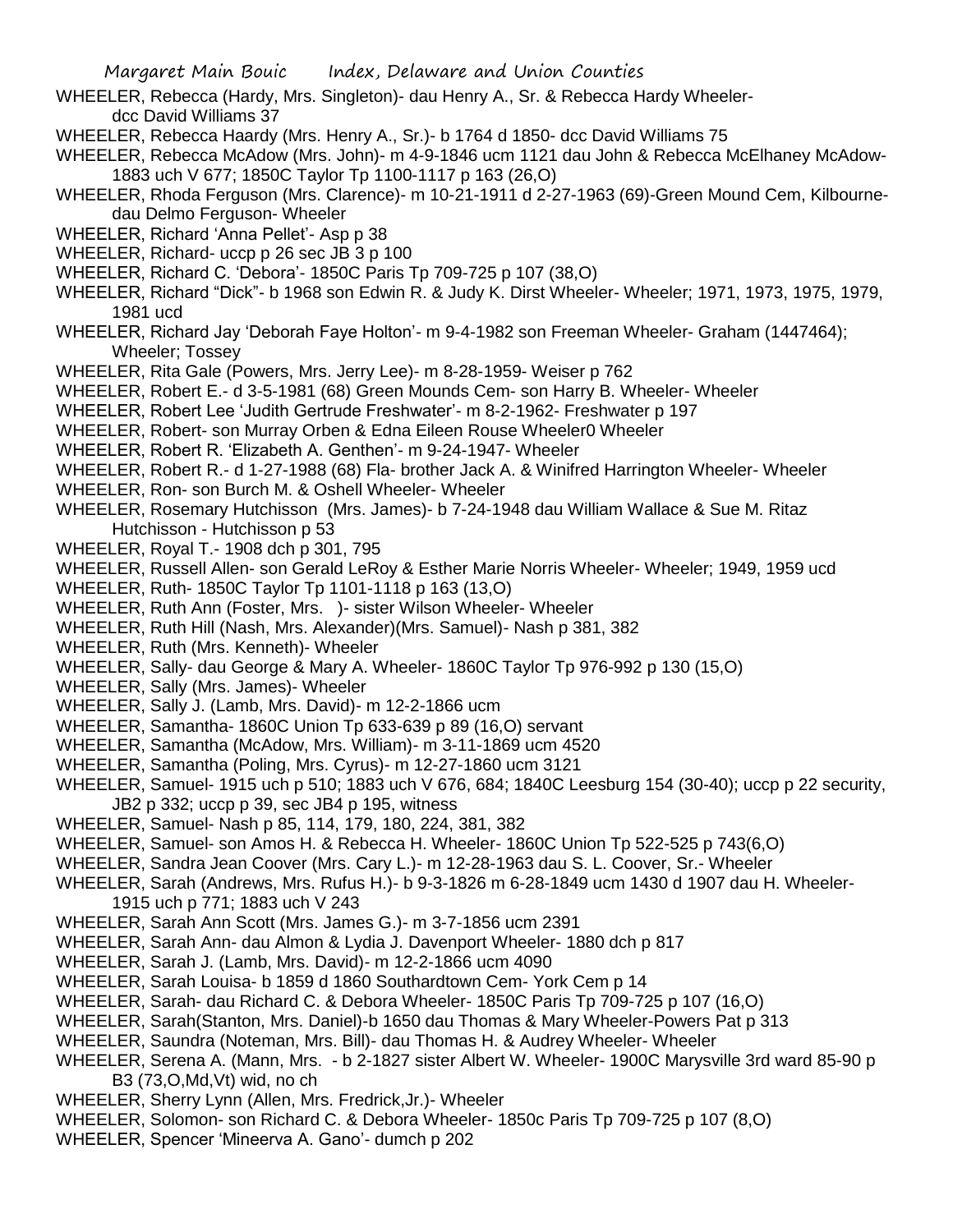- WHEELER, Stephen Hazard 'Harriet Newell Williams'- b 3-6-1812 son Jesse & Nancy Peckham Wheeler- Asp 395-1
- WHEELER, Stevie-d before 1994 son David & Honey Myrecha "Sandra" Piatt Wheeler- Wheeler
- WHEELER, Susan Elaine- d 1-2-1963 (8) Eastview Cem, Centerburg- dau Russell Wheeler- Wheeler WHEELER, Susanna- dau Samuel Wheeler- Nash p 381
- WHEELER, Susannah (Maine, Mrs. Amos Champlin)- b 5-14-1783 m 3-29-1804 d 6-29-1862 dau Hosea & Bridget Grant Wheeler- Asp p 38; Asp (171)
- WHEELER, Sylvester- son Marshall & Elizabeth Haughn Wheeler- 1850C Liberty Tp Un Co 999-1016 p 149 (2,O)
- WHEELER, Sylvester 'Melinda Tobey'- m 2-6-1839 ucm 529; 1840C Milford (20-30); 1850C York Tp 388-394 p 60 (37,NY)
- WHEELER, Teena Riggs (Mrs. Ralph)- m 9-5-1942 Mt. Gilead- Wheeler
- WHEELER, Thelma (Kazee, Mrs. John Henry)- m 1936- Wheeler
- WHEELER, Thelma G. (Lee, Mrs. )- b 4-7-1908 Prospect m 4-27-1927 d 8-27-1994 (86) Claibourne Cemdau Orben H. & Frances N. Rogers Wheeler- Wheeler
- WHEELER, Thena (Mrs. Ancil)- 1850C Liberty Tp Un Co 1002-1019 p 150 (35,NY)
- WHEELER, Theodor (Ted) 'Alma'- d 7-11-1970 (70)- Wheeler
- WHEELER, Theresa Kelly (Mrs. Don A.)- b 4-6-1888 d 2-21-1973 bur St. John's Cem- dau Joseph & Ellen Ryan Kelly- Wheeler
- WHEELER, Thomas- Nash p 22, 86
- WHEELER, Thomas A.- 1883 uch IV p 501
- WHEELER, Thomas- 1820C Harlem Tp; 1908 dch p 799; Pabst 5 p 2
- WHEELER, Thomas 'Abigail'- d 7-1828 (49-3-25) Berkshire Cem, Powell p 5; dcga p 16 Fr.Chr
- WHEELER, Thomas d 12-1770 son Charles Wheeler- dcc David William 148
- WHEELER, Thomas- son George & Mary A. Wheeler- 1880C Taylor Tp 986-992 p 130 (19,O)
- WHEELER, Thomas H. 'Audrey'- d 3-3-1979 bur Westerville- Wheeler
- WHEELER, Thomas H.-b 6-12-1968 (95) Arizona., father of Geneva (Mrs. Ellsworth Elwood)- Wheeler
- WHEELER, Thomas J.- 1883 uch IV p 512, 521
- WHEELER, Thomas J.- d 10-16-1850 Oakdale Cem 1169 (17E, 4th row- son John & Rebecca McAdow Wheeler- mt 10-23-1850; 1850C Taylor Tp 1100-1117 p 163 (1,O)
- WHEELER, Thomas- brother John Wheeler- both attended OWU 1843-4 son Rev. James Wheeler- Wheeler
- WHEELER, Thomas- son Major John & Mary Wheeler- Nash p 383
- WHEELER, Thomas 'Mary'- d 3-6-1686 (84) Asp p 38; Powers Pat p 313, 316, 319
- WHEELER, Thomas 'Mary Miner'- b 2-15-1700 m 11-25-1718 d 10-23-1755 son Isaac & Mary Shephard Wheeler- Asp p 38
- WHEELER, Thomas William 'Emily Elizabeth Brown'- b 10-20-1822 son Jesse & Nancy Peckham Wheeler-Asp 395-4
- WHEELER, Thomas W.- great-grandson of Jonas Maine- Asp p 12
- WHEELER, Tim- son David & Honey Myrecha "Sandra" Piatt Wheeler- Wheeler
- WHEELER, Tim- twin to Todd son Jane Wheeler- Wheeler;
- WHEELER, Tim- b 1966 son Norman & Ellen Wheeler- 1980 dcd
- WHEELER, Timothy C. 'Emma J. Robbins'- m 10-24-1871 ucm 4996
- WHEELER, Todd- twin to Tim- son Jane Wheeler Wheeler
- WHEELER, Todd- son Ralph & Kathryn "Teena" Riggs Wheeler- Wheeler
- WHEELER, Todd Whitney- b 6-9-1963 son Ronald Lee & Judith Gertrude Freshwater Wheeler- Freshwater p 197
- WHEELER, Tom E. 'Dolores D.'- 1980 dcd
- WHEELER, Tom- 1980 dcd
- WHEELER, Tom- son Thomas H. & Audrey Wheeler- Wheeler
- WHEELER, Tommy- b 1968 son Tom E. & Dolores D. Wheeler- 1980 dcd
- WHEELER, Traci Lynne (Reck, Mrs. Rodrick Khyke )- m 11-15-1986 dau Kenneth Wheeler- Wheeler
- WHEELER, Upton G.- d 4-29-1851 (37-3-15) Westfield Cem- Powell p 362
- WHEELER, Vera (Spencer, Mrs. Jim)- dau Vera F. Wheeler- Wheeler
- WHEELER, Vera F. (Mrs. )- mother Vera Spencer Wheeler
- WHEELER, Vern O.- brother Don A. Wheeler- Wheeler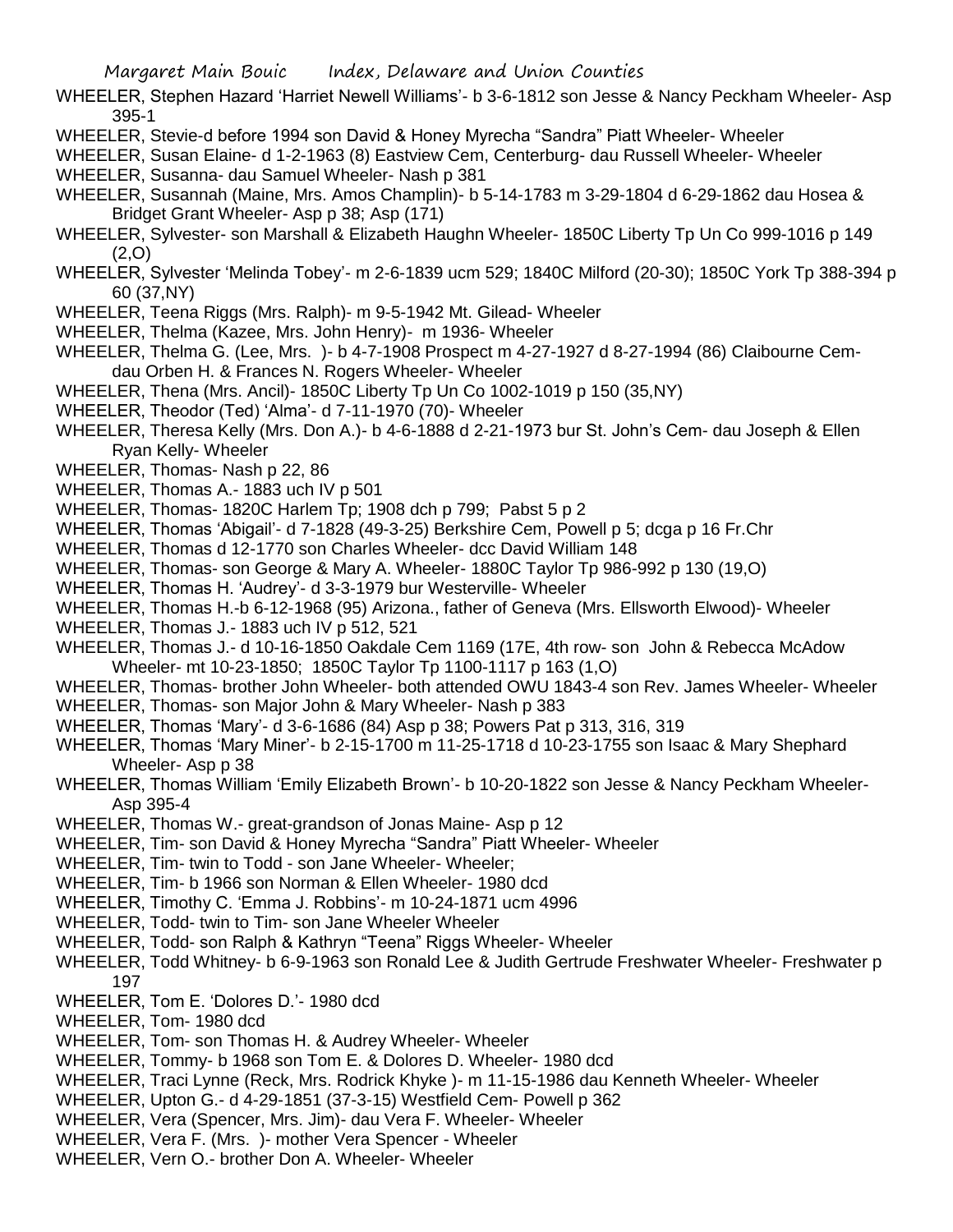WHEELER, Verona (Mrs. Warren)- Wheeler

- WHEELER, Vicki- b 1961 dau Edwin R. & Judy A. Dirst Wheeler- Wheeler; 1971 1973, 1975, 1979 ucd
- WHEELER, Viola (Lembke, Mrs. )- dau George H. & Clara Belle Schultz Wheeler- Wheeler
- WHEELER, Virginia Mae (Ginder, Mrs. Charles Ervin)- m 8-12-1939- Weiser p 276
- WHEELER, Virginia (Niles, Mrs. William C.)- m 10-21-1950 New Castle- Wheeler
- WHEELER, Virginia R. (Smith, Mrs. )- dau Ernest J. & Nancy A. Wheeler- Wheeler
- WHEELER, V. M. Irene (Durban, Mrs. William)- b 1-30-1897 Franklin Co d 5-12-1989 (92) Alton Cem,
- Franklin- dau George H. & Clara Belle Schultz Wheeler- Wheeler WHEELER, Walter- son Maurice L. & Rachel E. DeHaven Wheeler- Wheeler
- WHEELER, Wanda (Claypool, Mrs. )- mother George L. Claypool- Wheeler
- WHEELER, Warren 'Verona'- parents of Deborah Wheeler- Wheeler
- WHEELER, Wayne 'Clara Louise Grove'- b 5-3-1916 m 4-11-1942 Weiser p 250
- WHEELER, Wayne D.- b 5-3-1916 d 9-23-1991 (75) Oak Grove Cem son Clarence & Rhoda Ferguson Wheeler- Wheeler
- WHEELER, W. B.- father of Geneva Burlile- 1949 ucd
- WHEELER, William- 1983 ucd
- WHEELER, W. H. H.- father Walter Wheeler- dg 12-7-1915, Cry Ab p 96
- WHEELER, William- 1969 dcd
- WHEELER, William- 1880C Washington Tp 102-106 p 11 (17,O,O,O)
- WHEELER, William A.- 1908 dch p 431; Pabst 3 p 11, 19
- WHEELER, William- son Almon & Lyda Jane Davenport Wheeler- dg 2-4-1910 Cry Ab p 94
- WHEELER, William A.- cousin Almon Wheeler- V. Pres. USA 1880; 1880 dch p 816
- WHEELER, William B.- b 1829 d 1890 Southardtown Cem- Co I 32nd O.Inf- York Cem p 14
- WHEELER, William 'Carol'- son Dee & Lida Orahood Wheeler- Wheeler
- WHEELER, William E.- conducted funeral of Thomas D. Thomson- dg 1-24-1908, Cry Ab p 172
- WHEELER, William 'Emma'- b 4-1864- 1900C Liberty Tp Un Co 93-94 p 7B (36,O,O,O) m 11y
- WHEELER, William- son George & Mary A. Wheeler- 1860C Taylor Tp 976-992 p 13D (29,O)
- WHEELER, William- son Harry B. Wheeler- Wheeler
- WHEELER, William Henry 'Mary Ann Stidds'- Wheeler
- WHEELER, William H.- d Saturday (24) son W. H. Wheeler,Sr.- dg 9-22-1908, Cry Ab p 157 colored barber
- WHEELER, William H.- son John & Rebecca McAdow Wheeler- 1883 uch IV p 458, 535; 1850C Taylor Tp 1100-1117 p 163 (3,O)
- WHEELER, William 'Nellie Parks'- Wheeler
- WHEELER, William 'Samantha McAdow'- m 3-11-1869 ucm 4520
- WHEELER, William- son Mrs. T. E. Hubbard- dg 7 -21-1893 Cry Ab p 128
- WHEELER, William- son William Henry & Mary Ann Stidds Wheeler- Wheeler
- WHEELER, Willis- son George & Mary A. Wheeler- 1860C Taylor Tp 976-992 p 13D (26,O)
- WHEELER, Wilson 'Gloria'- d 7-22-1981 (61) bur Michigan- Wheeler
- WHEELER, Windell 'Cynthia K.'- 1980 dcd Windell'Kay'- parents of Gwendolyn Kay Wheeler
- WHEELER, Windell 'Donna' dg 11-15-1991- son Burch & Oshell Wheeler- Wheeler
- WHEELER, Windy- b 1966 ch Don E. & Betty J. Wheeler- 1980 dcd
- WHEELER, d 5-27-1892 Southardtown Cem- York Cem p 16; son W. W. & E M.
- WHEELER, Winifred (Harrington, Mrs. )- sister Robert R., Jack A. Wheeler- Wheeler
- WHEELER, Zerviah (York, Mrs. Allen)- Asp p 80
- WHEELER, Zilphia (Wilson, Mrs. Nathaniel) Asp 161a 71-1
- WHEELOCK, Abigail (Ward, Mrs. Joseph)- m 6-5-1700 dcc Eulalie Cook Greene 193
- WHEELOCK, Hattie H. Cross (Mrs. William)- b 2-1846 dau Phebe Y. Cross- 1900C Marysville 3rd ward 9-10 (54,O,Pa,NJ) no ch
- WHEELOCK, Margery (Howard, Mrs. Frank R.)- Newhouse p 94
- WHEELOCK, William 'Hattie H. Cross'- b 8-1852; 1900C Marysville 3rd ward (47.Pa.Pa.Pa)
- WHEELRIGHT, John 'Mary Hutchinson'- Hutchisson p p 72
- WHEELRIGHT, Mary Hutchinson (Mrs. John)- dau Father & Susannah Hutchinson- Hutchisson p 72 WHELAN, Ellen (Mrs. Martin)- Whelan
- 
- WHELAN, Martin son Martin & Ellen Whelan- Whelan, engaged to Alicia Berry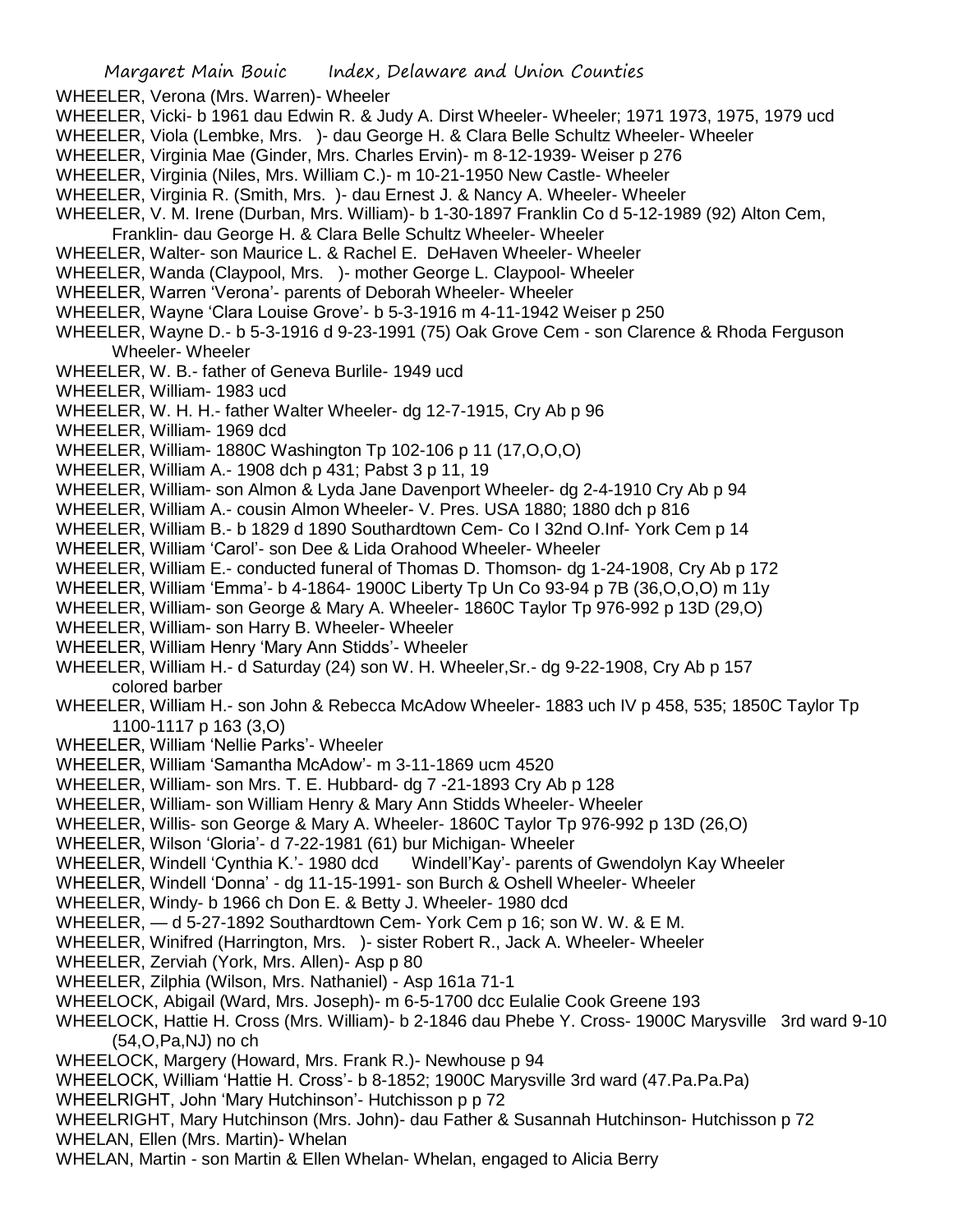WHELAN, Martin 'Ellen'- Whelan

WHELLER, Joseph J.,Sr. 'Ruth Owen'- Wheller

WHELLER, Ruth Owen (Mrs. Joseph J. Sr.)- d 5-8-1978 (75) Oak Grove Cem- Wheller

WHELPLEY, Abraham- son Joseph & Mary Morrow Whelpley- dumch p 485; 1883 uch IV p 457; 1850C Union Tp 1363-1381 p 204 (21,NY); 1860C Union Tp 482-495 p 69 (30,O); 1870C Union Tp 94-93 p 13 (41,O); 1880C Union Tp 157 p 27 (51,O,Vt,NY)

WHELPLEY, Arpha (Arpa)(Orpha) Beach (Mrs. James B.)- b 11-1830 m 1-1-1849 ucm 1371 d 10-28-1911 (81) Oakdale Cem 2424- dau Marova & Sophia Beach- 1883 uch V 151; 1850C Milford, Union Tp 1205-1224 p 179 (19,O); 1860C Union Tp 690-696 p 95 (29,O); 1870C Marysville Paris Tp 144-144 p 16 (39,O); 1880C Marysville 451-496 p 34 (59,O,O,O); 1900C Marysville 4th ward 389-4-2 p H16  $(69,0,\forall t,\forall t)$  3b, 2 living; 1910C Marysville 4th ward 12-14- p 1A  $(79,0,\forall t,\forall t)$  3 ch, 2 living

WHELPLEY, Asbury L<sub>1</sub>.- b 7-14-1845 d 11-14-1848 son Hilas & Mary A. Amrine Whelpley- 1883 uch V p 76

- WHELPLEY, David 'Elizabeth Settick'- m 5-28-1856 dcm
- WHELPLEY, David 'Sarah Smith'- m 8-8-1846 dcm

WHELPLEY, Ed- pallbearer for Margaret Ann Thompson- dg 4-19-1918, Cry Ab p 30

WHELPLEY, Edward- son Hilas & Mary A. Amrine Whelpley- dumch p 214; 1883 uch V p 76

WHELPLEY, E. M.- dpc p 92

- WHELPLEY, Elizabeth " Lizzie" M.(Sharrer, Mrs. Harry E.)- dau James B. & Orfa/Arfa Beach Whelpley- m 9-28-1886 ucm; 1883 uch V 151; 1860C Union Tp 690-696 p 95 (4;12,O);1870C Marysville ,Paris Tp 144 -144 p 16 (10,O); 1880C Marysville 451-196 p 34 (20,O,O,O) 1910C Marysville 4th ward 12-14-p 14 (50,O,O,O)
- WHELPLEY, Elizabeth Settick (Mrs. David)- m 5-28-1856 dcm

WHELPLEY, George- son Joseph & Mary Morrow Whelpley- 1880C Union Tp 157 p 27 (4,O)

WHELPLEY, Hilas H. 'Mary A. Amrine'- m 11-1-1868 ucm 4633 son James B. & Orpha Beach Whelpleydumch p 214; 1860C Union Tp 690-696 p 95 (10,O); 1870C Marysville, Paris Tp 239-240 p 27 (20,O), clerk, dry goods store

- WHELPLEY, James B. 'Orfa Beach'- b 3-24-1827 m 1-1-1849 ucm 1371 d 10-21-1894 Un Co Probate Deaths, Vol 3- son Joseph & Mary Morrow Whelpley- 1883 uch III p 151, 319, 323, 372 IV p 471, 472, V p 35, 52, 53, 57, 58, 61, 198; hjt p 99; 1915 uch p 119, 120, 133, 134, 135, 152, 535; 1850C Milford, Union Tp 1206-1224 p 179 (23,O); 1860C Union Tp 690-696 p 95 (33,O); 1870C Marysville , Pris Tp 144-144 p 16 (43,O,) dry goods merchant; 1880C Marysville 451-496 p 34 (52,O,NY,O)
- WHELPLEY, James H.- son Hilas & Mary A. Amrine Whelpley- dumch p 214; 1883 uch V 76
- WHELPLEY, John 1830C Union Tp 167 (40-50)
- WHELPLEY, Joseph 'Mary Morrow'- 1883 uch V 151, 184
- WHELPLEY, Kyle H.- son James B. & Orfa Beach Whelpley- 1850C Milford, Union Tp 1206-1224 p 179 (3/12,O)
- WHELPLEY, Margaret (Jackson, Mrs. James- 1883 uch V 174
- WHELPLEY,Martha J.-dau Joseph & Mary Morrow Whelpley-1850C Union Tp 1363-1381(8,O)
- WHELPLEY, Mary A. Amrine (Mrs. Hilas)- m 11-1-1868 ucm 4633 dau Henry & Martha Irven Amrine- dumch p 214; 1883 uch V 76; 1870C Marysville , Paris Tp 239-240 p 27 (2O,O)
- WHELPLEY, Mary (Davis, Mrs. James H.)- m 4-16-1857 ucm 2549 d 7-19-1889 sister Abraham Whelpley-1915 uch p 1025 Or Davis, Mrs. Joseph)
- WHELPLEY, Mary- dau Joseph & Mary Morrow Whelpley- 1850c Union Tp 1363-1381 (17,O)
- WHELPLEY, Mary Morrow (Mrs. Joseph)(Lyons, Mrs. Benjamin)- d 2-1882; 1883 uch V 151, 211; 1915 uch p
- 650; 1850C Union Tp 1363-1381 p 103 (46,NY); 1880C Union Tp 157 p 27 (765,NY,NY,Eng)
- WHELPLEY, Rachel (Scears, Mrs. Jedidiah)- m 5-28-1856 dcm
- WHELPLEY, Sarah Smith (Mrs. David)- m 8-8-1846 dcm
- WHELPLEY,William-son Joseph & Mary Morrow Whelpley-1850C Union Tp 1363-1381 (19,O)
- WHERRY, Eca Adelle- dau John & Margaret Ann Steele Wherry- 1908 dch p 638
- WHERRY, Elizabeth- dau Samuel & Sarah Galey Wherry- 1908 dch p 638
- WHERRY, Eva Adell (Price, Mrs. )- dau John & Margaret Ann Steel Wherry- dg 5-4-1915, Cry Ab p 46; dg 7- 10-1917, Cry Ab p 70;
- WHERRY, Eva D.- Pabst 1 p 66
- WHERRY, Evan D.- Pabst 1 p 66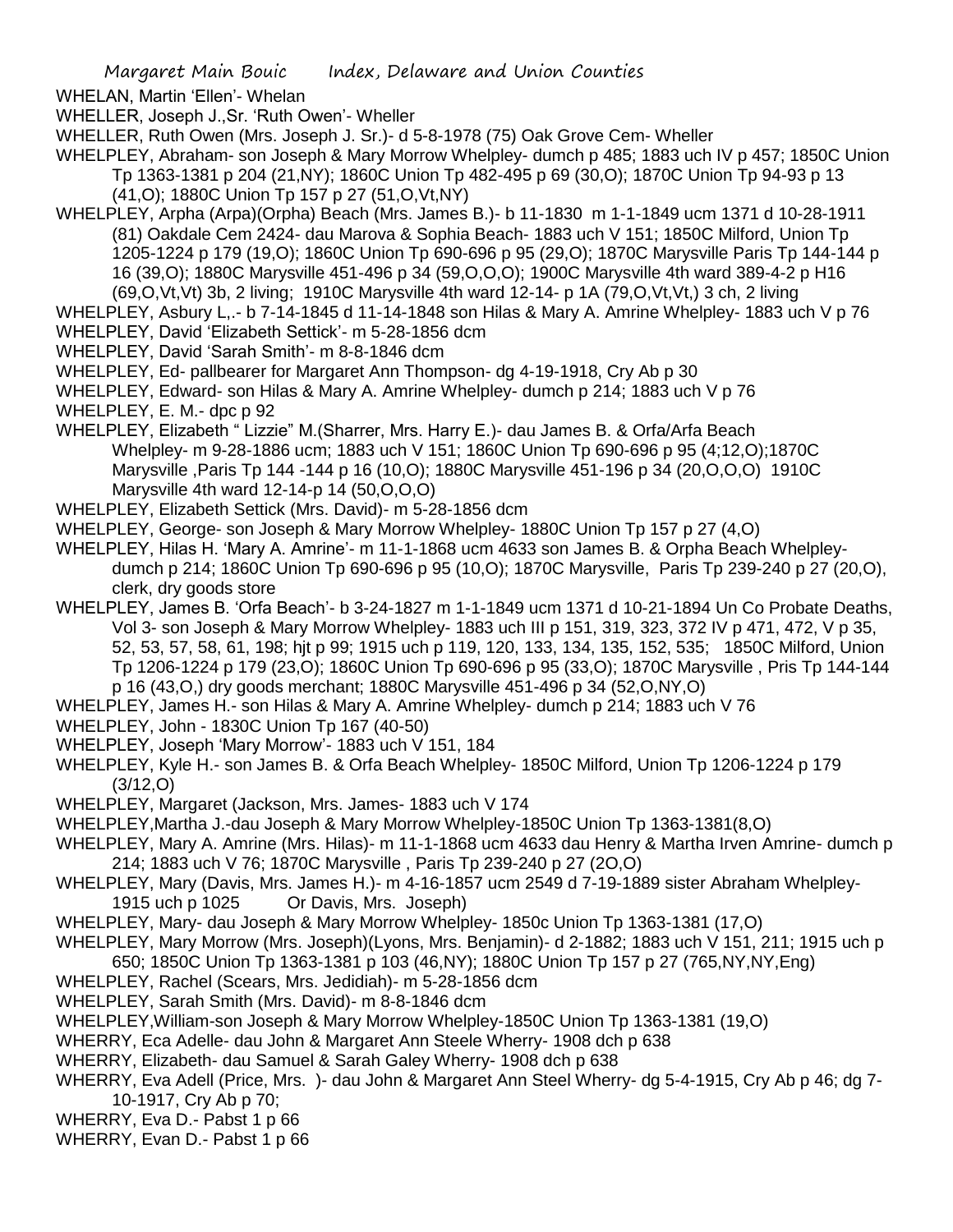- WHERRY, George Grant- son John & Margaret Ann Steele Wherry- 1908 dch p 638; dg 3-19-1915, Cry Ab p 29; dg 5-4-1915, Cry Ab p 46, 71; dg 7-10-1917, Cry Ab p 71
- WHERRY, John 'Margaret Ann Steele'- b 5-6-1838 m 3-21-1861 dcm d 6-18-1917 (79-1-13) Africa Cem- son Samuel & Sarah Galey Wherry- 1908 dch p 408, 638; hadc 91, 101; 174th OVI; dg 3-19-1915, Cry Ab p 29; dg 5-4-1915, Cry Ab p 46
- WHERRY, Margaret Ann Steele (Mrs. John)- m 3-21-1861 dcm d 3-17-1915 (75-7-22) Africa Cem- dg 3-19- 1915 Cry Ab p 29; dg 5-4-1915, Cry Ab p 46- dau William Stewart & Margaret McEldary Steele- 1908 dch p 638
- WHERRY, Mary Jane- dau Samuel & Sarah Galey Wherry- 1908 dch p 638
- WHERRY, Nathaniel-son John & Margaret Ann Steele Wherry-1908 dch p 638; dg 5-4-1815,Cry Ab p 46
- WHERRY, Samuel- son Samuel & Sarah Galey Wherry- 1908 dch p 639
- WHERRY, Samuel 'Sarah Galey'- 1908 dch p 638; dg 7-10-1917, Cry Ab p 70
- WHERRY, Sarah Galey (Mrs. Samuel)- 1908 dch p 638; dg 7-10-1917, Cry Ab p 70
- WHERRY, Than- son John & Margaret Ann Steel Wherry- dg 1-22-1917, Cry Ab p 59; dg 7-10-1917,, Cry Ab p 71; dg 3-19-1915, Cry Ab p 29; lived Victoria, B. C.
- WHERRY, W. F.- pallbearer for John Wherry- dg 1-22-1917, Cry Ab p 59
- WHERRY, William Sherman- son John & Margaret Ann Steele Wherry- 1908 dch p 638; dg 3-19-1915, Cry Ab p 29; dg 5-4-1915 Cry Ab p 46; dg 1-22-1917, Cry Ab p 59' dg 7-10-1917, Cry Ab p 71; pallbearer for Eliza Jane Steele, dg 10-5-1915, Cry Ab p 81
- WHETLEY, Harriet G. (Buskirk, Mrs. William H.)- m 3-2-1866, ucm 3920
- WHETNALL, Rev, C, H,- 1908 dch p 282
- WHETSEL, A---- 1910C Dover Tp 172-176 (37,-,-,-) m 9y
- WHETSEL, ---- (Mrs. )- 1910C Dover Tp 172-176 (39,O,O,ILL) m 9y
- WHETSEL, Alice I. Bean (Mrs. Lafayette) b 11-26-1867 d 12-17-1901 New Millcreek Cem p 36; burned to
- death, Los Angeles; dau Jesse Bean; dg 12-17-1901, dg 12-20-1902, 12-24-1901, Cry Ab p p 112, 113; Sbc p 47
- WHETSEL, Ann L. (Mrs. Barney)- adopted dau George Edward & Edith Smart Slocum- 1961, 1969, 1971 dcd
- WHETSEL, Anna (White, Mrs. William)- m 10-19-1865 ucm 3826- dau Peter & Rachael Whetsel- 1860C Scioto Tp 1042-1039 (7)
- WHETSEL, Barney E. 'Ann L. Slocum'- b 3-26-1915 Delaware d 10-9-2005 (90) son William & Carolyn Marie Dennis Whetsel- Whetsel; 1961, 1969, 1971 dcd
- WHETSEL, Belle Cartmel (Mrs. William)- 1880C Dover 24-25 p A74 (22,O,O,O) sister Mrs. George Bean- d 4- 7-1914, Cry Ab p 109
- WHETSEL, Bernice Mac (Mrs. Robert)- m 5-26-1943 Omaha- Whetsel
- WHETSEL, Carolyn Dennis (Mrs. William)- Whetsel; parents of William Parks, Jr.
- WHETSEL, Cathy Alice Richardson (Mrs. David Edward)- m 10-8-1972 dau David Richardson-Whetsel
- WHETSEL, David Edward 'Cathy Alice Richardson'-b 1951 m 10-8-1972 son Barney E. & Ann Slocum Whetsel- Whetsel; 1961, 1979, 1971 dcd
- WHETSEL, Deanna Lynn Hines (Mrs. James Michael)- 6-23-1984 dau Charles Hines- Whetsel
- WHETSEL, Diana Marie (O'Keefe, Mrs. David)- dau William Parks & Leah Whetsel,Jr.- Whetsel
- WHETSEL, Don Alonzo- b 5-1873 son Lafayette & Nancy Worley Whetsel- 1880C Dover Tp 131-139 p 32 (7,O,O,O); 1900C Paris Tp 74-77 p B7 (27,O,O,O)
- WHETSEL, Donald- 1971 dcd
- WHETSEL, Edith (Hutchisson, Mrs. Sterling)- m 1941, div 1948- Hutchisson p 37
- WHETSEL, Ella L. (Gibson, Mrs. Alexander)- m 9-29-1881 ucm
- WHETSEL, Emma J. (Blake, Mrs. William H.)- m 6-30-1877 ucm 6085
- WHETSEL, Eva (Woodhull, Mrs. )- dau William Parks & Carolyn Marie Whetsel- Whetsel
- WHETSEL, "Ettie" Henrietta (Hopkins, Mrs. Forrest D.)- m 7-11-1874 ucm 5516
- WHETSEL, Gladys (Bailey, Mrs. Burton) dau Robert & Maude A. Whetsel- Whetsel
- WHETSEL, Harry- Sbc p 47
- WHETSEL, Harvey-son Lafayette & Nancy Worley Whetsel- Sbc p 47; 1870C Dover Tp 89-91 (3,O)
- WHETSEL, Helen E. (Curry, Mrs. Thomas W.)- m 8-2-1975 dau Robert E. & Bernice Mac Whetsel- Whetsel
- WHETSEL, Jack Allan- son Barney E. & Ann L. Slocum Whetsel- Whetsel; 1961 dcd
- WHETSEL, James Michael 'Deanna Lynn Hines'- m 6-23-1984 son Vernon Whetsel- Whetsel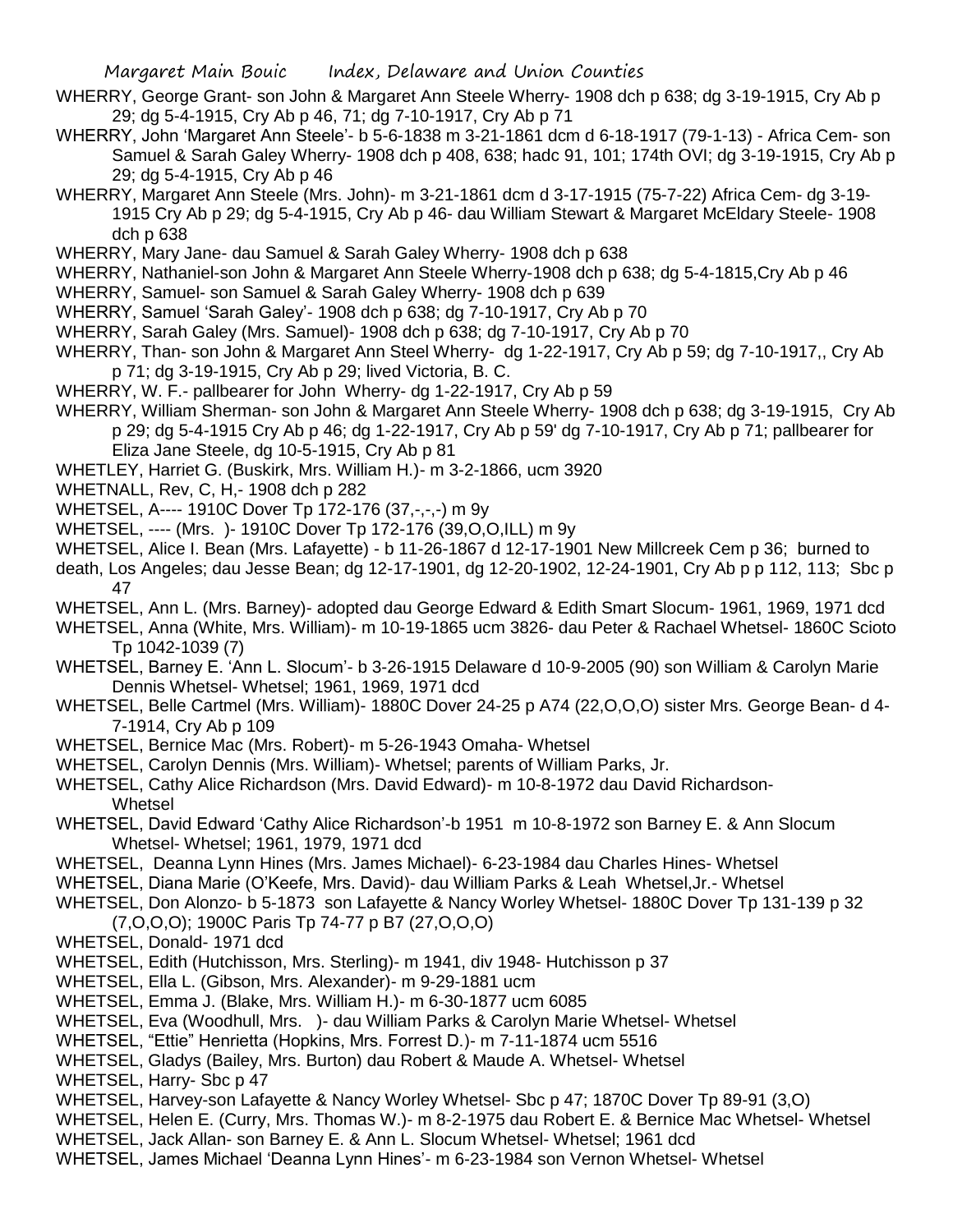- WHETSEL, James R. son Robert E. & Bernice Mac Whetsel- Whetsel
- WHETSEL, Kathryn Ducey (Mrs. James Richard)- m 9-19-1970 dau John Ducey- Whetsel
- WHETSEL, Lafayette 'Nancy Worley'- m 2-9-1860 ucm 2985; son Peter & Rachael Whetsel- Sbc p 47; 1850C Scioto Tp 2460-2471 (12,O); 1860C Dover Tp 192 (21,O); 1870C Dover T 89-91 p 11 (32,O); 1880C
	- Dover Tp 131-139 o 32 (41,O,Pa,NY);1900C Paris Tp 74-77 p B7 (62,O,Pa,Pa) m 40y
- WHETSEL, Lavina (Bonnett, Mrs. Samuel)- m 10-26-1865 ucm 3834
- WHETSEL, Leah (Mrs. William Parks, Jr.)- Whetsel
- WHETSEL, Letina M.- b 5-17-1896 d 6-10-1896- New Millcreek Cem p 36
- WHETSEL, Lewis H.- son Lafayette & Nancy Worley Whetsel- 1880C Dover Tp 131-139 p 32 (18,Ind,O,O)
- WHETSEL, Lida- dau Peter Whetsel- 1880C Marysville 190-203 (19,O,Pa,Pa)
- WHETSEL, Lisa Eileen- dau Mary Ann Whetsel- Whetsel, engaged to Daniel Patirck Flynn, Jr.
- WHETSEL, Louisa lived with Peter & Rachael Whetsel- 1870C Dover Tp 88-90 p 11 (9,O)
- WHETSEL, Lovina (McBride, Mrs. Hiram S.)- m 3-8-1861- Whetsel
- WHETSEL, Marjorie (Gates, Mrs. James- dau Robert & Maude A. Whetsel- Whetsel
- WHETSEL, Mary Ann- dau Barney E. & Ann L. Slocum Whetsel- 1961 (11), 1969, 1971 dcd
- WHETSEL, Maude A. (Mrs. Robert)- d 1-1-1972 (89) Walnut Grove Cem- 1969 dcd
- WHETSEL, Nancy- b 10-1844; 1900C Paris tp 74-77 p B7 (55,O,O,O) m 40y 4 ch, 3 living
- WHETSEL, Nancy Worley (Mrs. Lafayette)- m 2-9-1860 u m 2985; Sbc p 47; 1860C Dover Tp 192 (20,O);
- 1870C Dover Tp 89-91 p 11 (31,O); 1880C Dover Tp 131-139 p 32 (38,O,Va,Va)
- WHETSEL, Paris R.- b 10-1869 son Lafayette & Nancy Worley Whetsel- 1870C Dover Tp 89-91 p 12 (7/12,O); 1880C Dover Tp 131-139 p 82 (10,O,O,O)-
- WHETSEL, Peter 'Rachael'- 1883 uch V 366; 1870C Dover Tp 88-90 p 11 (61,Penn) farmer; 1880C Marysville 190-203 p 9 (657,Pa,Pa,Pa) see Whitsel
- WHETSEL, Robert'Bernice Mac'- m 5-26-1943 Omaha,son William & Carolyn Dennis Whetsel- Whetsel
- WHETSEL, Robert C. 'Maude A.'- d 12-31-1962 (82) Walnut Grove Cem- Whetsel
- WHETSEL, Robert- brother William Whetsel- Whetsel
- WHETSEL, Ruth Ann- dau William & Caroline Marie Dennis Whetsel- Whetsel
- WHETSEL, Vernon- father of James Michael Whetsel- Whetsel
- WHETSEL, Viola (Garder, Mrs. Arthur)- m 4-23-1896 ucm
- WHETSEL, William- Whetsel
- WHETSEL, William- son Robert E. & Bernice Mac Whetsel- Whetsel
- WHETSEL, W. H.- brother of Mrs. N.Green- dg 7-19-1909 Cry Ab p 57
- WHETSEL, William H. 'Belle Cartmell'- m 1-26-1880 ucm 6648; son Peter & Rachael Whetsel- 1870C Dover 88-90 p 11 (13,O); 1880C Dover 24-28 p A174 (24,O,O,O)
- WHETSEL, William Parks, Jr. 'Leah'- b 8-23-1913 Delaware d 3-13-1998 (84) Oak Grove Cem- son William & Carolyn Dennis Whetsel- Whetsel
- WHETSTONE, Mrs.- dpc p 92
- WHETSTONE, Dean B. 'Grace E.'- 1969, 1971 dcd
- WHETSTONE, Grace E. (Mrs. Dean B.)- 1969, 1971 dcd
- WHETSTONE, Jacqueline R.- Supt Scioto Village; dg 10-26-1979 dau Jennie M. Knight Whetstone; Whetstone; 1961, 1969, 1980 dcd
- WHETSTONE, Janice- dau Stanley L. & Mary Cooper Rhoads Whetstone- Weiser p 567
- WHETSTONE, Mary Cooper Rhoads (Mrs. Stanley L.)- b 1901 dau Walton Francis & Mary Catharine Cooper Rhoads- Weiser p 567
- WHETSTONE, Mary- dau Stanley L. & Mary Cooper Rhoads Whetstone- Weiser p 567
- WHETSTONE, Stanley L. 'Mary Cooper Rhoads'- Weiser p 567
- WHETSTONE, Stanley L.- son Stanley L. & Mary Cooper Rhoads- Weiser p 567
- WHETZEL, see Whetsel, Gloria J. (Mrs. William E.)- 1971 dcd
- WHETZEL, Nancy (Diebert, Mrs. George)- m 6-27-1844 dcm
- WHETZEL, William E. 'Gloria J;- 1971 dcd
- WHICKER, William- 1980 dcd
- WHICOMB, Marie- 1979 ucd
- WHIDDEN, Cindy (Mrs. Patrick B)- 1979, 1981, 1983 ucd
- WHIDDEN, Marsha (Mrs. Patrick)- Whidden
- WHIDDEN, Matlock- son Patrick B. & Cindy Whidden- 1979, 1981 ucd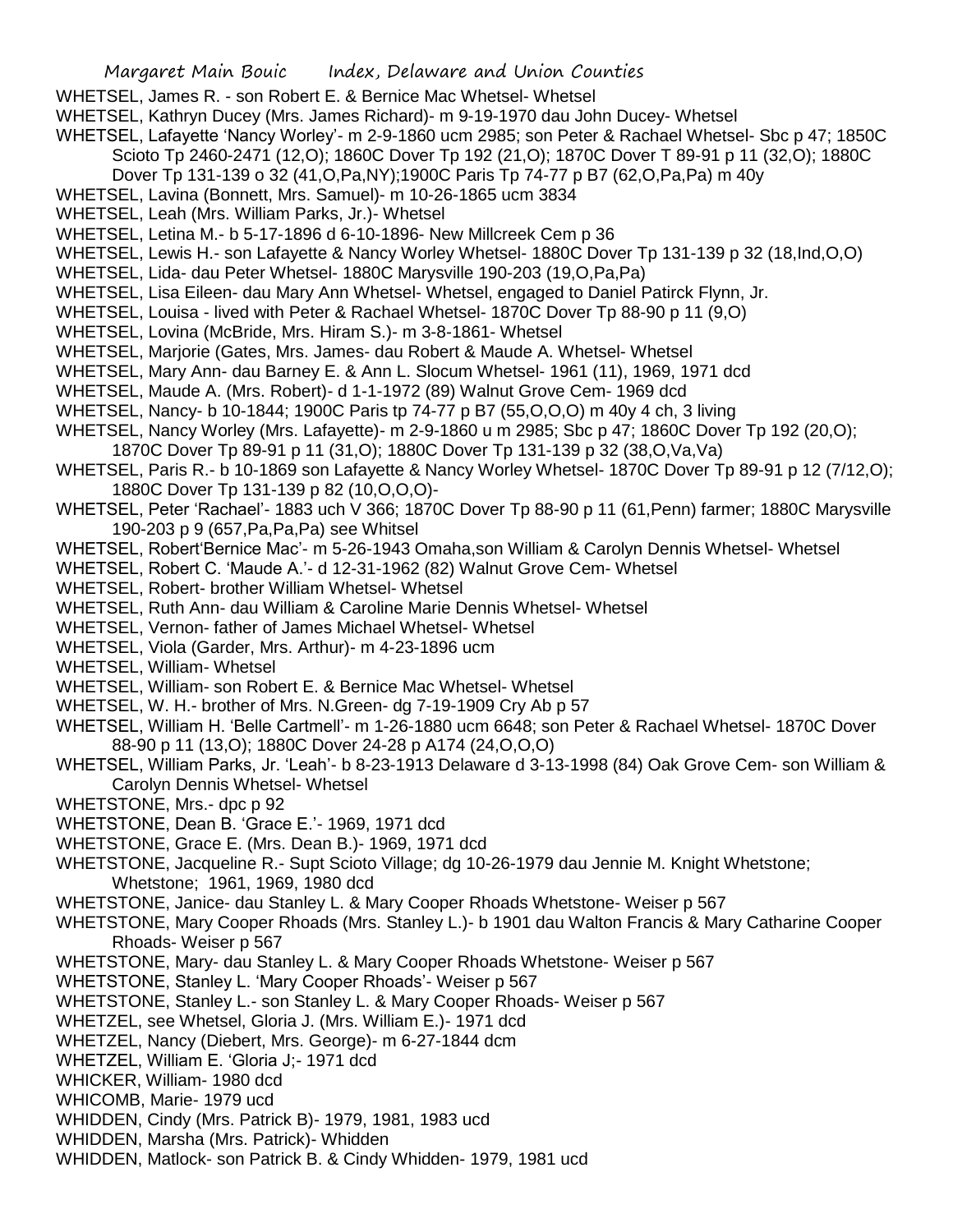Margaret Main Bouic Index, Delaware and Union Counties WHIDDEN, Patrick B. 'Cindy'- 1979, 1981, 1983 ucd WHIDDEN, Patrick 'Marsha'- Whidden Representative for Landmark WHIGHTSEL, Bert C. 'Janet'- 1980 dcd WHIGHTSEL, Janet (Mrs. Bert C.)- 1980 dcd WHIGHTSEL, Gregg- 1980 dcd WHIGMAN, John- 1850C Marysville 530-541 p 81 (22,O) WHILE, Joseph- b Wood Co d 10-10-1929 (67y)Oakdale Cem 4179 (R-156) WHILEY, Charles B. 'Mary Moulton'- 1915 uch p 666 WHILEY, Dorothy Bell (Peters, Mrs. Philip R.)- dau Charles B. & Mary Moulton Whiley- 1915 uch p 66 WHILEY, Mary Moulton (Mrs. Charles B.)- dau Rowland C. & Olive Pearl Howard Moulton- 1915 uch p 666 WHILEY, Olive Pearl- dau Charles B. & Mary Moulton Whiley- 1915 uch p 666 WHILLOITE. Lillie M. (Purvis, Mrs. Sherman)- b Ky m 63y d 12-1-1980 -Whilloite WHILMAN, May- sister William T. Cole- dg 3-12-1915 Cry Ab p 26 WHILTON, Bruce A. 'Ruth Ann Hamilton- Whilton WHILTON, Dianna L. (Frering, Mrs. Jim M.)- dau Bruce A. & Ruth Ann Hamilton Whilton- Whilton WHILTON, Elizabeth A.(Isenhart, Mrs. Mark A.)- dau Bruce A. & Ruth Ann Hamilton Whilton- Whilton WHILTON, Ruth Ann Hamilton (Mrs. Bruce A.)- b 11-9-1939 d 11-9-1991 (52) Mass. dau George & Annette Otte Hamilton- Whilton WHILTON, Todd- son Bruce A. & Ruth Ann Hamilton Whilton- Whilton WHINGAR, Mary (Hoskins, Mrs. William)- m 8-23-1838 ucm WHIPKEY, Everett H. 'Louise'- d 11-24-1978 (69) bur Granville- Sunbury p 99; Whipkey WHIPKEY, Hale- son Everett H. & Louise Whipkey- Whipkey WHIPKEY, Karen (DeRusha, Mrs. )- dau Everett H. & Louise Whipkey- Whipkey WHIPKEY, Louise (Mrs. Everett H.)- Whipkey WHIPLEY, Anna (Mrs. Philo)- 1850C Delaware Tp 1330 p 95 (68,NY) WHIPLEY, David- son Philo & Anna Whipley- 1850C Delaware Tp 1330 p 95 (38,NY) WHIPLEY, Philo 'Anna'- 1850C Delaware Tp 1330 p 95 (66,Mass) WHIPLEY, Rachel- 1850C Delaware Tp 1330 p 95 (16,O) WHIPP, Edith (Whitten, Mrs. )- d Sunday (21y5m) cousin of Mrs.H. C. Strohm- dg 3-18-1904. Cry Ab p 233 WHIPP, George P. 'Lucinda'- dg 11-1-1895, Cry Ab p 44 WHIPP, Lucinda (Mrs. George P.)- d 10-30-1895 (75y) mother of Mrs. H. C. Strohm- dg 11-1-1895, Cry Ab p 44 WHIPPLE,—1908 dch p 92, 381 WHIPPLE,Rev.- 1908 dch p 276; 1880 dch p 610 WHIPPLE,Abigail (Dexter, Mrs. Stepen)(Hopkins, Mrs. William)- b 1660 d 8-19-1725 dau John & Sarah Whipple- Whipple 10-9 WHIPPLE,Abraham- b 1733 d 5-27-1819 Whipple WHIPPLE, Adelia (Slawson, Mrs. Orville)- b 1-22-1845 m 12-19-1863 dcm d 3-17-1916 (71-1-24) dg 3-28-116, Cry Ab p 41- dau Lewis & Almira Brown Whipple- 1908 dch p 741; Whipple 29-3; dg 3-9-1917, Cry Ab p 28 WHIPPLE, Adella Shoemaker (Mrs. Wellington C.)(Osborn, Mrs. )- b 1860 d 1938 Marlborough Cem p 18 dau Frank & Chloe Smith Shoemaker- dumch p 390; 1880 dch p 797; Whipple p 29 WHIPPLE, Adlade (Priner, Mrs. Samuel)- b 3-3-1849 d 1920 dau Lewis & Almira Brown Whipple- Whipple 29- 5; 1908 dch p 741 WHIPPLE, Albert A.- d 8-30-1860 (3 or 8m) Old Kilbourne Cem- Powell p 76 son W. & P. WHIPPLE, Albert d 11-6-1858 (8-1-26) Old Eden Cem, Powell p 70; son J. & M. Whipple-; dg 1-20-1983, Cry Ab p 167 WHIPPLE, Albert- son James Clark & Mary Dodge Whipple- 1908 dch p 860 WHIPPLE, Albert- son James & Mercy Ann Slawson Whipple- dg 1-20-1903 WHIPPLE, Albert- son Lewis Whipple- dg 10-9-1917, Cry Ab p 96 WHIPPLE, Albert- d 3-20-1851 (3-4-8) son Noah & Margaret Whipple- Powell p 69; 1850C Brown Tp 2974 p 163 (3,O)

- WHIPPLE, Alice Angell (Mrs. Eleazor)-b 1649 m 1-26-1669 d 8-13-1743 dau Thomas & Alice Angell- Whipple p 10; dcc Helen Wornstaff Kern 321
- WHIPPLE, Alice- b 6-3-1675- dau Eleazor & Alice Angell Whipple-Whipple 10-2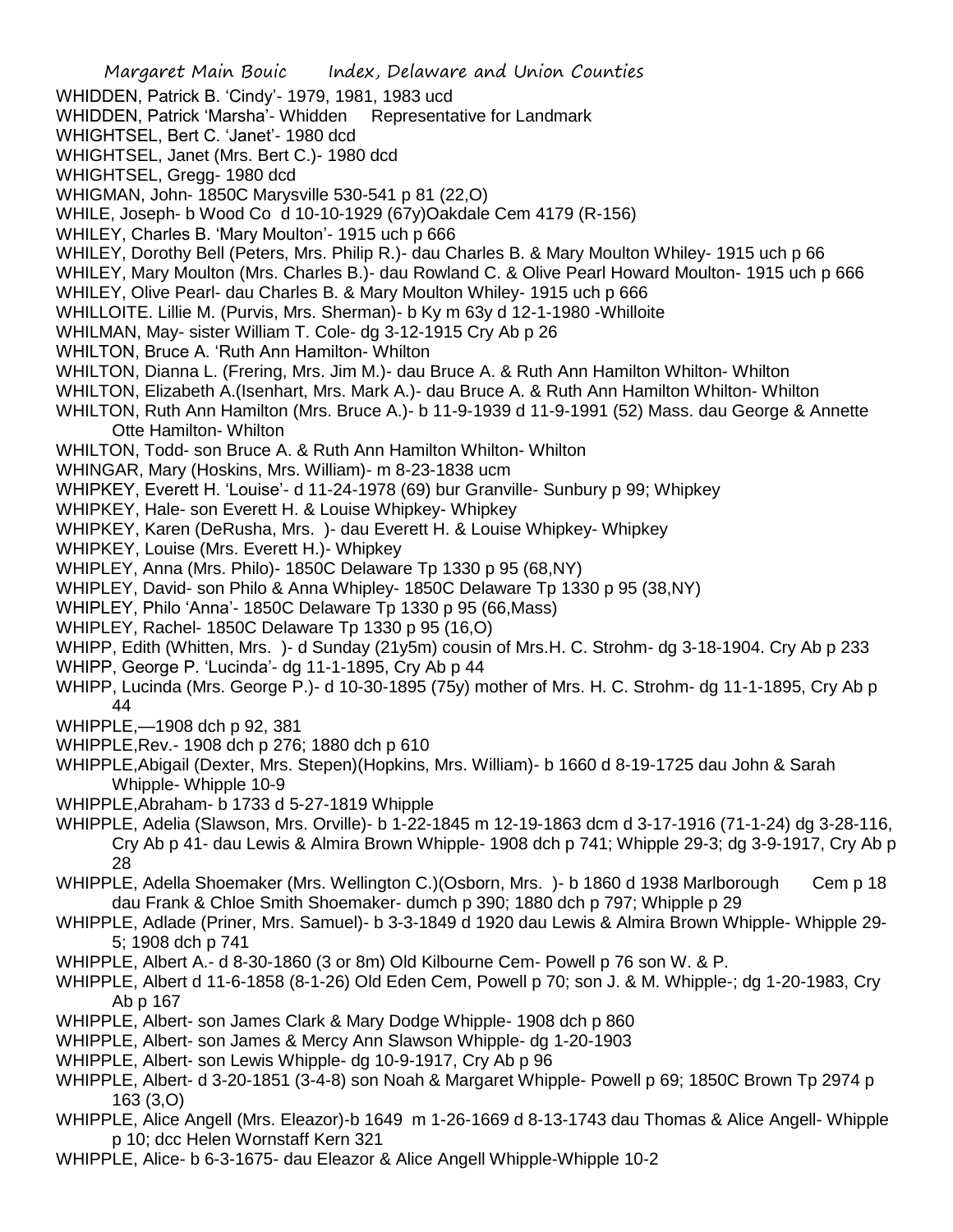- WHIPPLE, Alice Smith (Mrs. Joseph)- m 5-20-1684 dau Edward & Amphillis Angell Smith- Whipple p 10-(9) WHIPPLE, Alinda Aldrich (Mrs. Harry) , dumch p 233
- WHIPPLE, Almira Brown (Mrs. Lewis)- b 1821 m 10-23-1840 d cm d 1908, Marlborough Cem p 181; 1908 dch p 740; dcq Nellie McCreary Dick 11; Ray Whipple 5; dg 10-7-1904 Cry Ab p 267; dg 3-28-1916, Cry Ab p 41
- WHIPPLE, Amanda (Christ, Mrs. Henry T.)- m 10-8-1846 dcm- dau Barton & Ellen Van Duzer Whipple- dumch p 232
- WHIPPLE, Amasa- b 8-31-1786 ch Simeon & Levina Staples Whipple- Whipple p 12-7
- WHIPPLE, Amos-b 1-1-1754 son Daniel, Jr. & Mary Crawford Whipple hadc p 44;Whipple p 11
- WHIPPLE, Anna (Mrs. Jonathan)- Whipple 10-(10)
- WHIPPLE, Arlo 'Doris'- son Cloyd leslie & Iva Rodgers Whipple- Whipple; 1969 dcd
- WHIPPLE, Barton 'Eliza Vandoozer'- b 1801 d 3-3-1888 (87) Whitehall Cem; Powell p 340;
	- son Reuben & Sally Cooper Whipple- Whipple 12-5; 1908 dch p 860; dumch p 232; dg 3-16-1886, Cry
	- Ab p 186; 1835 men p 45 #35 p 87, Peru Tp ; dcga p 39 Delaware Patron & Franklin Chronicle
- WHIPPLE, Barton- son Lewis Whipple- dg 10-9-1917, Cry Ab p 96
- WHIPPLE, Belle Jewell- b 8-5-1861 d 11-16-1942- Marlborough Cem p 180
- WHIPPLE, Benjamin 'Ruth Matthewson'- b 1654 m 4-1-1686 d 3-11-1704 son John & Sarah Whipple- Whipple 10-7
- WHIPPLE, Bertha (Reed, Mrs. Orrin)- dau James Clark & Mary Dodge Whipple- 1908 dch p 860
- WHIPPLE, Bertha (Smith, Mrs. Allen)- sister Charles K. Whipple- Whipple
- WHIPPLE, Blanche Riley (Mrs. Ona L.)- Whipple p 29; 1908 dch p 741
- WHIPPLE, Burton- son Lewis & Marietta Coomer Whipple- dumch p 233
- WHIPPLE, Carl- brother Cloyd Leslie Whipple- Whipple; pallbearer for Adelia Whipple Slawson- dg 3-21-1916, Cry Ab p 37
- WHIPPLE, Carlton C.- b 1873 d 1950- Marlborough Cem p 178
- WHIPPLE, Caroline (Wood, Mrs. Levi)- m 3-25-1841 dcm dau Barton & Eliza Van Duzer Whipple- dumch p 232, 261
- WHIPPLE,Charlene (Hill Mrs. Ronald)-dau Charles K. & Leita Whipple- m 6-14-1964- Whipple
- WHIPPLE, Charles- b 1-23-1849 d 10-29-1923- Marlborough Cem p 178; hadc p 113
- WHIPPLE, Charles- son James & Mercy Ann Slawson Whipple- dg 1-20-1903; Cry Ab p 167
- WHIPPLE, Charles K. 'Leita'- d 9-9-1976 (62) Ashley Union Cem- Whipple; 1969, 1971 dcd
- WHIPPLE, Charles- son Lewis & Marietta Coomer Whipple- dumch p 233; CCC Brown Tp
- WHIPPLE, Claude Arnold 'Lucille Powell''Ruth Coomer'- d 4-26-1965 (70) Ashley Union Cem- son Edward & Cora Haines Whipple- 1908 dch p 741; Whipple p 30; pallbearer for Adelia Whipple- Slawson, dg 3-21- 1916, Cry Ab p 37, for Mrs. Vincent Westbrook- dg 2-8-1916, Cry Ab p 20
- WHIPPLE, Clive Bryon- b 9-1-1896 d 10-17-1911 son Edward & Cora Haines Whipple- Whipple p 30; 1908 dch p 741
- WHIPPLE, Cloyd Leslie 'Iva/Ina Mae Rodgers'- d 5-15-1962 (62) bur Marlborough Cem- Whipple
- WHIPPLE, Cora Raines (Mrs. Edward)- b 1870 d 1917 dau James & Lydia Evans Raines- dcc Cameron Schultz see 15; Whipple p 29 (7); 1908 dch p 741; dcq Ray Whipple 3
- WHIPPLE, Daniel 'Dorcas Cook'- b 6-19-1784 m 1805 Whipple p 11 V-6 son Simon & Levina Staples Whipple
- WHIPPLE, Daniel- b 11-27-1748 son Daniel,Jr. & Mary Crawford Whipple- Whipple p 11 IV-4
- WHIPPLE, Daniel Jr. 'Martha''Mary Crawford'- b 8-19-1716 d 12-22-1782 son Daniel & Mary Razee Whipple-Whipple p 11 III-1 ; dcc Helen Wornstaff Kern 80
- WHIPPLE, Daniel 'Mary Razee'- b 10-22-1698 d 10-3-1768 son Eleazor & Alice Angell Whipple- Whipple p 10- 7; dcc Helen Wornstaff Kern 160
- WHIPPLE, Daniel 'Sarah Hearndon''Hannah Dower'- b 9-28-1656 m(1) 5-15-1675 (2) 11-11-1677 d 12-18- 1710 son John & Sarah Whipple- Whipple p 9-8
- WHIPPLE, David- son Ted & Eleanor V. Hansen Whipple- Whipple
- WHIPPLE, David 'Ruth Weatherhead'- b 1-22-1782 son Simeon & Levina Staples Whipple- Whipple P 11 V--4
- WHIPPLE, DeeDra (Rister, Mrs. Don)- m 10-23-1983 dau Jerry D. & Earlene Jenkins Whipple; Whipple; 1980 dcd
- WHIPPLE, Della C. Shoemaker (Mrs. )- dau Francis & Chloe Smith Shoemaker- dg 9-26-1902 Cry Ab p 156; dg 9-23-1902, Cry Ab p 155
- WHIPPLE, Della Lea (Mrs. Edward)- Whipple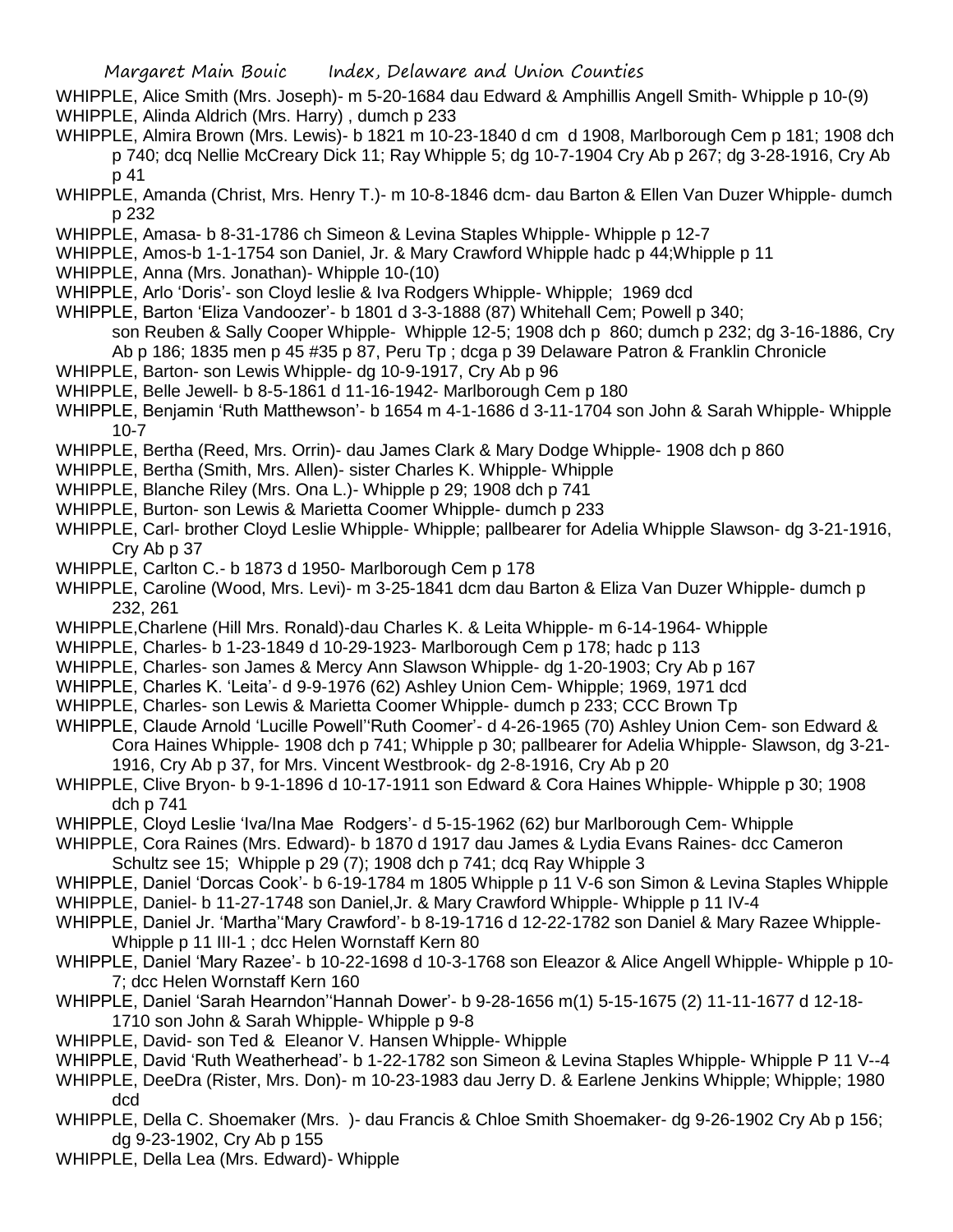- WHIPPLE,----- (Dennis, Mrs. Pearl)- dau Mrs. Frank Whipple- dg 10-22-1912, Cry Ab p 164
- WHIPPLE, Diana (Grant, Mrs. Aaron, Jr.)- b 12-19-1799 d 1-15-1884 dau Reuben & Molly Aldridge Whipple-
- 1880 dch p 810; 1908 dch p 760, 764; Whipple p 12 VI-1; dcc Helen Wornstaff Kern 25
- WHIPPLE, Dorcas Cook (Mrs. Daniel)- m 1805; Whipple p 12 (6)
- WHIPPLE, Dorcas- b 10-2-1750 dau Daniel Jr. & Mary crawford Whipple- Whipple p 11 IV-5
- WHIPPLE, Dorothy- dau Ona Lester & Blanche Riley Whipple- 1908 dch p 741
- WHIPPLE, Doris Corwin (Mrs. Arlo Eugene.)- 1969, 1980 dcd
- WHIPPLE, E, A.- hadc p 95; CCC Brown Tp son Noah Whipple- dg 1-12-1900, Cry Ab p 2
- WHIPPLE, Edith Coomer (Mrs. Ray A.)- d 9-4-1969 (78) Ashley Union Cem- Whipple p 30; dcq Ray Whipple p 1; 1969 dcd
- WHIPPLE, Edward- d 9-1906 (73) dg 9-14-1906 Cry Ab p 49
- WHIPPLE, Edward 'Della Lee''Cora Raines'- b 12-10-1852 m(1) 3-15-1877 d 1919; dcq Ray Whipple- 2; Whipple p 29-7' 1908 dch p 658, 740
- WHIPPLE, (Mrs. Edward)- d Tuesday, Oxford Tp Kilbourne Cem- dg 5-7-1885 Cry Ab p 109; dg 9-25-1914 Cry Ab p 151 ,Kilbourne Cem- Freshwater
- WHIPPLE, Edward R.II 'Marjorie Fogle'- d 4-17-1970 (41) Marlborough Cem; Fogle; 1967 ucd
- WHIPPLE, Edward Riley III 'Julie Marie Jiminez'- son Edward R. II & Marjorie Fogle Whipple- Whipple; 1967, 1971, 1973, 1979, 1981, 1983 ucd
- WHIPPLE, Rev. Edwin- brother Charles K. Whipple- Whipple
- WHIPPLE, Edwin C- hadc p 113 (Oxford Tp)
- WHIPPLE, Edsin 'Mary Chadwick'- 9-19-1856 dcm son Noah & Margaret Elliott Whipple- 1908 dch p 860; 1850C Brown Tp 2974 p 163 (18,O)
- WHIPPLE, Eleanor- son Eleazor & Alice Angell Whipple- Whipple p 10-1
- WHIPPLE, Eleanor V. Hansen (Mrs. Ted)- b 8-21-1927 Canton d 12-18-1992 (65) Ashley Union Cem- dau Henry T. & Caroline Warfield Hansen; dcq RayWhipple 1; Whipple p 30
- WHIPPLE, Eleazor 'Alice Angell'- b 3-8-1646 m 1-26-1669 d 8-25-1719 son John & Sarah Whipple- Whipple p 9-4 p 10 dcc Helen Wornstaff Kern 320
- WHIPPLE, Eleazor- b 1720 d 1723 (3) son Daniel & Mary Razee Whipple- Whipple p 11-3
- WHIPPLE, Eliza Jane (Earl, Mrs. dau Barton & Eliza Van Duzer Whipple- dumch p 232
- WHIPPLE, Eliza Van Duzer (Mrs. Baarton)- d 4-19-1875 (76) du Abram Van Duzer- Whipple p 12- VI-5; dumch p 232; Powell p 340
- WHIPPLE, Elizabeth- b 1680 dau Eleazor & Alice Angell Whipple- Whipple 10-4
- WHIPPLE, Ernest 'Hattie Green'- son James Clark & Mary Dodge Whipple- 1908 dch p 862
- WHIPPLE, Eursma Adell Lea (Mrs. Edward)-sister Thomas W. Lea-1908 dch p 741;Whipple p29
- WHIPPLE, Eugene A. 'Doris Corwin'- b 1-13-1933 Delaware Co d 5-4-2000 Marlborough Cem- son Cloyd L. & Eva M. Rodgers Whipple- Whipple; 1980 dcd
- WHIPPLE, Flora (Mrs. )- dau Lewis R. & Loretta Dixon Carpenter- dg 2-11-1916, Cry Ab p 24
- WHIPPLE,---- Slack (Mrs. Frank E.)- funeral Saturday, Ashley- dg 10-22-1912 Cry Ab p 164 sister Lewis Slack
- WHIPPLE, Frances I. Stischol, (Mrs. Frank L.)- Whipple
- WHIPPLE, Francis Elliott 'Jeannette Slack'- b 11-6-1853 son Noah & Margaret Ann Elliott Whipple- 1908 dch p 159, 425, 664, 737, 738, 764, 860; dcq Pearl Whipple Dennis 2; dg 1-12-1900 Cry Ab p 2; Frank- dg 8-16-1910, Cry Ab p 147
- WHIPPLE, Francis- son Ernest & Hattie Green Whipple- 1908 dch p 860
- WHIPPLE, Frank L. 'Frances I. Stischok'- parents of Mildred Cathell- Whipple
- WHIPPLE, George 'Mary'- d 1876 (86) Old Kilbourne Cem p 4
- WHIPPLE, Gertrude (Sperry, Mrs. )- sister Cloyd Leslie Whipple- Whipple
- WHIPPLE, Gladys (Fleming, Mrs. Harper)- Powers p 133
- WHIPPLE, Grace- dau Ernest & Hattie Green Whipple- 1908 dch p 860
- WHIPPLE, Grace (Haines, Mrs. Jacob- d 4-1904, dg 4-12-1904, Cry Ab p 239; dau James Clark & Mary Dodge Whipple- 1908 dch p 860; niece of W. F. Dodge
- WHIPPLE, Grace (Randolph, Mrs. )- sister Cloyd Leslie Whipple- Whipple
- WHIPPLE, H.- hadc p 42; CCC (1849 Oxford Tp)
- WHIPPLE, Hannah- b 3-17-1747 dau Daniel, Jr. & Mary Crawford Whipple- Whipple p 11; dcw
- WHIPPLE, Hannah Dower (Mrs Daniel)- dau John & Margaret Tower- Whipple p 10-(9)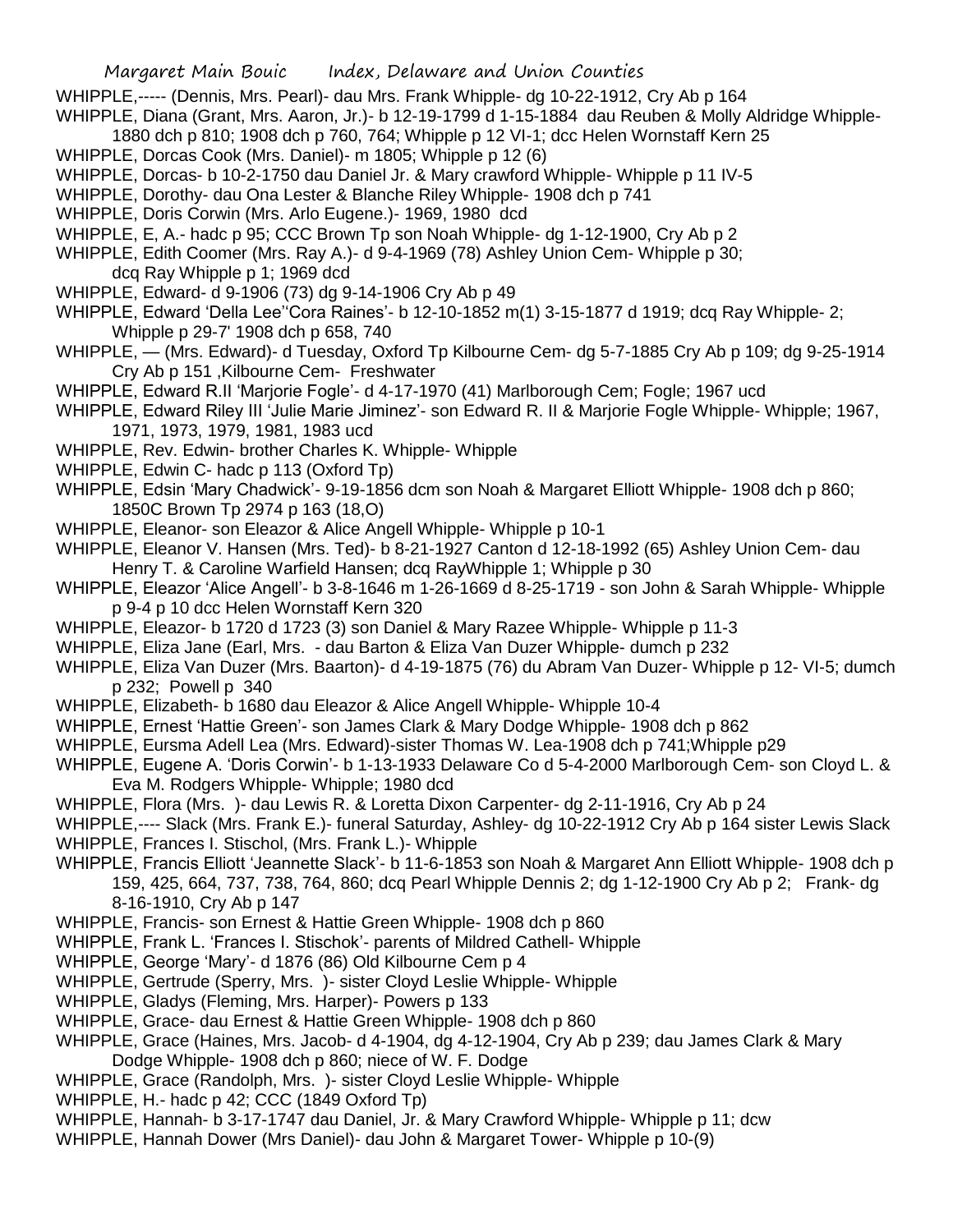- WHIPPLE,Harriet Ann (McCreary, Mrs. Albert)- b 10-11-1841 m 1-10-1861 dcm dau Lewis & Almira Brown Whipple- dcq Nellie McCreary Whipple-5; Whipple p 29; 1908 dch p 741
- WHIPPLE, Harriet- dau James & Mercy Ann Slawson Whipple- d 11-11-1858 (4-2-13) Old Eden Cem- Powell p 70; dc 1-20-1903, Cry Ab p 10
- WHIPPLE,Harry- son lewis & Marietta Coomer Whipple- dumch p 232
- WHIPPLE, Hattie Green (Mrs. Ernest)- 1908 dch p 860
- WHIPPLE, Helen (Wornstaff, Mrs. Newton)- b 2-16-1861 m 12-18-1884 d 3-23-1935 dau James & Mercy Ann Slawson Whipple- dcc Helen Wornstaff Kern 5; dg 12-15-1893. Cry Ab p 143; dg 1-20-1900 Cry Ab p 169
- WHIPPLE, I.- Pabst Pion I p 35
- WHIPPLE, Iva/Ina Mae Rodgers (Mrs. Cloyd Leslie)- b 7-5-1903 d 12-16-1990 Marlborough Cem- dau Allen & Carrie Irene White Rodgers- Whipple; 1969, 1971, 1980 dcd
- WHIPPLE, James- b 1686 son Eleazor & Alice Angell Whipple- Whipple 10-7
- WHIPPLE, James Clark 'Mary Dodge'- son Noah & Margaret Ann Elliott Whipple- dg 1-12-1900,Cry Ab p 2;1908 dch p 667, 859, 860;1850C Brown Tp 2974 p 163 (8/12,O); hadc p 113
- WHIPPLE, James 'Mercy Ann Slawson'- b 11-23-1816 RI m 9-22-1839 dcm d 1-14-1903 Green Mound Cemson Reuben & Sally Cooper Whipple- Whipple p 12 VI-4; dcc Helen Wornstaff Kern 10; 1908 dch p 740, 764, 860; hadc p 20, 113; CCC (Brown Tp); dg 1-20-1903 , Cry Ab p 167
- WHIPPLE, Janice (Jeffrey, Mrs. Donald)- dau Charles K. & Leita Whipple- Whipple
- WHIPPLE, Jason- b 1-31-184 son Reuben & Molly Aldridge Whipple- 1908 dch p 764, 860; Whipple p 12 VI-3; 1835 men p 48 # 56 p 89 Peru Tp
- WHIPPLE, Jean (Drake, Mrs. Guthery)- dau Claude Arnold & Lucille Powell Whipple- Whipple
- WHIPPLE, Jeannette Slack (Mrs. Francis Eliott- dau Nathaniel & Clarisa Maria Powers Sack- 1908 dch p 667,
- 860; dg 816-1910, Cry Ab p 146, 147; dcq Pearl Whipple Dennis 3
- WHIPPLE, Jeannette Hensley (Mrs. Edward Riley)- Whipple
- WHIPPLE, Jefferson- son Barton & Eliza Van Duzer Whipple- dumch p 232
- WHIPPLE, Jefferson (Second)- son Barton & Eliza Van Duzer Whipple- dumch p 232
- WHIPPLE, Jerry D. 'Sandra Darlene/Earline Jenkins'- m 9-13-1959 d 2-15-1996 (60) Ashley Union Cem son Cloyd Leslie & Iva Rodgers Whipple- Whipple; 1980 dcd
- WHIPPLE, Jessica Ann- b 6-11-1979 dau Edward Riley III & Julie Marie Jiminez Whipple- Whipple; Fogle; 1983 ucd
- WHIPPLE, Job- b 1684 son Eleazor & Alice Angell Whipple- Whipple p 10 6
- WHIPPLE, John- d 5-1827, dcga p 38, Del Patron & Franklin Chronicle
- WHIPPLE, John- pallbearer for Adelia Whipple Slawson, dg 3-21-1916, Cry Ab p 37
- WHIPPLE, Capt. John 'Sarah'- b 1617 m 1639 d 5-16-1685 RI; Whipple p 8, 9
- WHIPPLE, John 'Mary Olney''Rebecca Scott'- b 1640 son John & Sarah Whipple- hadc p 20; CCC (1840 Brown Tp)- Whipple 9-1
- WHIPPLE, John N.- hmp p 187
- WHIPPLE, John- hmp p 119
- WHIPPLE, John 'Mary R.'- Whipple
- WHIPPLE, John- brother Charles K. Whipple- Whipple
- WHIPPLE, John 'Sarah'- b ca 1616 m 1639 d 5-16-1685; dcc Helen Wornstaff Kern 640
- WHIPPLE, Jonathan 'Margaret Angell''Anna'- b 1664 d 9-8-1721 dau John & Sarah Whipple-Whipple p 10-10
- WHIPPLE, Joseph 'Alice Smith'- b 1662 m 5-2-1684 d 8-28-1746 son John & Sarah Whipple- Whipple p 10-9
- WHIPPLE, Joseph- b 8-24-1718 son Daniel & Mary Razee Whipple- Whipple p 11 -2
- WHIPPLE, Josephine Flora (Benedict, Mrs. Wilbur)- dau Noah & Margaret Ann Elliott Whipple-1908 dch p 667, 680; dg 1-12-1900. Cry Ab p 2
- WHIPPLE, Julie Marie Jiminez (Mrs. Edward Riley III) dau Joseph Jiminez- Whipple; Fogle; 1979, 1981, 1981 ucd
- WHIPPLE, Kevin 'Misty'- b 1963 son Jerry D. & Sandra Earlene Jenkins Whipple- 1980 dcd
- WHIPPLE, Laura D. (Grant, Mrs. Newton)- b 10-3-1860 dau Lewis & Almira Brown Whipple- 1908 dch p 741; Whipple p 29-10
- WHIPPLE, Laura (Coburn, Mrs. )- dau Ted & Eleanor Hansen Whipple- dcq Ray Whipple 1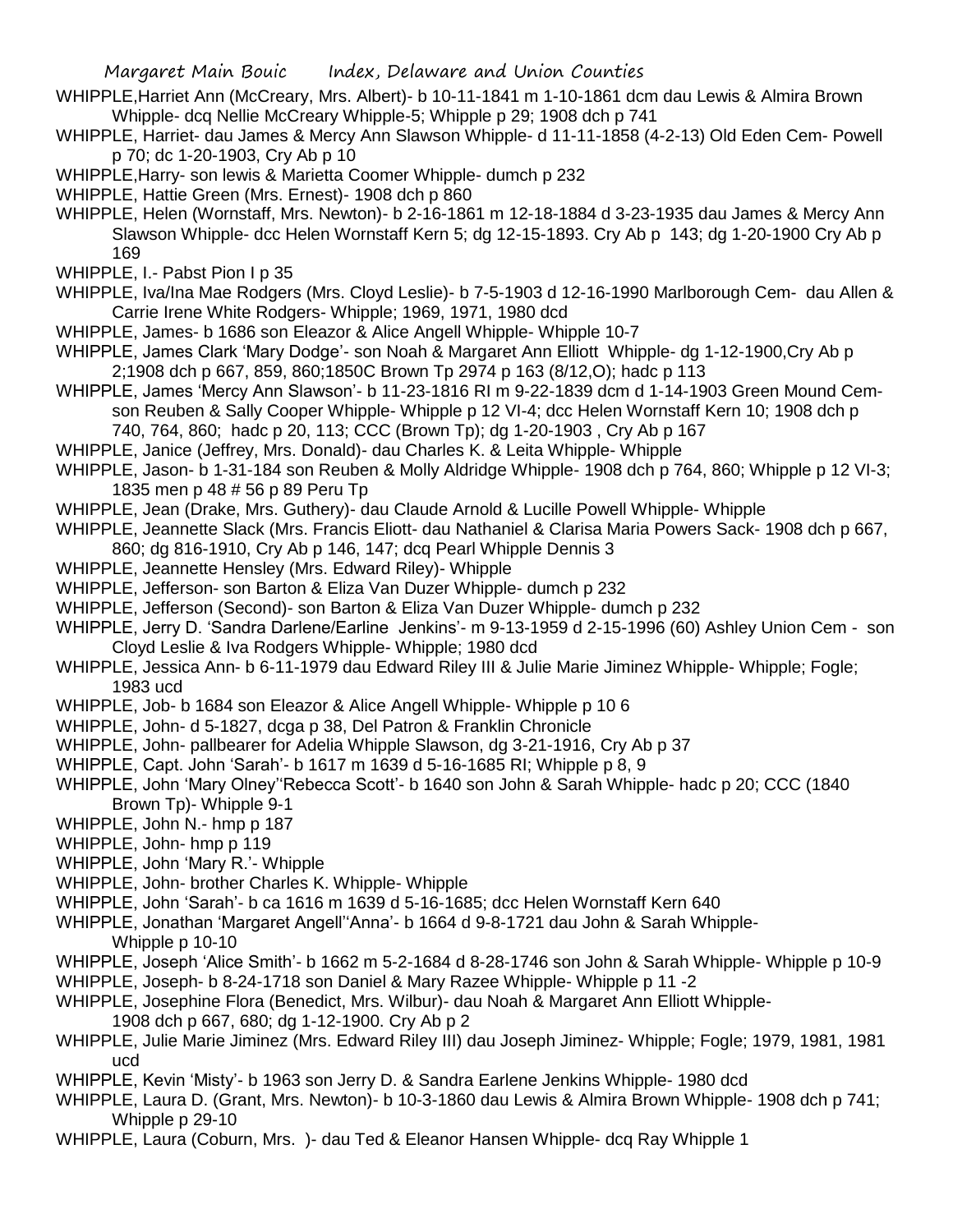- WHIPPLE, Lavina Staples (Mrs. Simeon J.)- b 12-8-1754 m 5-3-1772 d 3-7-1841 dau Nathan & Jemima Comstock Staples- Whipple p 11 V ; dcq Pearl Whipple Dennis 17; Ray Whipple 17; dcc Helen Wornstaff Kern 41
- WHIPPLE, Leita (Mrs. Charles K.)- 1969, 1971, 1980 dcd

WHIPPLE, Lewis/Louis d Sunday, Ashley Cem - dg 10-9-1917, Cry Ab p 96

- WHIPPLE, Lewis 'Almira Brown'- b 9-4 or 22-1814 m 10-23-1840 dcm d 9-24-1904 Marlborough Cem p 181; hadc p 20, 95, 113; Pabst Pion I p 35; dg 10-7-1904 Cry Ab p 267- son Reuben & Sally Cooper Whipple-Whipple p 12, 29; dcq Nellie McCreary Dick 10; Ray Whipple 4; CCC Brown Tp 1908 dch p 408, 740, 860; dg 3-28-1916, Cry Ab p 41
- WHIPPLE, Lewis 'Marietta Cooper'- b 8-25-1839 son Barton & Eliza Van Duzer Whipple- dumch p 232; dg 3- 16-1888 Cry Ab p 186
- WHIPPLE, Lewis- brother Sarah Ann Whipple Reough- dg 4-4-1916, Cry Ab p 44
- WHIPPLE, Lotta (Potter, Mrs. Arthur)- dau Wellington & Adella Shoemaker Whipple- Wilson (1184), Ferguson (1(11)84
- WHIPPLE, Lovila Perry (Probably (Mrs. Charles)- b 2-5-1850 d 10-9-1910, Marlborough p 178
- WHIPPLE, Lucile Powell (Mrs Claude Arnold)- d 2-26-1976 (80) Whipple p 30
- WHIPPLE, Lydia (Mrs. Simon)- Powell p 340
- WHIPPLE, Mabel (Plotner, Mrs. Frank)- sister Charles A. Whipple- Whipple
- WHIPPLE, Margaret Angell (Mrs. Jonathan)- dau Thomas & Alice Angell- Whipple p 10 (10)
- WHIPPLE, Margaret Ann Elliott (Mrs. Noah)- b 1-19-1813 dau Archibald & Phoebe Jameson Elliott- dcq Pearl Whipple Dennis 5; 1908 dch p 737, 859; 1850C Brown Tp 2974 p 163 (35,Va); dg 11-18-1910 Cry Ab p 172; dcc Larry Powers 24
- WHIPPLE, Marietta Coomer (Mrs. Lewis)- dau Ira & Mary Whipple- dumch p 232
- WHIPPLE, Marjorie Fogle (Mrs.Edward H.)- dau Paul & Margaret Allemang Fogle- Whipple; Fogle; 1967, 1973 ucd
- WHIPPLE, Margaret- dau Eleazor & Alice Angell Whipple- Whipple p 10-3
- WHIPPLE, Margaret Jeanette (Burnside, Mrs. Harlan Eugene)- m 3-21-1970 dau Edward & Marjorie Fogle Whipple- Whipple
- WHIPPLE, Martha (Mrs. Daniel, Jr.)- Whipple p 11,
- WHIPPLE, Martha b 6-20-1779 dau Simeon & Lavina Staples Whipple- Whipple p 10-IV
- WHIPPLE, Mary Ann- b 4-19-1812 dau Reuben & Sally Cooper Whipple- Whipple p 12 VI-2
- WHIPPLE, Mary (Mercy) Ann Slawson (Mrs. James)- b 11-14-1818 m 9-22-1839 dcm d 8-7-1907; dg 1-20- 1903; dau Smith & Harriet Ann Hawley Slawson;dcc Helen Wornstaff Kern 11
- WHIPPLE, Mary Ann (Rue, Mrs. Henry)- dau Barton & Eliza Van Duzer Whipple- dumch p 232
- WHIPPLE, Mary Chadwick (Mrs. Edwin)- m 9-19-1856 dcm; 1908 dch p 860
- WHIPPLE, Mary Crawford (Mrs. Daniel, Jr.)- d 1-19-1753- Whipple p 11 IV
- WHIPPLE, Mary (Mrs. Daniel) dcc Helen Wornstaff Kern 161
- WHIPPLE, Mary- b 12-29-1745 dau Daniel, Jr. & Mary Crawford Whipple- Whipple p 11 IV-2
- WHIPPLE, Mary -b 12-3-1724 dau Daniel & Mary Razee Whipple- Whipple p 11 -4
- WHIPPLE, Mary Dodge (Mrs. James Clark)- dau George W. & Janette Mickle Dodge- 1908 dch p 860
- WHIPPLE,Mary Ella/Ellen (Wallace, Mrs. John B.)- dau Noah & Margaret Ann Elliott Whipple- 1908 dch p 667, 860; 1850C Brown Tp 2974 p 163 (6,O); dg 1-12-1900, Cry Ab p 2
- WHIPPLE, Mary (Mrs. George)- d 1845, age 33y Old Kilbourne Cem p 4
- 
- WHIPPLE, Mary Harris (Mrs. Samuel)- dau Thomas Whipple- Whipple p 9 (3)
- WHIPPLE, Mary- b 5-30-1843 dau Lewis & Almira Brown Whipple- Whipple p 29 2
- WHIPPLE, Mary Olney (Mrs. John)- dau Thomas & Mary Small Olney- Whipple p 1 (1)
- WHIPPLE, Mary (Olney, Mrs. Epenetus)- b 1648 m 3-9-1666 d 1698 dau John & Sarah Whipple- Whipple p 9 -5
- WHIPPLE, Mary Razee (Mrs. Daniel, Jr )- Whipple p 10-7; dcc Helen Wornstaff Kern 81
- WHIPPLE, Mary R. (Balser, Mrs. Everett)(Mrs. John)- d 2-16-1976 (82) Oak Grove Whipple
- WHIPPLE, Mary- b 2-224-1777 dau Simeon & Levina Staples Whipple- Whipple p 12- 3
- WHIPPLE, Mary (Mrs. William)- Whipple p 10 -6
- WHIPPLE, Mildred S. (Cathell, Mrs. )- d 9-14-1998 (65) dau Frank L. & Frances I Stischok Whipple- Whipple
- WHIPPLE,Minerva-dau James & Mercy Ann Slawson Whipple-dg 1-20-1903,dg 1-20-1903,Cry Ab p 167
- WHIPPLE, Molly Bass (Mrs. Reuben)- dcc Helen Wornstaff Kern 51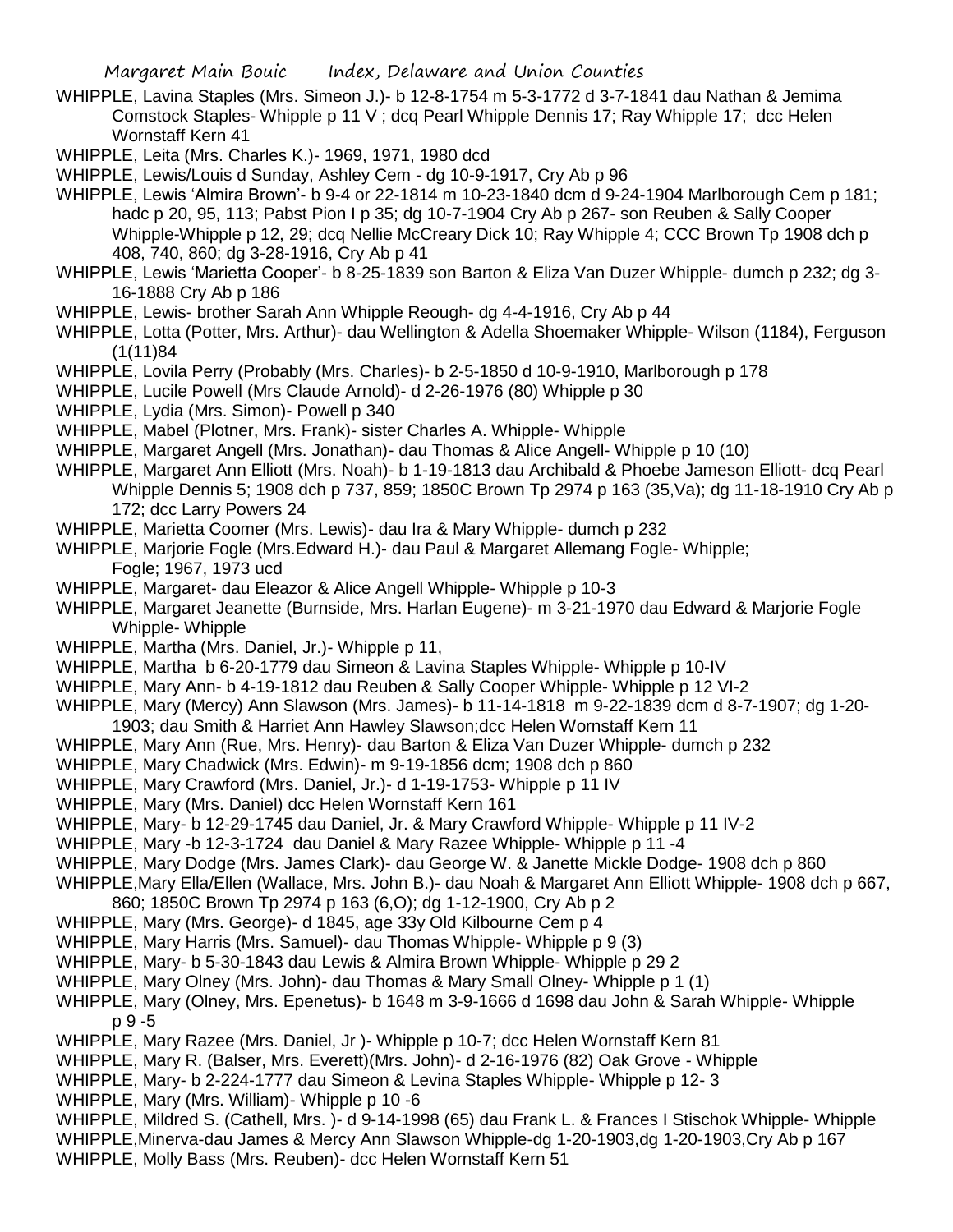- WHIPPLE, Nan (Breece, Mrs. Dale)- b 12-16-1921 m 1947 dau Ray & Edith Coomer Whipple- dcq Ray Whipple 1; Whipple p 30
- WHIPPLE, Nancy Gray (Mrs. William)- b 10-17-1797dau John & Nancy Maine Gray- Asp p 443
- WHIPPLE, Nancy (Main, Mrs. Larry)- dau Charles K. & Leita Whipple- 1969, 1971 dcd
- WHIPPLE, Nathan- b 7-16-1792 son Simeon & Levina Staples Whipple- Whipple p 11-9
- WHIPPLE, Nellie (McCreary, Mrs. )- dau Lewis & Almira Brown Whipple- dg 10-7-194, Cry Ab p 267
- WHIPPLE, Noah 'Margaret Ann Elliott'- b 7-7-1811 d 1-1900 (86) son Reuben & Sally Cooper Whipple-Whipple p 12 VI-1; dcq Pearl Whipple Dennis 1; 1908 dch p 282, 664. 737, 859, 860; hadc p 20, 42; CCC (1849 Oxford Tp(Brown Tp); 1835 men p 49 # 93 p 90 Peru Tp; 1850C Brown Tp 2974 p 163 (39,RI); dg 11-18-1910, Cry Ab p 172; dcc Larry Powers 26
- WHIPPLE, Norma- dau Ona Lester & Blanche RileyWhipple- 1908 dch p 741
- WHIPPLE, Olney- b 10-17-1801 ch Reuben & Molly Aldridge Whipple- Whipple p 12 VI-2
- WHIPPLE, Omar Harvey 'Belle Jewel'- b 6-14-1855 d 4-6-1905, Marlborough Cem p 181 son Lewis & Almira Brown Whipple- Whipple p 29-8; 1908 dch p 741
- WHIPPLE, Ona Lester 'Blanche Riley'- b 10-2-1878 d 7-9-1912 son Edward & Della Lea Whipple- 1908 dch p 741; Whipple p 29 VIII-1
- WHIPPLE, Patience-b 11-24-1755 dau Daniel, Jr. & Mary Crawford Whipple-Whipple p 11 IV-8
- WHIPPLE, Pearl Marie (Dennis, Mrs. Harley)- dau Francis Elliott & Jeannette Slack Whipple- dcq Pearl Whipple Dennis 1- 1908 dch p 667
- WHIPPLE, Pearl (Mrs. )(Sherer, Mrs. )- d 7-15-1969 (78) Glendale Cem, Mt. Gilead- Whipple
- WHIPPLE, Peggy- dau Edward R. & Marjorie Fogle Whipple- engaged to Harlan E. Burnside; Whipple; Fogle; 1967, 1971 ucd
- WHIPPLE, Penny Sue (Lathrop, Mrs. Larry Richarad)- m 6-7-1980 dau Charles K. & Leita Whipple- Whipple; Fogle; 1969, 1980 dcd
- WHIPPLE, Pheribe (Biggs, Mrs. John W.)- m 12-31-1863 dcm
- WHIPPLE, Pheribe McCreary (Mrs. Warren)- m 11-5-1859 dcm
- WHIPPLE, Phoebe (Kohler, Mrs. Charles)- b 4-29-1841 m 12-20-1866 d 5-1919 dau Noah & Margaret Ann Elliott Whipple- dcc Cameron Schultz 29; dcc Larry Powers 13; 1908 dch p 667, 860; 1850C Brown Tp 2974 p 163 (9,O)
- WHIPPLE,Phoebe (Potter, Mrs. Israel)- m 5-20-1841 dcm dau Barton & Eliza Whipple- 1880 dch p 814 dumch p 232; Potter p 2 (607)
- WHIPPLE, Quenton- son Claude Arnold & Lucille Powell Whipple- Whipple
- WHIPPLE, Rachel A.- b 1876 d 1951- Marlborough Cem p 178
- WHIPPLE, Rachel Ann (White, Mrs. George Wesley)- m 12-3-1856 d 10-11-1874 (36y5d) Old Kilb Cem p 3 dau Noah & Margaret Elliott Whipple- 1908 dch p 860; White (64); Powell p 70; dg 11-18-1910, Cry Ab p 172; 1850C Brown Tp 2974 p 163 (12,O)
- WHIPPLE, Rachel (Mrs )- du Leroy& Maria Fleming Gale- dg 9-11-1917m Cry Ab p 87
- WHIPPLE, Dr. Ray Arthur 'Edith Coomer'- b 12-28-1889 d 3-5-1959 son Edward & Cora Raines Whipple- dcq RW 1; Whipple p 30; 1908 dch p 741
- WHIPPLE, Ray- pallbearer for Adelia Whipple Slawson- dg 3-21-1916, Cry Ab p 37
- WHIPPLE, Rebecca (Scott, Mrs. John)(Mrs. John)- Whipple p 9 (1)
- WHIPPLE, Mary Regina (Balser, Mrs. Everett)(Mrs. John P)- d 2-26-1976 (82) Oak Grove Cem Whipple
- WHIPPLE, Reuben 'Molly Aldridge''Sally Cooper'- b 11-5 or 28-1774, Powell p 370; m (2) 12-1-1808 d 6-16- 1854 (79-7-10) Powell p 69 Old Eden Cem- son Simeon, Jr. & Levina Staples Whipple- Pabst 1 p 10; dumch p 232; dcq Pearl Whipple Dennis 8; dcq Nellie McCreary Dick 20; Ray Whipple- 8; 1880dch p 810; 1908 dch p 664, 740, 764, 860; Whipple 12-2; dcc Helen Wornstaff Kern 20 ; 1820C Peru Tp; 1835 men p 49 # 69 p 90 Peru Tp
- WHIPPLE, Edward Riley 'Jeannette Hensley'- son ona Lester & Blanche Riley Whipple- 1908 dch p 741
- WHIPPLE, Rose (Waters, Mrs. Edward R.)- dau Lewis & Marietta Coomer Whipple- dumch p 233; dg 10-9- 1911, Cry Ab p 96
- WHIPPLE, Ruth Matthewson (Mrs. Benjamin)- m 4-1-1686 dau James & Hannah Field Matthewson- Whipple p 10 (7)
- WHIPPLE, Ruth (Parks, Mrs. John Ricik)- b 1950 dau Edward Riely & Marjorie Fogle Whipple- Fogle; Whipple; 1967 ucd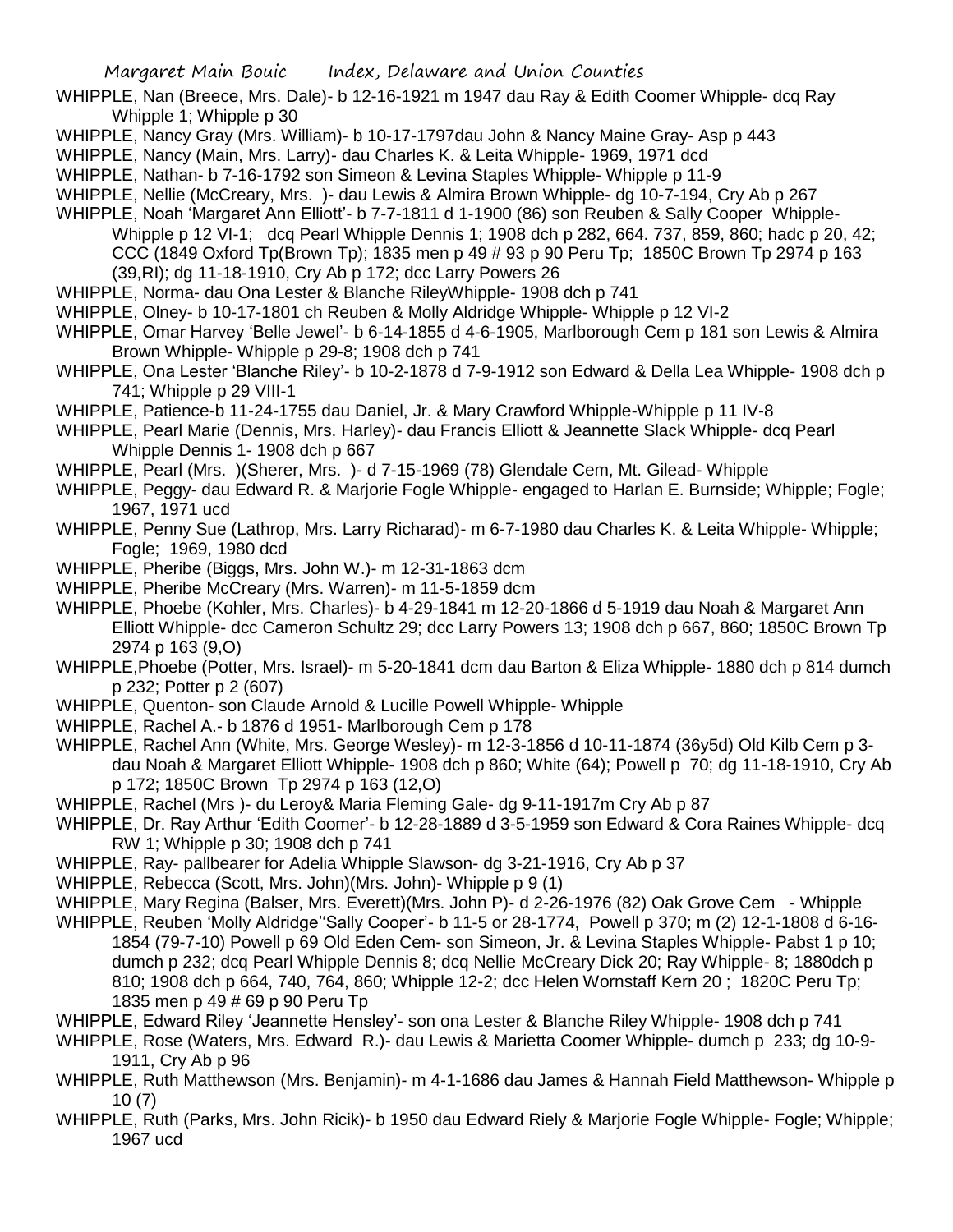- WHIPPLE, Sally Cooper (Mrs. Reuben)- b 8-12-1777 d 12-(1)5-1862 (85-4-3) Old Eden Cem, Powell p 69, 370 dau Noah & Sarah Parmenter Cooper- dcq Pearl Whipple Dennis 9; Ray Whipple 9; Whipple p 12 (2); 1908 dch p 664, 860; dcc Helen Worntaff Kern 51
- WHIPPLE, Samantha (Olmstead, Mrs. Charles)- b 11-22-1847 dau Lewis & Almira Brown Whipple- Whipple p 29-4; 1908 dch p 741
- WHIPPLE, Samuel 'Mary Harris'-b 1644 d 5-12-1711son John & Sarah Whipple- Whipple p 9-1
- WHIPPLE, Sandra Earlene Jenkins (Mrs. Jerry D.)- m 9 -13-1959 dau Earl Jenkins- Whipple; 1980 dcd
- WHIPPLE, Sarah Ann (Reough, Mrs. )- d Friday (87) bur Stantontown Cem, sister of Lewis Whipple-; dg 4- 141916 Cry Ab p 44
- WHIPPLE, Sarah Hearndon (Mrs. Daniel)- m 5-15-1675 d 1677 dau Benjamin & Elizabeth White Hearndon-Whipple p 19 (8)
- WHIPPLE, Sarah (Mrs. John)- b 1624 m1639 d 1666 Whipple p 8, 9; dcc Helen Wornstaff Kern 641
- WHIPPLE, Sarah (Smith, Mrs. John)- b 1642 d 1687 dau John & Sarah Whipple- Whipple p 9-2
- WHIPPLE, Simeon 'Levina Staples'- b 2-13-1752 m 5-3-1772 d 9-22-1821 son Daniel, Jr. & Mary C Razee Whipple- Whipple p 11 V-6; dcq Pearl Whipple Dennis 16; Ray Whipple 16; dcc Helen Wornstaff Kern 40
- WHIPPLE, Simon 'Lydia'- b 1827 d 1906 (79y) Whitehall Cem, Powell p 340
- WHIPPLE, Simon- b 1-12-1789 son Simeon & Levina Staples Whipple- Whipple p 12 V8
- WHIPPLE, Smith- son James & Mercy Ann Slawson Whipple- dg 1-20-1903, dg 1-20-1903, Cry Ab p 67
- WHIPPLE, Smith- b 3-2-1849 son Lewis & Almira Brown Whipple- Whipple p 29 6; 1908 dch p 741
- WHIPPLE, Steuben- son Barton & Eliza Van Duzer Whipple- dumch p 232
- WHIPPLE, Steve- 1980 dcd
- WHIPPLE, Ted 'Eleanor Hanson'- b 11-10-1923 m 1947 d 10-1-1994 (71) son Ray & Edith Coomer Whippledcq Ray Whipple 1; Whipple p 30
- WHIPPLE, Thankful- b 10-28-1772 ch Simeon & Levina Staples Whipple- Whipple p 12 1
- WHIPPLE, Thomas Lee- b 12-3-1883 d 10-8-1889 Marlborough Cem p 181 son Edward & Della Lea Whipple-Whipple p 29- 3; 1908 dch p 741
- WHIPPLE, Urania Adell Lea (Mrs. Edward- see Eurema 1908 dch p 741
- WHIPPLE, Warren d 11-26-1861 (2-11-24) Old Eden Ccem- son J. & M. A. Powell p 70; son James & Mary Ann Slawson Whipple; dg 1-20-1903, Cry Ab p 167
- WHIPPLE, Warren 'Pheribe McCreary'- m 11-5-1859 ucm
- WHIPPLE,Wellington C. 'Adella Shoemaker'- b 4-14-1858 d 1933, Marlborough Cem p 181; son Lewis & Almira Brown Whipple- Whipple p 29-9; 1908 dch p 740, 741; dumch p 390; hadc p 95
- WHIPPLE,Wesley d 11-20-1858 (13-1-21) Old Eden Cem- son James & Mercey Ann Slawson Whipple- Powell p 70; dg 1-20-1903; dg 1-30-1903, Cry Ab p 108
- WHIPPLE,William- 1820 Sunbury Tp; Pabst 5 p 3
- WHIPPLE, William 'Mary'- b 1652 d 3-9-1712 son John & Sarah Whipple- Whipple p 10–6
- WHIPPLE, William 'Nancy Gray'- Asp (443)
- WHIPPLE, Winifred Isabel (Blair, Mrsl Harry)- b 2-3-1881- dau Edward & Dell Lea Whipple- Whipple p 29-2
- WHIPPLE, Winifred (Raines, Mrs. Jacob)- dau James Clark & Mary Dodge Whipple-1908 dch p 860
- WHIPPLE, Zachary- b 1981 son Edward III & Julie Marie Jiminez Whipple- 1983 ucd
- WHIPPS, Caroline Doebert (Mrs.Francis M.)- m 1878- d 9-24-1898 Un Cp Probate Deaths, Vol 3; 1915 uch p 1064
- WHIPPS, Cinderilla Chaney (Mrs. Mathias)- 1915 uch p 1064
- WHIPPS, Etta (Moody, Mrs. Chester)- b 7-1886 dau Francis M. & Caroline Doebert Whips- 1915 uch p1064; 1900C Washington Tp 196-196 p 9A (13,O,O,O)
- WHIPPS, Francis M. 'Caroline Doebert'- b 2-9-1846 son Mathias & Cinderilla Chaney Whips- 1915 uch p 1064 WHIPPS, Geneva- dau Harry & Gertrude Whipps- 1910C York Tp 238-238 p 10A (8,O,O,O)
- WHIPPS, George W.- son Mathias & Cinderilla Chaney Whipps- 1915 uch p 1064
- WHIPPS, Gertrude(Mrs. Harry)-1949 ucd;1910C York Tp 238-238 p 10A (27,O,O,O) m 10y, 2 ch
- WHIPPS, Harry- son Francis M. & Caroline Doebert Whips- 1915 uch p 1064
- WHIPPS, Harry' Gertrude' son Marion Whipps- 1949 ucd; 1910C York Tp 238-238 p 10A (34,O,O,O) m 10y, farmer
- WHIPPS, infant d 6-5-1907, Un Co Probate Deaths, Vol 3 ch Harry & Gertrude Whipps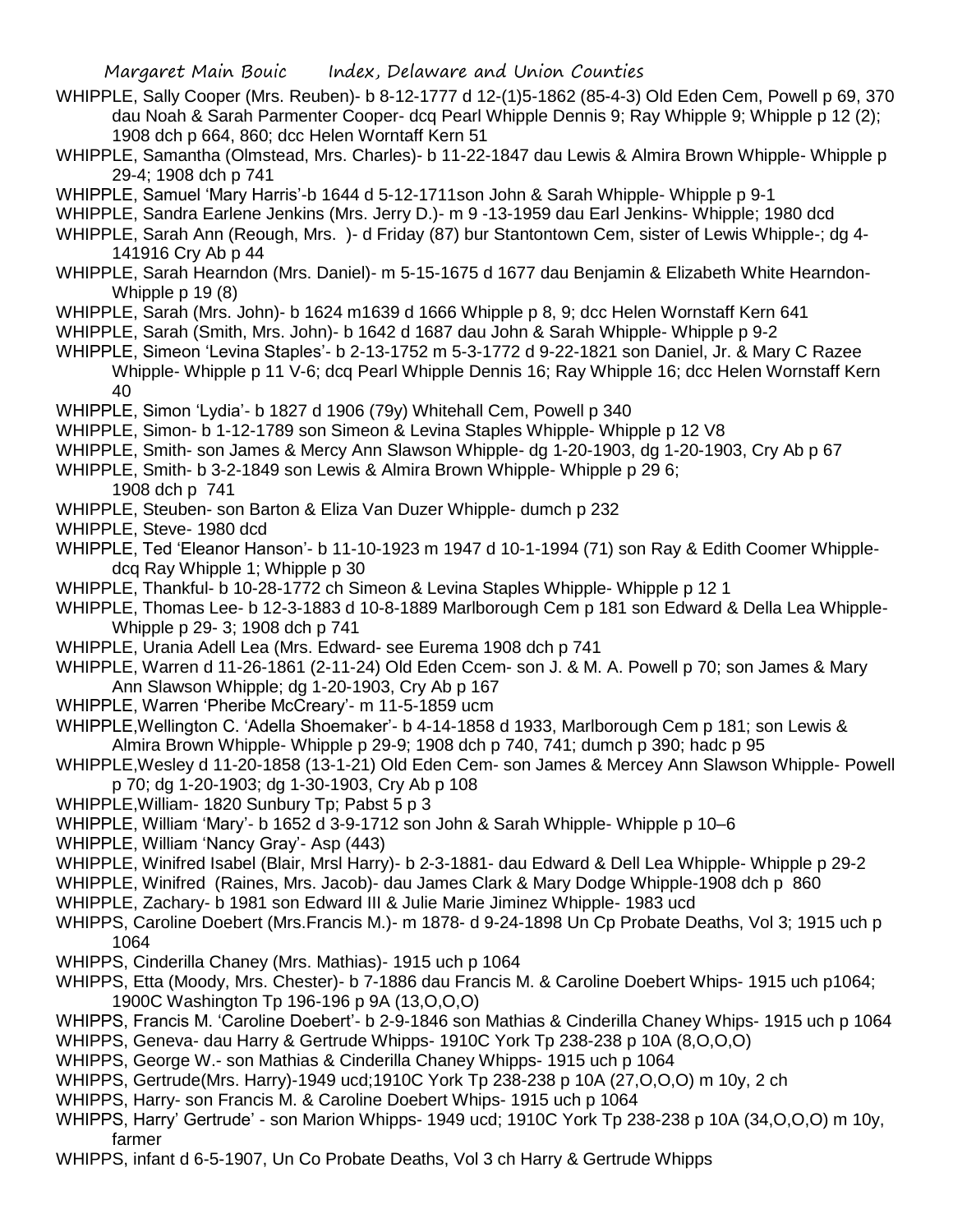- WHIPPS, Hiram- b 1-1874 son Francis M. & Caroline Doebert Whips- 1915 uch p 1064; 1900C Washington Tp 196-196 p 9A (26,O,O,O)
- WHIPPS, John W. 1900C Jerome Tp 197-206 p 9A (19,O,O,O) telegraph operation , boarder
- WHIPPS, Joshua- son Mathias & Cinderilla Chaney Whipple- 1915 uch p 1064
- WHIPPS, Lucile- dau Harry & Gertrude Whipps- 1910C York Tp 238-238 p 10A (4,O,O,O)
- WHIPPS, Marion- father of Harry Whipps- 1910C York Tp 238-238 p 10A (64,O,O,O) m 38y
- WHIPPS. Mathias 'Cinderilla Chaney'- 1915 uch p 1064
- WHIPPS, Stella (Williams, Mrs. Parl) dau Francis M. & Caroline Doebert Whips- 1915 uch p 1064; 1900C Washington Tp 196-196 p 9A (18,O,O,O)
- WHIPPS, William- son Mathias & Cinderilla Chaney Whips- 1915 uch p 1064
- WHIPPY, Louise (Thompson, Mrs. William)- McKitrick p 192
- WHIRLEY, Boliver- son Elizabeth Whirley- 1860C Dover Tp 191 (3,O)
- WHIRLEY, Charles- 1860C Leesburg Tp 547-521 p 73 (10,O)
- WHIRLEY, Christopher- 1860C Millcreek Tp 144 (24,O)
- WHIRLEY, Clark- son Elizabeth Whirley- 1860C Dover Tp 191 (9,O)
- WHIRLEY, David 'Hannah'- 1860C Dover Tp 198 (64,Vt)
- WHIRLEY, David- son Elizabeth Whirley- 1860C Dover Tp 191 (18,O)
- WHIRLEY, Elizabeth- 1860C Dover Tp 191 (40,O)
- WHIRLEY, Ellice- son Elizabeth Whirley- 1860C Dover Tp 191 (11,O)
- WHIRLEY, Eliza- dau Elizabeth Whirley- 1860C Dover Tp 191 (7,O)
- WHIRLEY, Hannah (Mrs. David)- 1860C Dover Tp 198 (62,Pa)
- WHIRLEY, William- son Elizabeth Whirley- 1860C Dover Tp 191 (16,O)
- WHISLER, Barbara (Mrs. Richard)- Whisler
- WHISLER, Bennie- Pabst 8 p 24
- WHISLER, Bernie- 1869 wsc p 12
- WHISLER Rev. J.- 1883 uch V 365
- WHISLER, John- 1859 wsc p 12; Pabst 8 p 13, 22,
- WHISLER, John T.- son William & Mary Whisler- Whisler
- WHISLER, June Ray (Mrs. )- b 6-29-1929- dau Roy E. & Ruth Abbie Lenker Ray- Weiser p 323
- WHISLER, Marjorie A. (Vensel, Mrs. William A.,Sr.)- b 10-28-1918 Ill m 12-8-19141 d 4-20-1999 (80) Our Lady of Lourdes Cem- dau William & Mary Whisler- Whisler
- WHISLER, Mary- 1869 wsc; Pabst 8 p 22
- WHISLER, Mary (Mrs. William)- Whisler
- WHISLER, Richard 'Barbara'- son William & Mary Whisler- Whisler
- WHISLER, Wilbur- 1869 wsc p 13, Pabst 8 p 25
- WHISLER, William 'Mary'- Whisler
- WHISLER, William A.- son William & Mary Whisler- Whisler
- WHISMAN, Betty (Walker, Mrs. )- dau Charles W. Whisman- Whisman
- WHISMAN, Charles W.- d 3-24-1961 (64) Sunbury Cem- Whisman
- WHISMAN, —(Gross, Mrs. Walter)- dau Charles W. Whisman- Whisman
- WHISMAN, (Gallogly, Mrs. Verner)- dau Charles W. Whisman- Whisman
- WHISMAN, Clayton- son Charles W. Whisman- Whisman
- WHISMAN, James Jonathan 'Stephanie Jo Brooks'- son Raymond & Naomi Whisman- Whisman
- WHISMAN, Kenneth- son Charles W. Whisman- Whisman
- WHISMAN, Robert- son Charles W. Whisman- Whisman
- WHISMAN, Mr. and Mrs. Robert W.- Sunbury p 144
- WHISMAN, -----(Snavely, Mrs. Charles)- sister Charles W. Whisman- Whisman
- WHISMAN, Stephanie Jo Brooks (Mrs. James Jonathan)- dau William & Judy Brooks- Whisman
- WHISMAN, S W.- brother Charles W. Whisman- Whisman
- WHISMAN, Syndi Brooke , stillborn 6-18-1998 dau James Jonathan & Stephanie Jo Brooks Whisman-Whisman
- WHISMAN, Wesley- son Charles W. Whisman- Whisman
- WHISNER, Catharine (Hodge, Mrs. Alexander H.)- m 8-30-1866 ucm 4022
- WHISNER, Elizabeth Ann- d 8-31-1862 (2m) Oller Cem p 15; Powell p 87 dau John & Jemima Whisner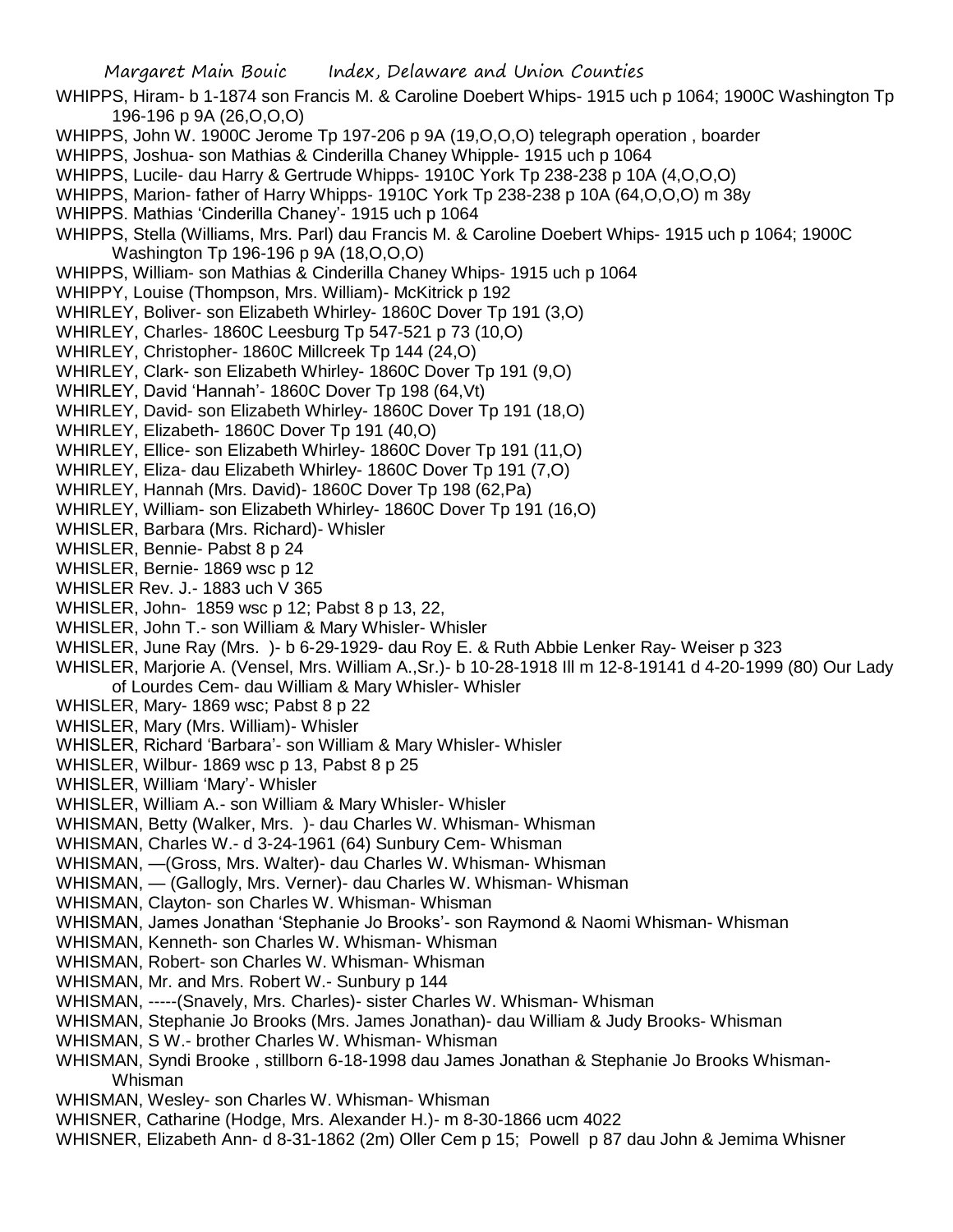WHISNER, George- d Sunday, T. B. former professional ball player- Sunbury Cem, dg 9-16-1910. Cry Ab p 156

- WHISNER, Mabel (Hutchisson, Mrs. H. Otto) b 10-12-1875- Hutchisson p p 34
- WHISNER, Martha J. (Leasure, Mrs. William)- 12-23-1860 dcm
- WHISSEL, Lelah Pauline Hutchisson (Reed, Mrs. Louis A.)(Mrs. Malcolm)- b 3-24-1910 dau Bert & Lelah Rhoades Hutchisson - Hutchisson p 60
- WHISSEL, Malcolm 'Lelah Pauline Hutchisson p 0 b 2-17-1908- Hutchisson p 60
- WHISSEMORE, A. 'Martha J. Mathews'- dumch p 355
- WHISSEMORE, Martha J. Mathews (Mrs. A.)- dau William & Rebecca Marlow Mathews- dumch p 355
- WHISSEN, Martha Jane (Aller, Mrs. Carence)- dau Walter & Orpha Loveless Whissen- Loveless p 8
- WHISSEN, Orpha Loveless (Mrs. Walter)- d 1-24-1960 dau William H. & Ella Creighton Loveless- Loveless p 8
- WHISSEN, Walter 'Orpha Loveless'- Loveless p 8
- WHISTLE, William- Powell p 115
- WHISTLER, Sawney- 1883 uch V 487; uccp p 12 JB 1 p 218
- WHISTON, Jane (Rice, Mrs. Alva)- m 11-14-1895 ucm
- WHISTON, Susan (Kilbury, Mrs. Orson C.)- m 10-30-1889 ucm
- WHITACRE, Miss- sister of Mrs. William Andrews- mt 6-15-1859
- WHITACRE, A. M. (Yarrington, Mrs. Hiram)- m 10-10-1859 ucm
- WHITACRE, Ariel (Mrs Dr. Robert L.)- Whitacre; parents of Lee Ann Whitacre
- WHITACRE, Benjamin 'Edna Marie Hess'- m 10-31-1949- Weiser p 777
- WHITACRE, Blanche Evans (Mrs. George)- Whitacre
- WHITACRE, Colleen Marie Griffin (Mrs. Ronald Douglas)- m 12-1-1977 dau Mr. and Mrs. Merle G. Askins-**Whitacre**
- WHITACRE, David J. d 8-23-1989(63) Springfield, father of Joan Estep Whitacre
- WHITACRE, Dessa Hess (Mrs. Dr. W. A.)- d 6-6-1966 (85) buried Versailles- Whitacre
- WHITACRE, E.- 1883 uch IV 534
- WHITACRE, Edna Marie Hess (Mrs. Benjamin)- b 10-26-1926 m 10-31-1949 dau Edgar E. & Mary K. Thompson Hess- Weiser p 777
- WHITACR, Elizabeth (Knox, Mrs. Timothy)- m 11-26-1847 ucm
- WHITACRE, Emma L. (Reed, Mrs. Rev. Edwin Y.)- parents of Rev. George C. Reed- Reed,
- WHITACRE, Dr. F. R.- 1908 dch p 375; 1976 dch p 296
- WHITACRE, George 'Blanche Evans'- Whitacre
- WHITACRE, Gerald "Jerry" E. 'Helen Middleton'- b 6-12-1905 Pa m 8-22-1928 d 7-28-1991 (86) Newton Falls Cem- son George & Blanche Evans Whitacre- Whitacre
- WHITACRE, Helen Middleton (Mrs. Gerald E.) b 3-7-1904 Palmyra m 8-22-1928 d 7-27-1995 (91) Newton Falls Cem- dau Chester & Hannah Sutcliffe Middleton- Whitacre
- WHITACRE, Herbert O.- son Dr. W. A. & Dessa Hess Whitacre- Whitacre
- WHITACRE, James- 1840C Radnor Tp p 105 (30-40)
- WHITACRE, Jerry 'Helen'- m 8-22-1928 parents of Dr. Robert L. Whitacre- Whitacre
- WHITACRE, Joan (Estep, Mrs. Ivan)- dau David J. Whitacre- Whitacre
- WHITACRE, John J.- Pabst 4 p 10
- WHITACRE, Lana Douglas- b 5-18-1979 son Ronald Douglas & Colleen Marie Griffin Whitacre- Whitacre
- WHITACRE, Lawrence- uccp p 40 appraiser JB 4 p 218
- WHITACRE, Lee Ann (Mayoras, Mrs. Richard C. Jr).- dau Robert & Ariel Whitacre- Whitacre
- WHITACRE, Lewis Jay- b 2-9-1951 son Benjamin & Edna Marie Hess Whitacre- Weiser p 778
- WHITACRE, Lyle Drake- b 1-18-1982 son Ronald Douglas & Colleen Marie Griffin Whitacre- Whitacre
- WHITACRE, Margaret (Rosser, Mrs. )- dau Dr. W.. A. & Dessa Hess Whitacre- Whitacre
- WHITACRE, Mary Belle (Johnson, Mrs. )- dau Dr W. A. & Dessa Hess Whitacre- Whitacre.
- WHITACRE, Rhonda- dau Shirley Bateman Whitacre- Whitacre
- WHITACRE, Dr. Robert L. 'Ariel'- Whitacre; 1976 dch p 297; dentist
- WHITACRE, Robin- dau Shirley Bateman Whitacre- Whitacre
- WHITACRE, Rochelle (Ricky)- b 1-31-1965 d 9-2-1978 Oakdale Cem -dau Shirley Bateman Whitacre-Whitacre
- WHITACRE, Ronald Douglas 'Colleen Marie Griffin'- m 12-1-1977 son Charles Whitacre- Whitacre
- WHITACRE, Dr. W. A. 'Dessa Hess'- Whitacre; dpc p 43, 77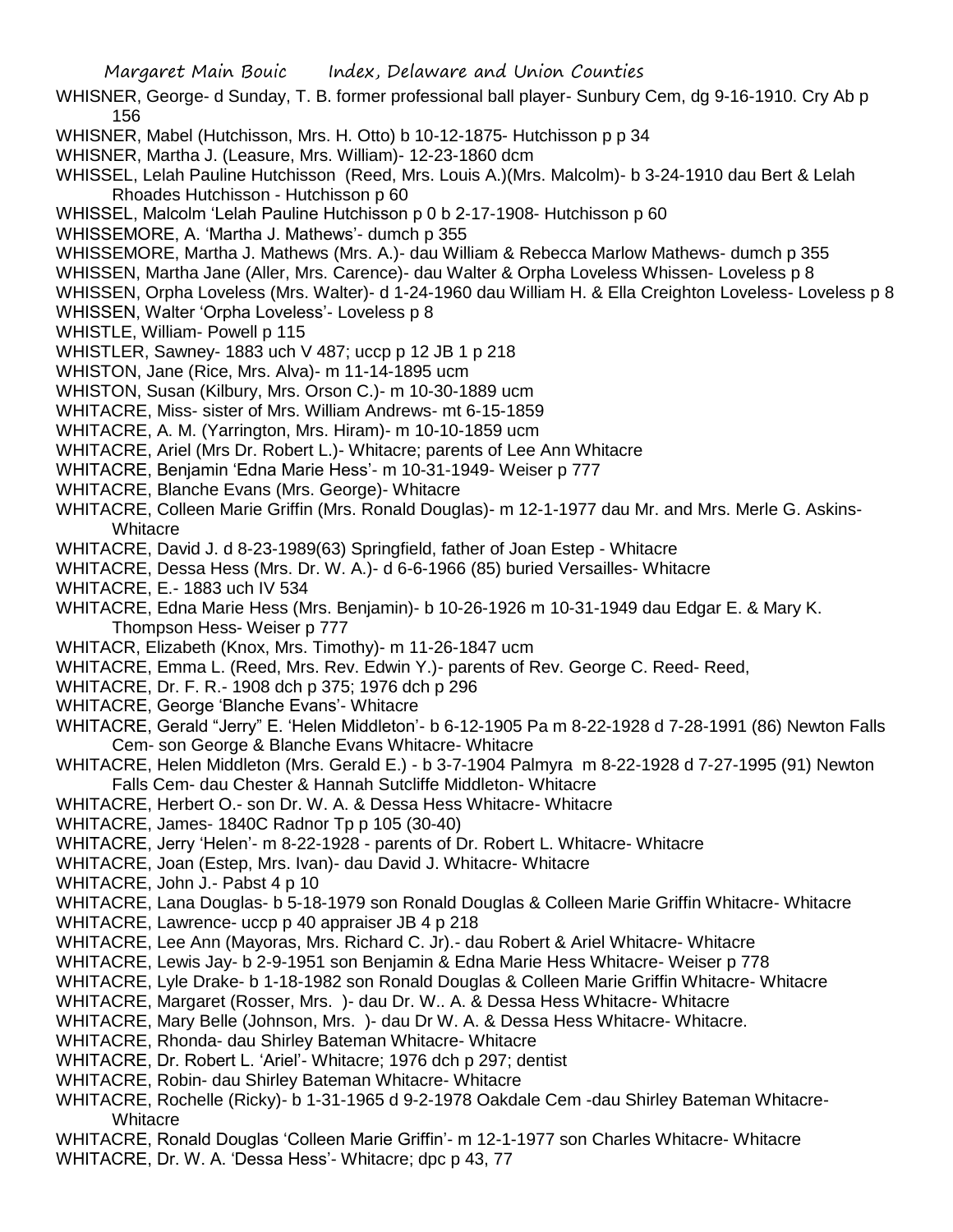- WHITACRE, —(Mrs. W. Q.)- dpc p 85
- WHITACRE, W. A.- pallbearer for A. F. Swartz- dg 7-10-1917, Cry Ab p 69
- WHITAKER, Rev.- 1908 dch p 266
- WHITAKER, Rev A. H.; Elder Abraham H.- 1883 uch IV p 478, V p 396, 681
- WHITAKER, Alma (Mrs. Jerry)- 1967 ucd
- WHITAKER, A. M. (Yarrington, Mrs. Hirma)- m 11-10-1859 ucm 2951
- WHITAKER, Amanda Speese (Mrs. Emanuel)- m 10-18-1860 ucm 3086
- WHITAKER, Ann (Mrs. David)- d 6-6-1859 (36-8-2) Powell p 85; Oller Cem, p 11
- WHITAKER, Annas 'Phebe Russell'- m 7-13-1837 dcm- Whitaker
- WHITAKER, Barbara Alberta(Rabold, Mrs. Don Elvin)-b 1-24-1926 m 9-17-1946- Weiser p 715
- WHITAKER, Betsy Ann Clark (Mrs. Carl Curtiss)- m 7-21-1972 dau Harold Clark- Whitaker
- WHITAKER, Carl Curtiss 'Betsy Ann Clark'- m 7-21-1972 son Carl Whitaker- Whitaker
- WHITAKER, Charity (Owens, Mrs. C. H.)- 1880 dch p 637
- WHITAKER, Cluta? J.- dau John A. & Eliza Yarrington Whitacre- 1860C York Tp 1351-1361 p 135 (7,O)
- WHITAKER, Connie (Mrs. F. M.)- 1961 dcd
- WHITAKER, Cornelia (Mrs. Lawrence)- 1850C York Tp 391-197 p 61 (46,NY); 1860C York Tp 1352-1362 p 183 (56,NY)
- WHITAKER, Cynthia Anne Thomas (Rayburn, Mrs. ) (Mrs. Darrell Dean)- m (2) 5-11-1996 dau Guy & Barbara Thomas- Whitaker
- WHITAKER ,Darrell Dean 'Cynthia Anne Thomas'- m 5-11-1996- son Luther Ssr, & Maudie Rowe Whitaker-Whitaker
- WHITAKER, David 'Ann'- Powell p 85
- WHITAKER, David 'Levina Maria'- m 11-26-1846 dcm
- WHITAKER, David 'Lynn'- son Luther G., Sr. & Maudie Rowe Whitaker- Whitaker
- WHITAKER, David 'Nancy Ann Welch'- m 4-27-1848 dcm; Pabst Pion I p 81
- WHITAKER, Dorothy Jean- dau Luther G. & Maudie Rowe Whitaker- Whitaker
- WHITAKER, Eliza Yarrington (Mrs. John)- m 3-5-1850 ucm 1507; 1860C York Tp 1351-1361 p 185 (29,O)
- WHITAKER, Elizabeth (Mrs. Nathaniel)- 1883 uch V 531
- WHITAKER, Emanuel 'Amanda Speese'- m 10-18-1860; ucm 3086
- WHITAKER, F. M. 'Connie'- 1961 dcd
- WHITAKER, Frank- son Toney & Ida Bailey Whitaker- Whitaker
- WHITAKER, George son Mose E. & Novia S. Stamper Whitaker- Whitaker
- WHITAKER, Hannah (Crabtree, Mrs. William)- m 5-27-1746- dcc Larry Jackson 193,249, 361
- WHITAKER, Harry- son Mose E. & Novia S. Stamper Whitaker- Whitaker
- WHITAKER, Helen (Dutton, Mrs. Randy)- dau Luther G. & Maudie Rowe Whitaker- Whitaker
- WHITAKER, Henry- 1910C Liberty Tp Un Co p 14B (21, ILL, ILL, ILL) farm hand
- WHITAKER, Henry 'Matilda Smith' m 9-10 or 12-1850; mt 9-18-1850; 1850C Liberty Tp Un Cp 877-894 p 131 (22,O)
- WHITAKER, Ida Bailey (Mrs. Toney)- parents of Luther G. Sr., Frank, etc- Whitaker
- WHITAKER, Isaac- 1820C Big Rock Tp
- WHITAKER, James- 1915 uch p 479; 1883 uch V 523; 1850C York Tp 391-197 p 61 (78,NJ); 1860C York Tp 1352-1362 p 183 (88,NY)
- WHITAKER, James P.- son Mose E. & Novia S. Stamper Whitaker- Whitaker
- WHITAKER, Jerry 'Alma'- 1967 ucd
- WHITAKER, Jessie (Snyder, Mrs. Albeert Bruce)- m 11-19-1921- Weiser p 113
- WHITAKER, John 'Eliza Yarrington)- m 3-5-1850 ucm 1507; 1860C York Tp 1351-1361 p 135 (33,NY)
- WHITAKER, John F.- son John A. & Eliza Yarrington Whitacre- 1860C York Tp 1351-1361 p 135 (4,O)
- WHITAKER, Kelly Marie-dau Stephen & Shirley Whitacre- Whitacre- engaged to John Phillip Van Gundy
- WHITAKER, Kevin J. B 6-21-1965 NJ d 8-17-2002 (37) Chapel Heights Cem, Marion- son Luther G.Sr.
- & Maudie Rowe Whitaker- Whitaker
- WHITAKER, Kimberly (Mrs. Walter)- Whitaker
- WHITAKER, Larry 'Virginia'- son Luther G. & Maudie Rowe Whitaker- Whitaker
- WHITAKER, Levina Maria (Mrs. David)- 11-26-1846 dcm
- WHITAKER, Lawrence 'Cornelia'- 1850C York Tp 391-197 p 61 (50,NY); 1860C York Tp 1352-1362 p 182 (60.NY)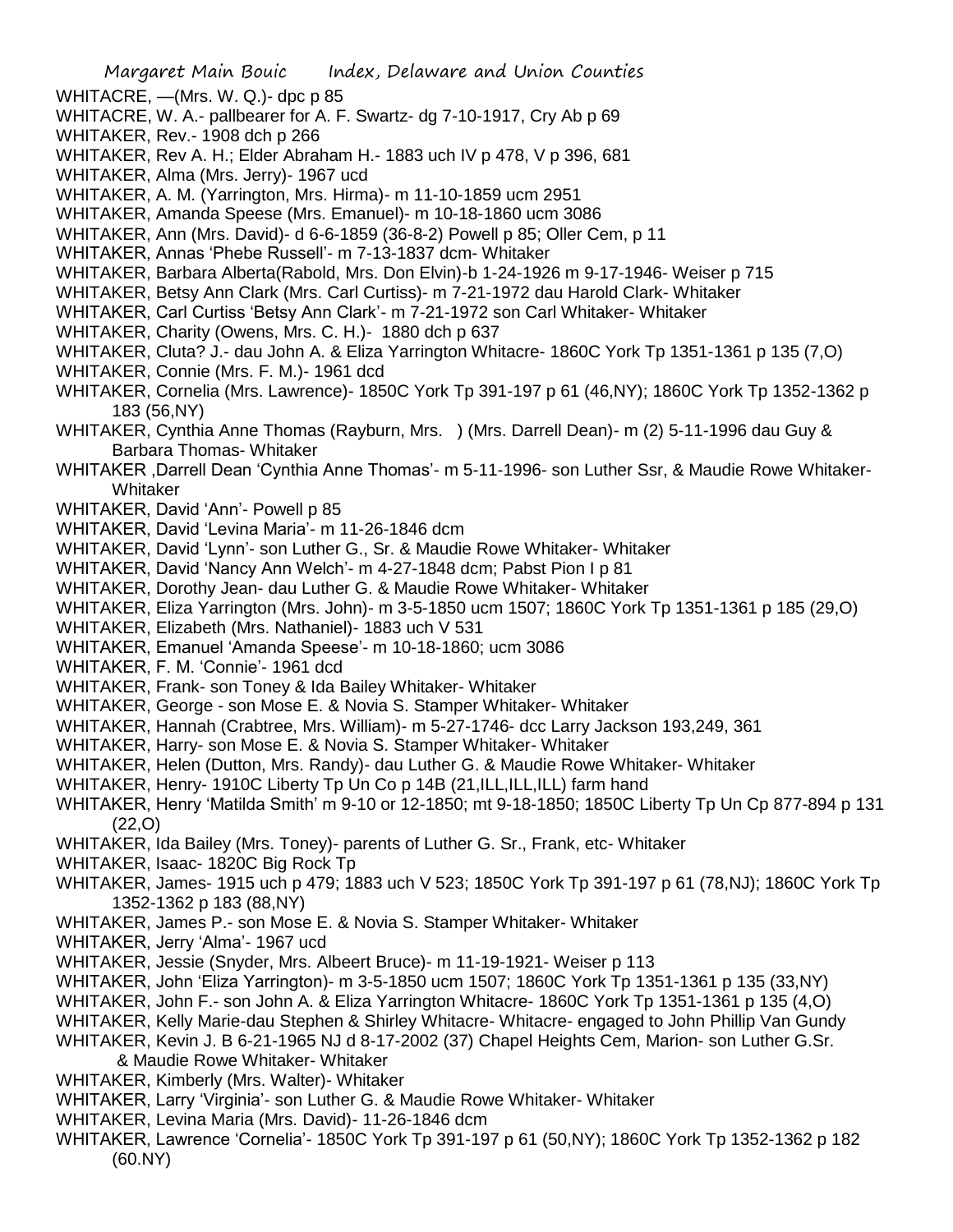- WHITAKER, Levina Maria (Mrs. David)- m 11-26-1846 dcm
- WHITAKER, Lisa (Mrs. Luther, Jr.)- Whitaker
- WHITAKER, Lizzie (Allen, Mrs. )- dau Toney & Ida Bailey Whitaker- Whitaker
- WHITAKER, Lorraine (Shrilla, Mrs. )- dau William Edward & Mildred Whitaker- Whitaker
- WHITAKER, Lowell- 1980 dcd
- WHITAKER, Luther G.Sr, 'Maudie Rowe'- b 8-18-1921 Ky m 7-8-1946 d 3-23-2002 (80) Chapel Heights Mem. Gar., Marion- son Toney & Ida Bailey Whitaker- Whitaker
- WHITAKER, Luther, Jr.'Lisa'- son Luther G. & Maudie Rowe Whitaker- Whitaker
- WHITAKER, Lydia (Skidmore,, Mrs. William M.)- m 9-23-1846 dau Nathaniel & Elizabeth Whitaker- 1883 uch V 551
- WHITAKER, Lynn (Mrs. David)- Whitaker
- WHITAKER, Machelle- b 1964 ch Jerry & Alma Whitaker- 1967 ucd
- WHITAKER, Mary E.- d 9-2-1907 Un Co Probate Deaths, Vol 3
- WHITAKER, Mary Jane Weese (Mrs. Robert M.)- b 6-28-1922 Wis.- dau Leslie & Henrietta Weese; Whitaker; 1971, 1980 dcd
- WHITAKER, Mary R. (Kindle, Mrs. George P.)- b 6-10-1911 Texas d 8-19-1996 (85) Forest Lawn Cem- dau Pleasant & Linda Smith Whitaker- Whitaker
- WHITAKER, Matilda Smith (Mrs. Henry)- m 9-10 or 12-1850 ucm 1569; mt 9-18-1850
- WHITAKER, Maudie Rowe (Mrs. Luther G.)- b 4-6-1926 Ky m 7-8-1946 Ky d 2-9-2000 (73) Chapel Heights Cem- dau Andy & Helen Bailey Rowe- Whitaker
- WHITAKER, Mose E. 'Novia S. Stamper'- m 1921 d 1968- Whitaker
- WHITAKER, Mose,Jr.- son Mose E. & Novia S. Stamper Whitaker- Whitaker
- WHITAKER, Mildred (Mrs. William Edward)- Whitaker
- WHITAKER, Millie (Woods, Mrs. V. A.)- dau Mose E. & Novia S. Stamper Whitaker- Whitaker
- WHITAKER, Nancy Ann Welch (Mrs. David)- m 4-27-1848 dcm
- WHITAKER, Nancy Jean- dau Robert M. & Mary Jane Weese Whitaker- Whitaker
- WHITAKER, Nansey (Wilson, Mrs. John)- m 12-12-1808 onwq I
- WHITAKER, Nathaniel 'Elizabeth- 1883 uch V 551
- WHITAKER, Nevi 'Ruth Buck'- m 3-3--1839 dcm, Whittaker
- WHITAKER, N. J..- 1910C Union Tp 212-212 p 9B (62,O,O,O) wid, own income
- WHITAKER, Novia S. Stamper (Mrs. Mose E.)- b 7-3-1905 m 1921 d 1-21-1979 bur Ky- dau Thomas & Katie Cullahan Stamper- Whitaker
- WHITAKER, Pauline (Thomas, Mrs. Ora)- dau William Edwaard Whitaker- Whitaker
- WHITAKER, Peggy (Brown, Mrs. Jerry- dau Moses E. & Novia S. Stamper Whitaker- Whitake
- WHITAKER, Peggy (Dailey, Mrs. )(Brown, Mrs. Eric)- dau Luther G. & Maudie Rowe Whitaker- Whitaker
- WHITAKER, Phebe Russell (Mrs. Annas)- 7-13-1837 dcm
- WHITAKER, Robert M. 'Mary Jane Weese.'- Whitaker; 1971, 1980 dcd
- WHITAKER, Robert 'Tammy'- son Luther G. Sr. & Maudie Rowe Whitaker- Whitaker
- WHITAKER, Ruie (Cole, Mrs. Arthur)- dau Toney & Ida Bailey Whitaker- Whitaker
- WHITAKER, Ruth (Baldwin, Mrs. Brian)- dau Luther G. & Maudie Rowe Whitaker- Whitaker
- WHITAKER, Sharon (Hinton, Mrs. )- dau Robert M. & Mary Jane Weese Whitaker- Whitaker
- WHITAKER, Shirley (Mrs. Stephen)- Whitaker
- WHITAKER, Stephen 'Shirley- Whitaker
- WHITAKER, Toney 'Ida Bailey'- Whitaker
- WHITAKER, Virginia (Mrs. Larry)- Whitaker
- WHITAKER, Walter 'Kimberly;- son Luther G. & Maudie Rowe Whitaker- Whitaker
- WHITARD, Abbie M. (Mrs. William)- b 4-1858 d 5-8-1907, Un Co Probate deaths, Vol 3; ; 1900C Milford 59-63 p 3A (42,O,Ky,Pa) m 24y, 3 ch, 2 living
- WHITARD, Edward- b 9-1881 son William & Abbie Whitard- 1900C Milford 59-63 p 3A (18,O,O,O)
- WHITARD, William 'Abbie M.'- 1900C Milford 59-63 p 3A (61,O,Pa,O) m 24y
- WHITCHER, Geneen (Mrs. Rev. Kurt)- m 1985- Whitcher
- WHITCHER, Rev. Kurt ' Geneen'- m 1985- pastor Alum Creek Friends Church- Whitcher
- WHITCOMB, Elizabeth (Powers, Mrs. Daniel- dau Jonathan & Hannah Whitcomb- dcc Cameron Schultz 769
- WHITCOMB, Frances (Mrs. John)- dcc Cameron Schultz 3077
- WHITCOMB, Hannah (Mrs. Jonathan)- dcc Cameron Schultz 1539